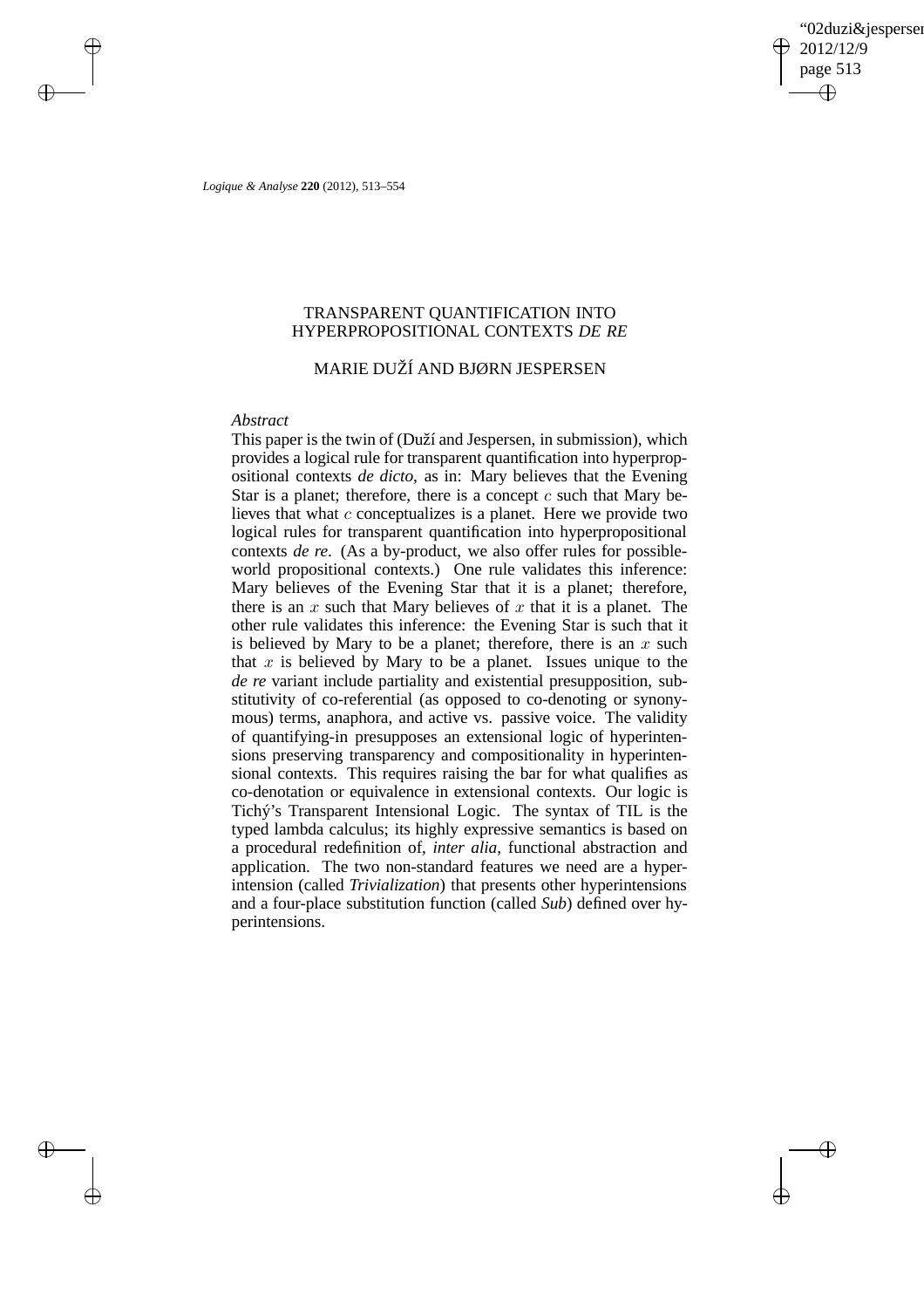02duzi&iespersen 2012/12/9 page 514 ✐ ✐

✐

✐

#### 514 MARIE DUŽÍ AND BJØRN JESPERSEN

### 0. *Introduction*

Quine (1956) and Kaplan (1968), (1986) introduced the topic of quantifyingin — existential quantification into modal and attitudinal contexts — into the repertoire of philosophical logic and continue to shape the discussion of it today. Quine and Kaplan, as well as their commentators, such as Forbes (1996), (2000) and Crawford (2008), remain baffled by quantifyingin for both logical, ontological and hermeneutic reasons.<sup>1</sup> This paper demonstrates, in full logical detail, how to quantify into attitude contexts of the toughest kind, namely hyperintensional ones. Following Cresswell (1975), hyperintensional attitude contexts are those in which the complements of an agent's attitude are more finely individuated than up to necessary equivalence. Quantifying into intensional attitude contexts — in which the complements are individuated up to necessary equivalence, as in possible-world semantics — falls out as a by-product of our solution to the hyperintensional variant.

The cornerstone of our approach is that we avail ourselves of an extensional logic of hyperintensions. Only an extensional logic will validate the rule of existential generalization, hence only an extensional logic of hyperintensions will stand a chance of validating quantifying-in. We assign to terms and expressions occurring in hyperintensional contexts the very same semantics that we assign to those very same terms and expressions when occurring in intensional and extensional contexts. As a result of this top-down approach, the logical rule of existential generalization applies indiscriminately to all contexts. The upside of our top-down approach is that referential transparency and compositionality of meaning are preserved throughout, together with semantic innocence, since we have no recourse to reference shift.<sup>ii</sup> At no point do we invoke contextualist epicycles to somehow create

<sup>1</sup> Quine's stance towards quantifying into modal and attitudinal contexts is a convoluted one, though. Both Kaplan (1986), Crawford (2008), and Forbes (1996), (2000) point out that whereas Quine is dismissive of quantifying into modal, especially modal *de re*, contexts (which would yield 'Aristotelian essentialism' sentences of the form, "There is an  $x$ such that x is necessarily an F"), he strives to make good sense of what he calls *relational* (roughly, *de re*) attitude ascriptions like, "There is a sloop that I want", which presuppose the validity of quantifying into attitude contexts. That is, whereas Quine *rejects* the argument  $\Box Fa$  ∴  $\exists x \Box Fx$ , he *embraces* the argument  $\delta Gb$  ∴  $\exists y \delta Gy$ . See Crawford (2008) and Forbes (1996), (2000) for detailed discussion of Quine's excursions into dyadic versus triadic belief relations, the latter being an attempt of his to recuperate transparency for relational beliefs. For streamlined accounts of Quine's take on quantifying-in, see Hookway (1988, Chs. 5–7) and Kemp (2006, Ch. 6).

<sup>11</sup> See Duží et al. (2010, p. 12) where we contrast Davidson's 'paratactic' conception of semantic innocence with a 'hypotactic' one. See also Tichý (1975).

 $\rightarrow$ 

 $\rightarrow$ 

✐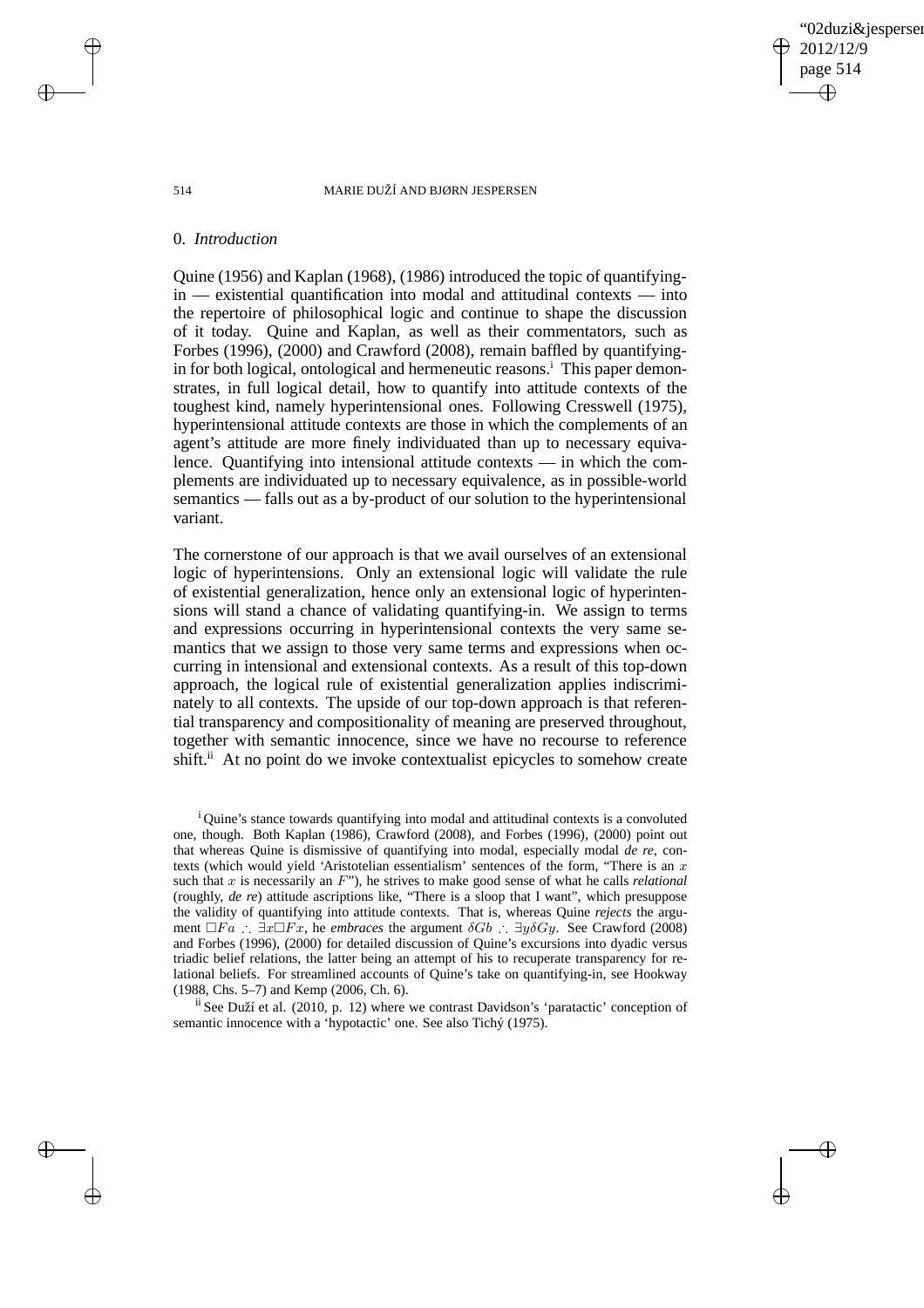a secondary semantics for 'non-extensional' contexts. The perceived downside would be that we revise the prevalent extensionalist semantic theory of terms and expressions, in that we universalize Frege's semantics earmarked for *Sinn*-sensitive contexts to all contexts, including those that are merely *Bedeutung*-sensitive. Be that as it may, it is a strength of our solution that it is emphatically not tailor-made specifically for validating quantifying-in. Instead it is just yet another application of a large-scale background theory. So our solution to quantifying-in is principled and not *ad hoc*.

Laying out the required semantics requires a fair amount of footwork. Once this is in place, however, all that remains is filling in the nitty-gritty details of quantifying-in. The devil is in the detail, as ever, and quantifying into hyperintensional contexts is far from being technically trivial. But it is feasible. Showing one way of how to exactly go about this is the task of this paper. Our solution marks an advance for philosophical logic in general and hyperintensional logic in particular. Kaplan (1990, p. 14) lists quantifyingin as one of the challenges facing the program of pure semantics. So does Bealer (1982, p. 13), who lists quantifying-in as one of ten 'classical puzzles' any (hyper-) intensional logic worth its name must be capable of addressing adequately. And the community-wide project of establishing a general hyperintensional logic gains in credibility from cracking a hard nut.<sup>iii</sup>

The rest of the paper is organized as follows. Section 1 details the three aspects of quantifying-in: the logical, the ontological, and the hermeneutic one. This paper is devoted to the first aspect. Section 2 presents the relevant theoretical foundations of our extensional logic of hyperintensions. Section 3 sets out our theory of hyperpropositional and intensional attitudes *de dicto* and *de re*. Section 4 provides the respective rules of quantifying into hyperpropositional and possible-world propositional attitude contexts *de re*.

# 1. *The Three Aspects of Quantifying-in*

 $\rightarrow$ 

 $\rightarrow$ 

✐

✐

Quantifying-in spans three issues. The first is the logical one whether it is formally possible to quantify *into* so-called non-extensional contexts. This is, narrowly speaking, a question of the technical resources of a logical symbolism. The second is the philosophical one whether it is ontologically acceptable to quantify *over* non-extensional entities. This is, in essence, a question of the ontological commitments of a given logical theory. The third is the likewise philosophical, or hermeneutic, question of to what extent it

iii See Bealer (1982, §7 and §11).

02duzi&iespersen

2012/12/9 page 515

✐

✐

✐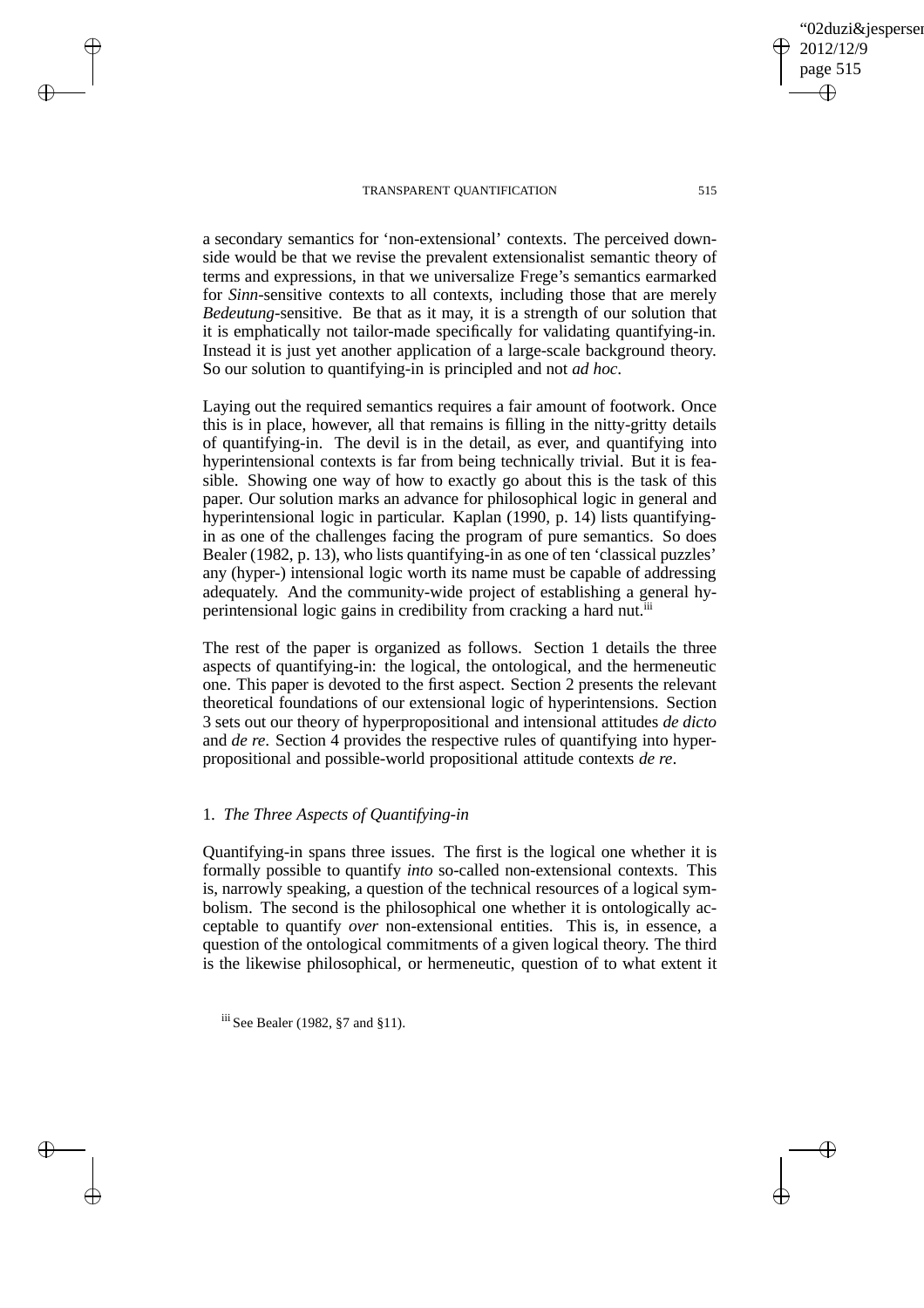✐

#### 516 MARIE DUŽÍ AND BJØRN JESPERSEN

makes sense to say, for instance, that there is somebody that somebody believes to be happy; that there is somebody such that they are believed by somebody to be happy; or that there is somebody of whom somebody believes that they are happy. This question concerns the link between philosophy and logic: if some logical symbolism enables quantifying-in then what philosophical notion has been symbolized? Or conversely, exactly what philosophical notion are we supposed to adequately interpret logically?

Let  $\delta$  be a generic attitude operator.<sup>iv</sup> Then the first question broached above translates into whether these two argument schemata (in the notation of predicate logic) are valid:

$$
\frac{\delta Fa}{\exists x \delta Fx}
$$

where the individual  $a$  is being quantified away, and

$$
\frac{\delta Fa}{\exists f \delta fa}
$$

where the property  $F$  is being quantified away.

Both schemata are valid without qualification — *provided* the principle of existential generalization is untrammelled by considerations of which sort of position in which sort of context one is attempting to quantify into. But riding roughshod over contextual embedding is no option, of course. The logical problem is that  $\delta$  generates a context that seals f and x off from  $\exists$ , which needs to reach across  $\delta$  to catch f and x. (Definition 4 in Section 2 defines *hyperintensional*, *intensional* and *extensional context* by defining what it means for a hyperintension to occur either *mentioned* or *used*.) This is one reason why it would be naïve to assume that if, e.g., b believes that  $a$ is an  $F$  then it logically follows that there is somebody that  $b$  believes to be an  $F$ , or that there is a property that b believes  $a$  to have. Another reason is that the truth of an ascription of a non-factive attitude such as *believing* need not discharge existential presuppositions, as does *knowing*. v

iv For ease of exposition, we shall contrast existential *quantifiers* with attitude *operators* in our informal discussion. However, formally speaking, TIL does not have attitude operators. Instead TIL has binary *relations*-in-intension between agents and either propositions or hyperpropositions (propositional constructions). These relations are partial functions, such that it is either true or false or neither, at some world/time pair of evaluation, that the relevant agent entertains the relevant attitude to the relevant (hyper-)proposition.

 $\rm{v}$  To know that Pegasus is a horse is not to know something factual. It is to know something *conceptual*. To understand the concept of Pegasus is to know, *inter alia*, that Pegasus is a horse. Such knowledge does not presuppose the existence of an individual that is the horse Pegasus. It does presuppose the existence of a set of properties jointly defining the individual

 $\rightarrow$ 

 $\rightarrow$ 

✐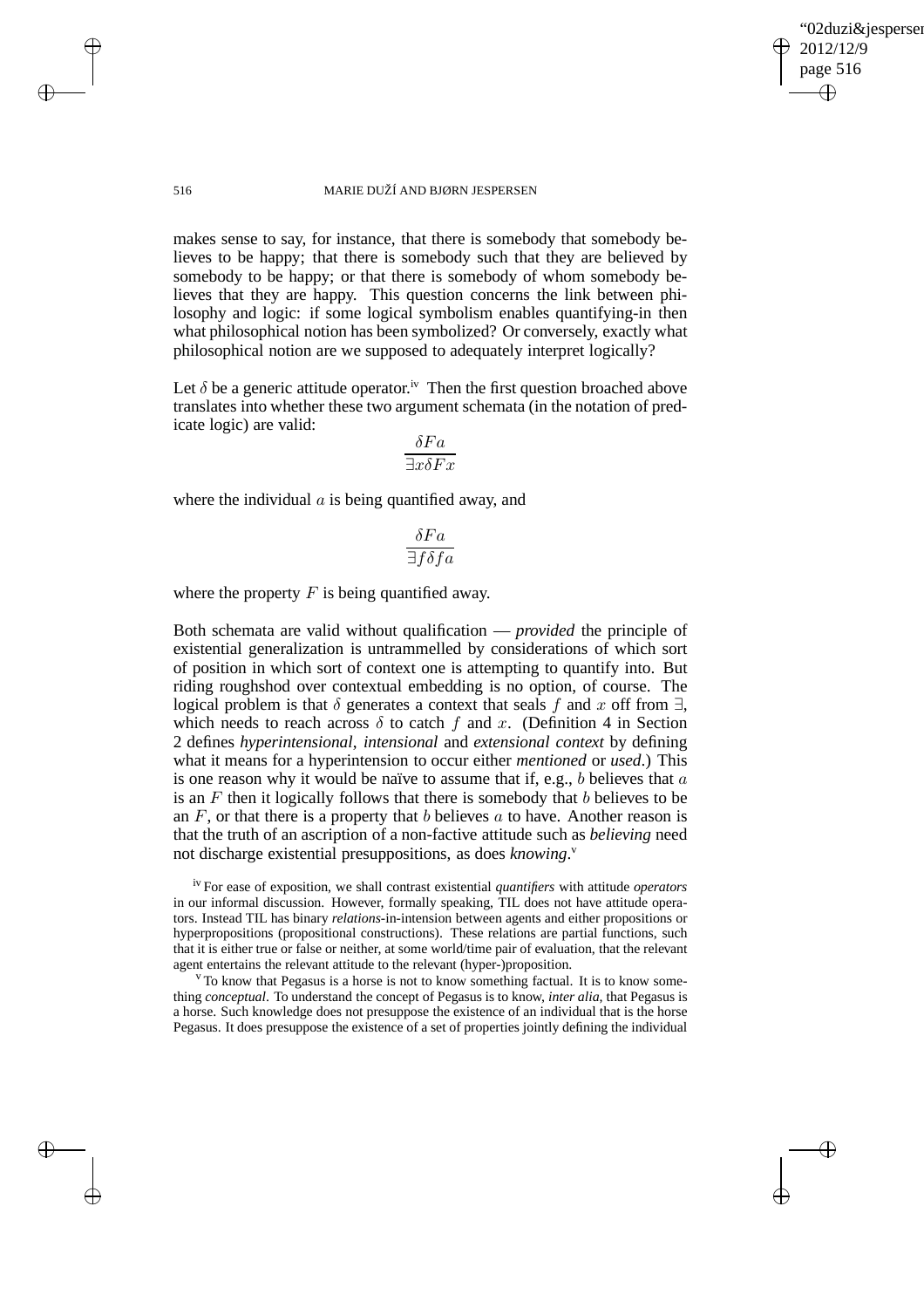### 02duzi&iespersen 2012/12/9 page 517 ✐ ✐

✐

✐

#### TRANSPARENT QUANTIFICATION 517

It may be true that the attributee b believes that  $a$  is an  $F$  while it is at the same time false that a exists.<sup>vi</sup> But, if b knows that a is an F then it needs to be true already that  $a$  exists. The set of worlds at which  $Fa$  is known is a (proper) subset of the set of worlds at which  $Fa$  is true. The set of worlds at which  $Fa$  is believed is the union of the set of worlds at which  $Fa$  is true and the set of worlds at which  $Fa$  is not true (because either false or without truth-value). This is how room is created for believing falsehoods, whether contingent or necessary (as with inconsistent beliefs), and believing propositions without truth-value.<sup>vii</sup>

concept of Pegasus. The property of being a horse will be in that set, so will the property of being winged. See Duží et al. (2010, pp. 286–88) on 'Sherlock Holmes' and (ibid., §4.1 'Requisites defined') on necessary relations-in-extension between intensions.

<sup>vi</sup> TIL pursues a Fregean tack in questions of attribution of existence: saying of an individual that it exists is trivially true. See Duží et al. (2010, §§2.3.1–2.3.2 'Existence and extensions', 'Existence and intensions'). In the main text we are pretending, for ease of exposition, that it be conceivable for a not to exist.

<sup>vii</sup> There is an interesting direct parallelism between factive attitude operators and subsective modifiers and between non-factive attitude operators and modal modifiers. Both the rule of factivity and the rule of subsection are, syntactically, elimination rules:

*Known* A ∴ A

and

 $\rightarrow$ 

✐

### [*Modifier Property*](x) ∴ *Property* (x)

For instance, since the modifier *Skillful* is subsective, it follows that a skillful musician is a musician. Set-theoretically, any set of skillful logicians must be a subset of a set of logicians. Modal modifiers are somewhat elusive, oscillating as they do between being subsective and being privative. (See Jespersen and Primiero (2012) on the logic of modal modification.) The disjunction of A and  $\neg A$  is a classical tautology and so is too weak to capture what is characteristic of non-factive operators and modal modifiers (that they are hit-or-miss). But the conjunction of two mutually exclusive possibilities (matching the limiting case of union where the intersection is empty) sums up the little that can be inferred (other than various instances of existential generalization):

*Believed* 
$$
A
$$
  $\therefore$  *Possibly*,  $A \land \text{possibly}$ ,  $\neg A$ 

and

 $\rightarrow$ 

✐

[*Modifier*′ *Property*](x) ∴ *Possibly*, *Property* (x) ∧ *possibly*, ¬*Property*(x)

For instance, if x is an alleged terrorist then x is a terrorist or x is not a terrorist: there is a world/time pair at which x is a terrorist and there is another world/time pair at which x is not a terrorist. Both non-factive attitude operators and modal modifiers leave it open which side truth comes down on.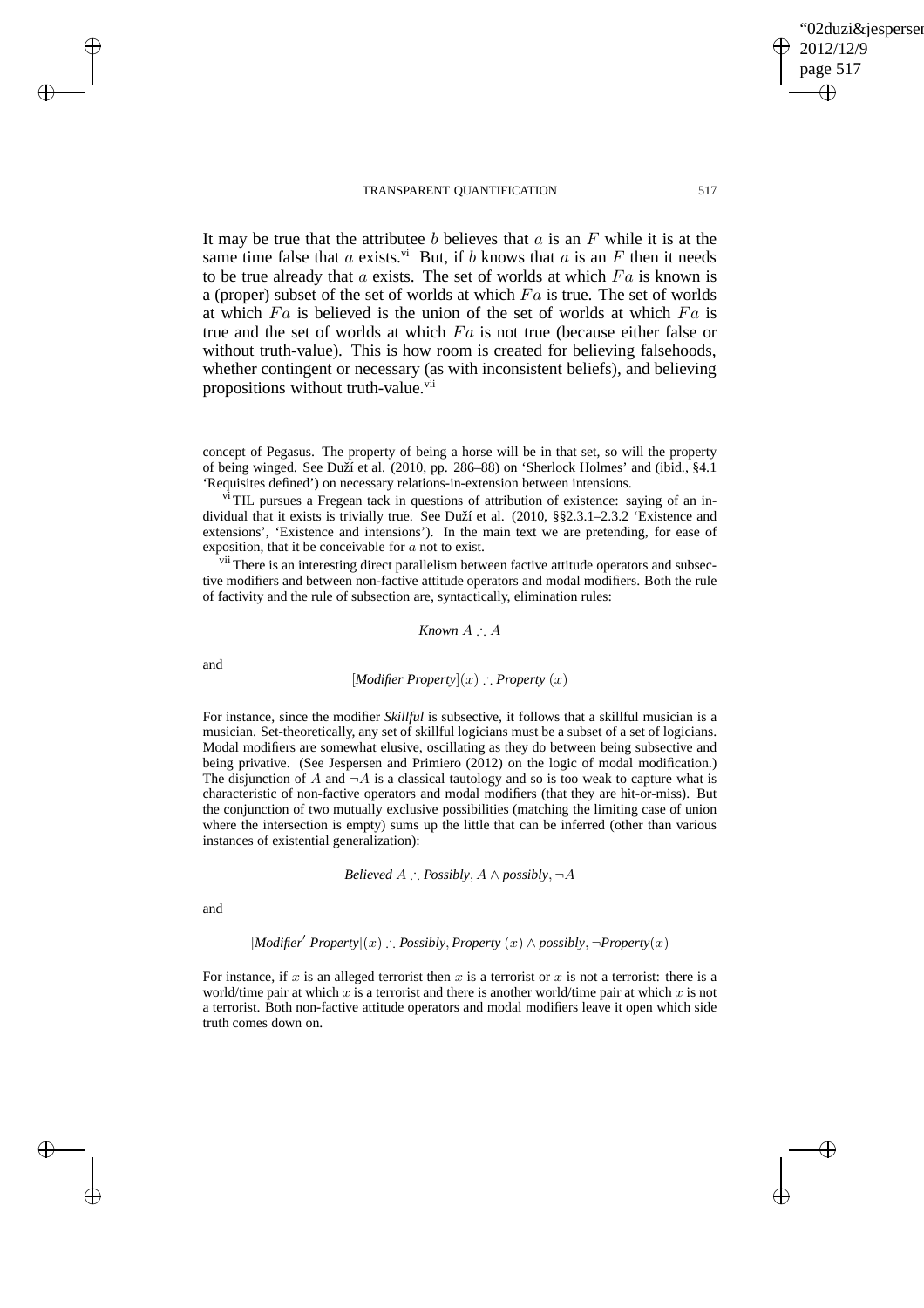✐

#### 518 MARIE DUŽÍ AND BJØRN JESPERSEN

The second, ontological, question is exemplified by the second schema. Whereas it is uncontroversial to quantify over individuals, it is controversial, in some quarters, to quantify over so-called intensional entities such as properties, propositions, relations-in-intension, and individual concepts. Besides, if we do not assume that  $\alpha$  is an individual but an individual concept or role or office, such that b believes that the incumbent of that office is an  $F$ , then the first schema involves quantification over individual concepts. We are not going to argue independently for the acceptability or indispensability of non-extensional entities here. Instead we simply assume them, introducing two kinds of non-extensional entities: possible-world intensions and hyperintensions.<sup>viii</sup> Our notion of hyperintension will be defined in Definition 2 in Section 2. For now, our hyperintensions serve in the capacities as modes of presentation of other entities, linguistic senses, and the complements of hyperintensional attitudes. In particular, hyperpropositions are sentential senses and are modes of presentation of truth-conditions, or possible-world propositions, or empirical states-of-affairs. Our logic contains the resources to quantify over hyperintensions. This is thanks to our ramified type hierarchy, in which our hyperintensions are organized, since there is always going to be a hyperintension presenting another hyperintension located one step down. (Definition 3 in Section 2 defines *ramified type hierarchy*.)

The basic idea informing the rule of existential generalization is simple enough. The conclusion of the rule of existential generalization makes explicit an existential commitment incurred by the premise. If the individual Mary is happy then there is an element in the domain of individuals that is happy:

$$
\frac{Fa}{\exists xFx}
$$

This much is uncontroversial. Now what if the pope — the incumbent of the papal office — is happy? Then we would not hesitate to infer that there is an

viii A valid objection, however, is that possible-world intensions are intensions on the cheap, because they are extensionally individuated:

$$
\forall fg(\forall w(f(w) = g(w)) \to f = g)
$$

Co-intensionality amounts to nothing other than necessary co-extensionality, because  $f, g$ are mappings. This explains why TIL ranks possible-world intensions as *first*-order objects and types them in the *simple* type theory (provided they do not have domain or range in hyperintensions, i.e. TIL constructions, in which case they are *higher*-order objects and must be typed in the *ramified* type theory). Outside the idiom of possible-world semantics, 'intensional' tends to equate 'hyperintensional' (unless used in the condescending sense of 'non-extensional'). Just one example: Hindley and Seldin (1986, p. 72).

 $\rightarrow$ 

 $\rightarrow$ 

✐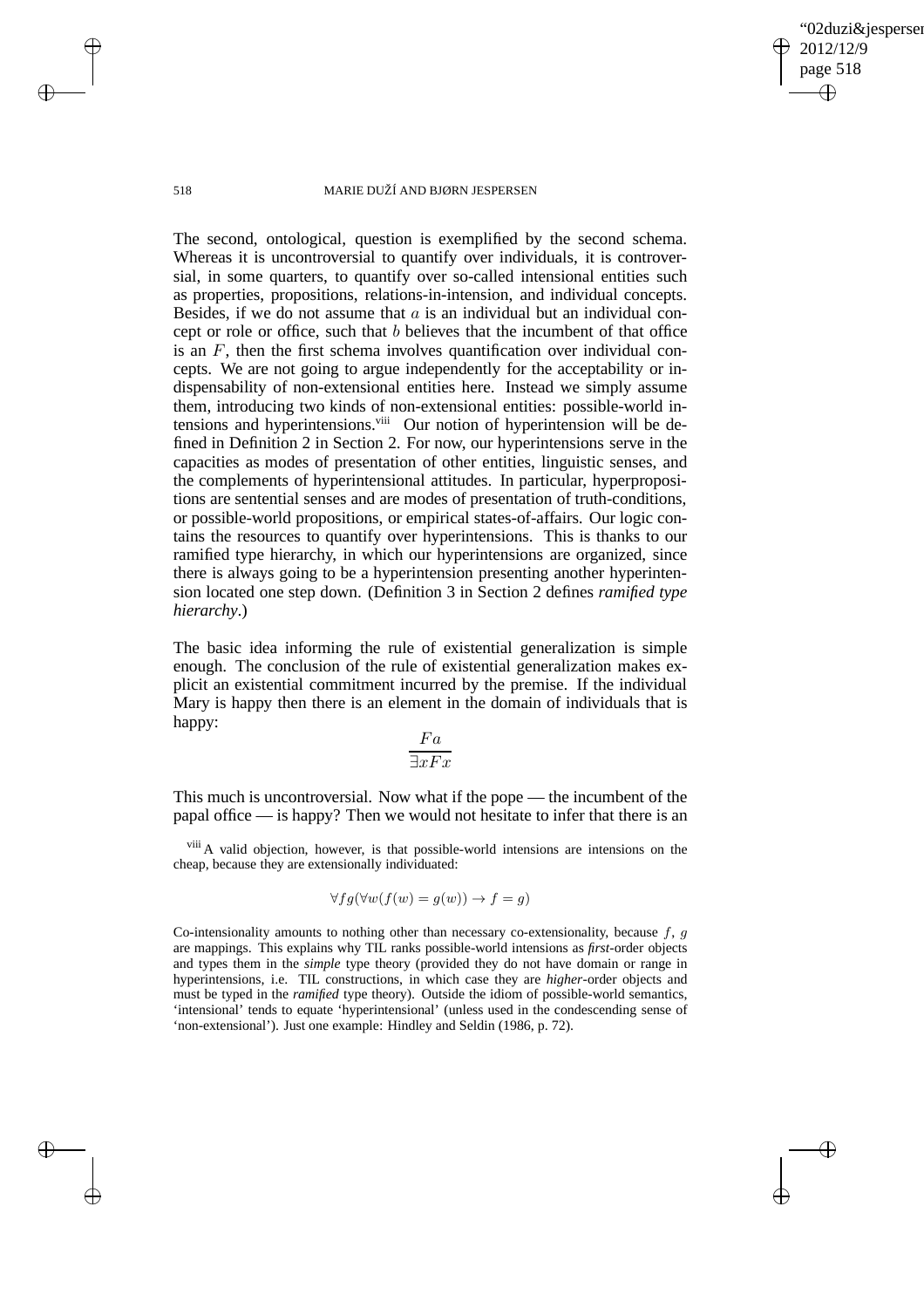$\rightarrow$ 

 $\rightarrow$ 

✐

✐

individual office whose occupant is happy. What if "as ølglas er halvfuldt" means that  $a$ 's glass of beer is half-full, but not that  $a$ 's glass is half-empty? Then we would not hesitate to infer that there is a hyperproposition presenting an empirical state-of-affairs, such that that hyperproposition is the meaning of that Danish sentence.

Quantifying over hyperintensions yields weaker propositions than does quantifying over intensional or extensional entities, because if we infer that there is a hyperintension we still have not inferred, and so do not yet know, whether this hyperintension presents anything, be it an intension or an extension. Let f be an individual office.<sup>ix</sup> Then if a believes that the occupant of f is an F, it follows that there is a *hyperintension* presenting an intensional entity belonging to the type of individual offices, such that a believes that the occupant of some office is an F. This inference would be a trivial one to draw. A more interesting inference to draw is that there is an *individual office*, such that  $a$  believes that its occupant is an  $F$ . A still more interesting inference to draw is that there is an *individual*, such that a believes that that individual is an  $F$ . Yet this conclusion is not always forthcoming.<sup>x</sup> If Mary believes that the King of Canada is happy, does it follow that there is an  $x$  such that

 $i<sup>x</sup>$  There is a substantial difference between proper names and definite descriptions. This distinction is of crucial importance due to their vastly different logical behaviour. Independently of any particular theory of proper names, it should be granted that a *proper* proper name (as opposed to a definite description grammatically masquerading as a proper name) is a rigid designator of a numerically particular individual. On the other hand, a definite *description* like, for instance, 'the Mayor of Dunedin', 'the King of France', 'the pope', 'the first man to run 100 m in less than 9 seconds', 'the Evening Star', etc., offers an *empirical criterion* that enables us, in principle, to establish which individual, if any, satisfies the criterion in a particular state of affairs. We model such criteria as possible-world intensions, which are functions that for each possible world and each time return at most one individual. Proper names do not come with an empirical criterion for fixing their bearers: it is purely a matter of linguistic *fiat* which name has which bearer (so proper names are no empirical terms for us).

 $x$  The set of inferences we just considered amounts to what Klement (2002, p. 157) calls 'at least a *minimally* adequate treatment' of quantifying-in. Klement's discussion of quantifying-in is faithful to the historical Frege, such that existential quantification will be over either a 'saturated' *Gegenstand* or an 'unsaturated' *Funktion*. Our *neo*-Fregean setting allows for quantification over extensional or intensional or hyperintensional objects. Frege did not have the intermediate level (on the almost uncontroversial assumption that *Sinn*, which Frege frequently, though not always, argued to be individuated in terms of cognitive significance, is hyperintensional). We agree with Klement that Frege's analysis of quantifying into "Gottlob believes that the Morning Star/Vulcan is a planet" amounts to, "There is some *Sinn* that, when saturated with the incomplete *Sinn* of "ξ is a planet", yields a *Gedanke* believed by Gottlob", with no *Bedeutung* being invoked (i.e. without executing something akin to Church's ∆ mapping from a *Sinn* to its *Bedeutung*), so the fact that 'The Morning Star' picks out a *Bedeutung*, and 'Vulcan' does not, is of no logical import. What matters is that the *Eigennamen* (in Frege's inclusive notion of proper name) 'The Morning Star' and 'Vulcan' both have a *Sinn*. (*Ibid*., pp. 156–57.)

✐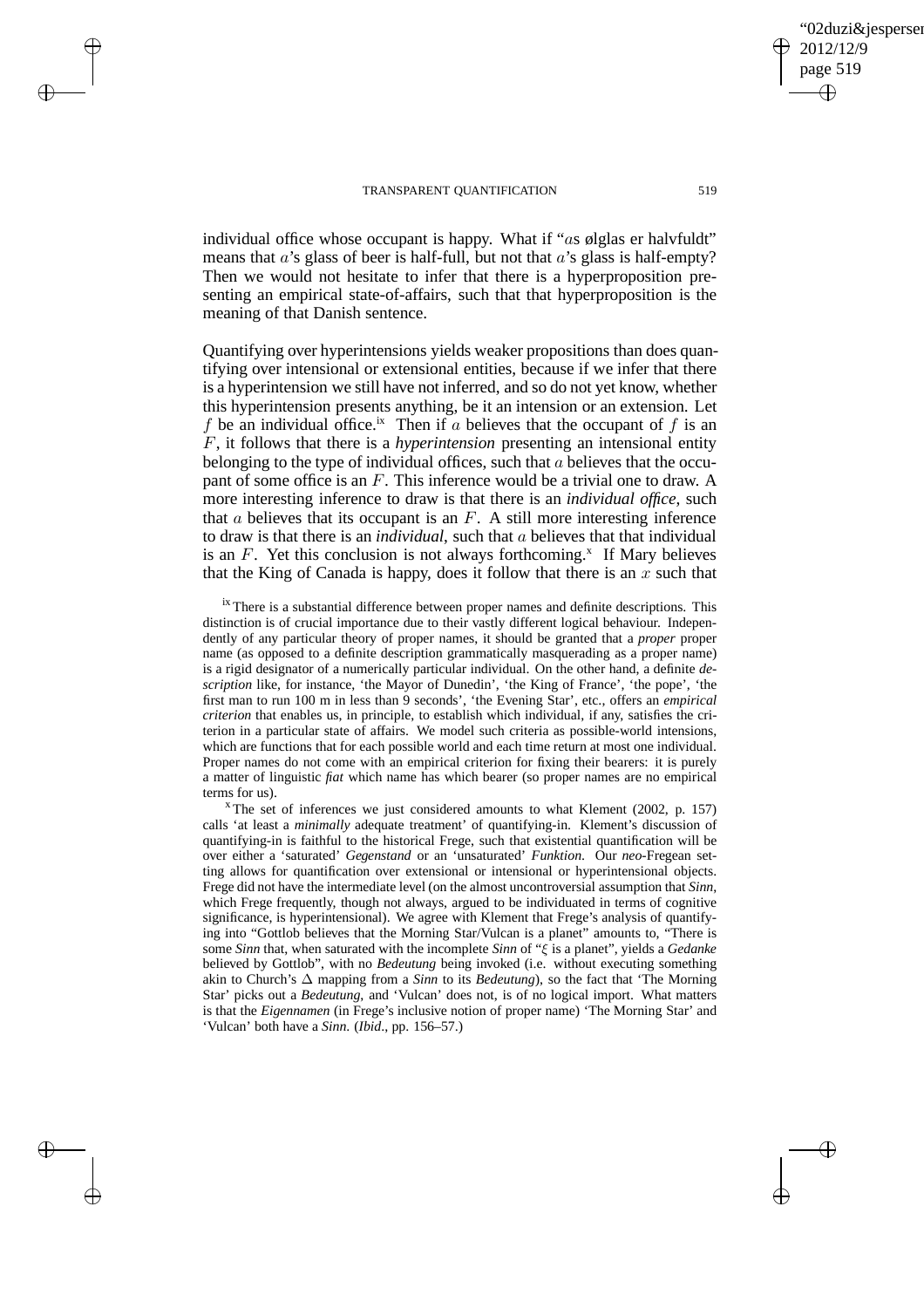✐

#### 520 MARIE DUŽÍ AND BJØRN JESPERSEN

Mary believes that  $x$  is happy? Absent the additional premise that the King of Canada exists, the suggested inference will be a fallacy in case  $x$  ranges over individuals. However, if *believing* is replaced by a factive attitude like *knowing* then Mary's knowledge that the King is happy presupposes that it be true that Canada has exactly one king. With Mary's factive attitude as a premise, existential generalization over individuals in the conclusion is straightforward — from an ontological, though not logical, point of view; for there remains the problem of how the quantifier is to bind an  $x$  inside the scope of an attitude operator.

The third question concerns the hermeneutic comprehensibility of predicating of a random individual the property of being believed (in a hyperintensional manner) by some attributee to be such-and-such. For instance, Kaplan (1969, p. 221) pauses to reflect on the meaningfulness of the quantified *de re* ascription, "Someone is such that Ralph believes that he is a spy" (cf. entry (10), *ibid*., p. 210). The notion of having an attitude *of* X lends itself to basically two different construals. On one construal, an attitude *de re* requires an exceptionally intimate epistemic relation between agent and  $X$ , perhaps in a manner that circumvents, or is prior to, most or all propositional knowledge about  $X$ , and may not be easy to come by. On the other construal, an attitude *de re* is parasitic on other attitudes, ultimately with an attitude *de dicto* at the origin, and much easier to come by. $^{xi}$  Ours is the second approach, which is devoid of the enigma integral with the first one.

This paper is the twin of another paper setting out the logic of transparent quantification into hyperpropositional contexts *de dicto*. These are the last two so far in a string of papers beginning with Tichý (1986), which quantifies into intensional contexts and over intensions; Materna (1997), which quantifies into hyperintensional contexts and over hyperintensions; Duží (2000), which corrects and simplifies Materna (1997), but has a flaw of its own;<sup>xii</sup> Duží et al. (2010, §5.3 'Quantifying in'), which puts forward a technically correct but philosophically strained solution that is replaced by a technically more elegant and philosophically appealing solution in Duží and Jespersen (submitted). In the twin paper we analyze, in particular, the following argument, for which we consider four analyses, two of which are valid, and one of which is the final analysis:

a believes that the Evening Star is a planet

There is a hyperintension presenting an individual office such that  $\alpha$  believes that the occupant of that office is a planet

 $\rightarrow$ 

 $\rightarrow$ 

✐

xi See Duží et al. (2010, p. 435) for discussion. xii See Duží et al. (2010, p. 500, n. 106).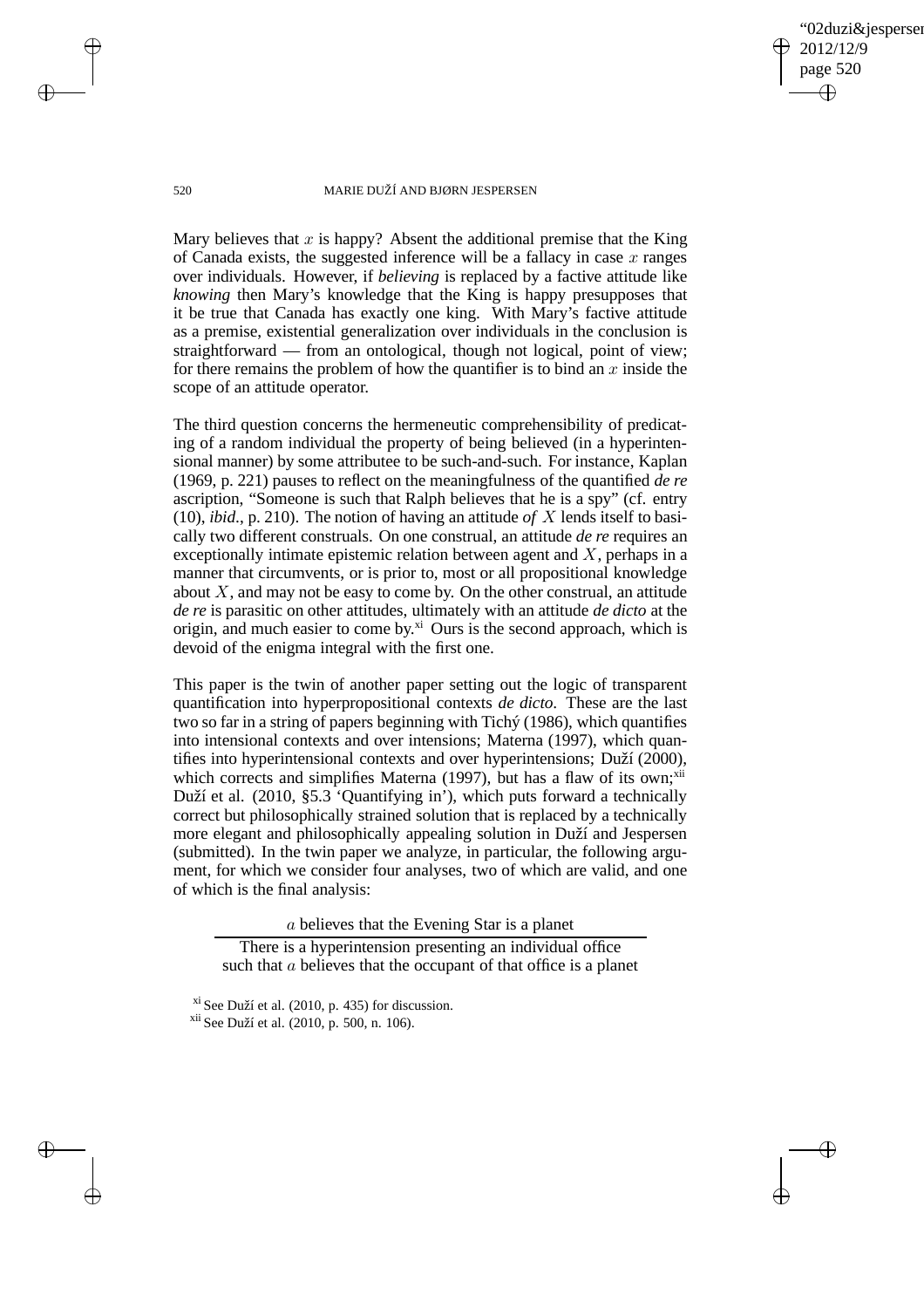We also show how to validate the following inference:

 $\rightarrow$ 

 $\rightarrow$ 

✐

✐

a believes that the Evening Star is a planet There is an individual office such that a believes that the occupant of that office is a planet

We leave out of consideration non-empirical 'that'-clause attitudes, such as "a knows that  $\pi$  is a transcendental number", and notional attitudes, such as "a seeks the fountain of youth" and "a calculates the first one million decimals of  $\pi$ ". The logic of quantifying into possible-world propositional attitudes falls directly out of our logic of hyperpropositional attitudes, since the former attitudes are technically less demanding and are obtained by lifting various restrictions. The current paper follows a similar pattern. We also restrict ourselves to hyperpropositional empirical attitudes *de re*, but since intensional attitudes *de re* are a by-product, as it were, thanks to the trickledown effect of how our theory is set up, we display, for illustration, how to quantify into intensional attitudes *de re*.<sup>xiii</sup>

We will concentrate on quantifying into the singular-reference position of  $\delta Fa$ . Our main focus is on singular terms having the semantics of definite descriptions, because they are logically more intricate, and so more interesting, than singular terms with the semantics of proper names. We assume, in keeping with prevalent theories, that the meaning of a proper name (whatever the details of one's favourite theory of the meaning of proper names) is such that a proper name rigidly refers to one and the same individual whatever the contextual embedding. Hence, the transfer from the attributee's perspective to the attributer's, and vice versa, goes smoothly. On the other hand, the meaning of a definite description may occur either *de dicto* or *de re*, and a definite description does not refer rigidly to a particular individual. Rather it denotes an empirical *condition* that may be satisfied by individuals.

Here we are assuming, rather than arguing, that 'The Evening Star' and 'The Morning Star' are not two different names for the same individual. Instead 'The Evening Star' names one individual office and 'The Morning Star' names another individual office. When we say that the Evening Star is the Morning Star, we mean to say that these two offices are contingently cooccupied by the same individual. That is, "The Evening Star is the Morning Star" does not express the self-identity of an individual bearing two names,

xiii Also hyperintensional notional ('hypernotional') attitudes are amenable to being quantified into. See Duží et al. (2010, §§5.2–5.3 'Notional attitudes', 'Quantifying in').

02duzi&iespersen

2012/12/9 page 521

✐

✐

✐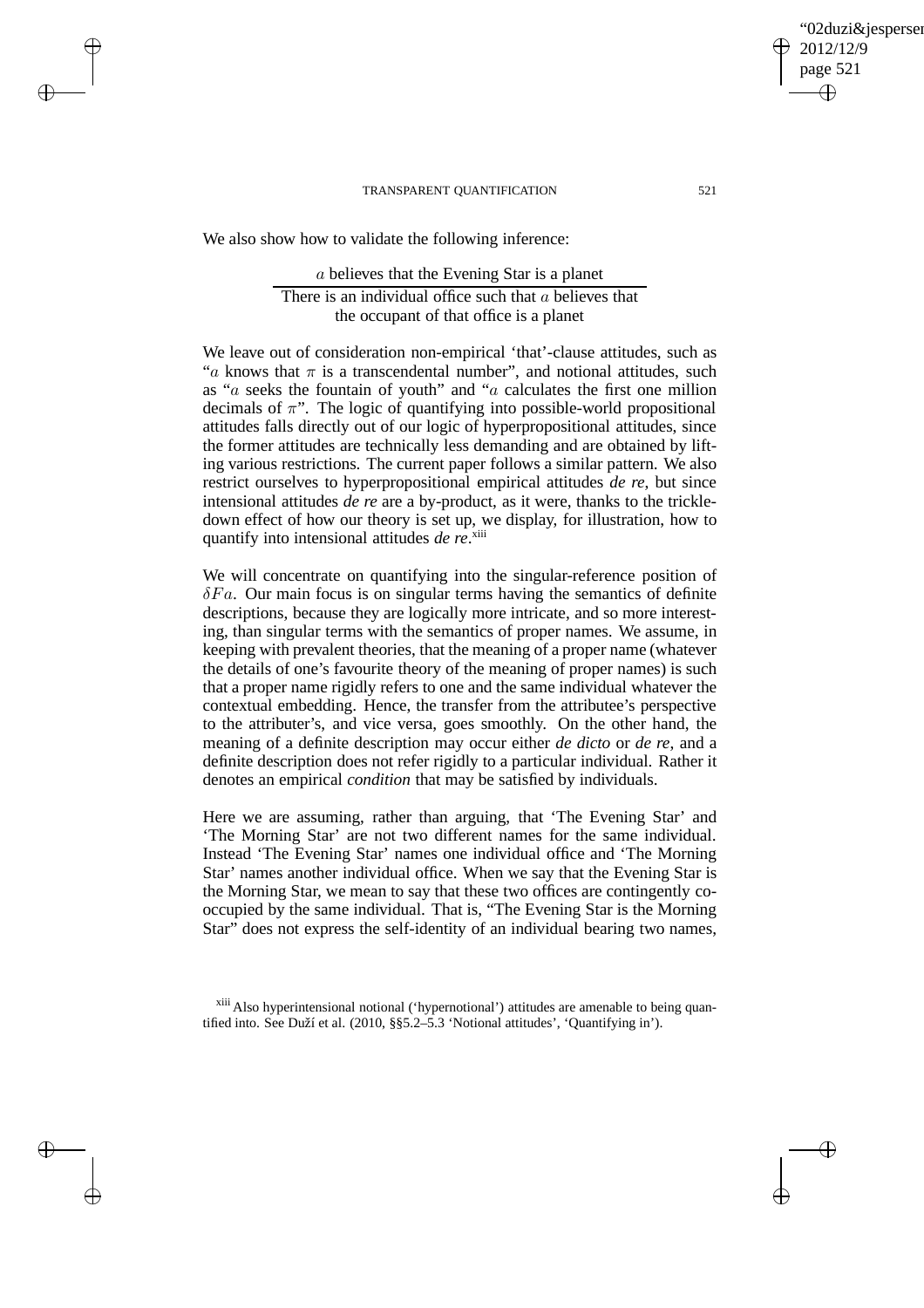✐

#### 522 MARIE DUŽÍ AND BJØRN JESPERSEN

but the contingent convergence of two named offices in one anonymous individual.<sup>xiv</sup> We say of 'The Evening Star' and 'The Morning Star' that they are not synonymous and do not co-denote, or are not equivalent (because they do not denote the same office), but co-refer (because their respective denotations happen to be co-extensional). For another standard example, although Quine's 'the man in the brown hat' and 'the man on the beach' happen to co-refer to Bernard J Ortcutt, because their offices happen to co-describe him, they do not co-denote him. Rather they denote, in every context, two distinct individual offices. There are worlds and times at which these two offices are co-occupied, e.g. by Ortcutt, but this empirical fact has no bearing on the semantic properties of these two definite descriptions.<sup>xv</sup> Their semantic properties concern instead whether they are synonymous (hence co-denoting) or merely co-denoting. Our strategy is to raise the bar somewhat for what qualifies as identity and equivalence of senses and synonymy vs. co-denotation of words and apply substitution of identicals and equivalents to those (fewer) pairs of words that do pass muster. The opposite, and common, strategy is to maintain a lower bar, which, however, generates referential opacity and inapplicability of substitution and quantification in various modal and attitudinal contexts.<sup>xvi</sup> Definition 7 in Section 2 defines *synonymy*, *equivalence* (co-denotation) and *co-reference*.

We shall analyze the sentence

"Mary believes of the Evening Star that it is a planet"

and its 'exported' variant, which introduces anaphoric reference:

"The Evening Star is such that Mary believes of *it* that *it* is a planet"

The exported variant can also be transformed from active to passive voice, from

"The Evening Star is believed by Mary to be a planet"

to

 $\rightarrow$ 

✐

 $\rightarrow$ 

xiv For justification, see Duží et al. (2010, §3.3.1 'Hesperus is Phosphorus: co-occupation of individual offices').

xv For further details, see Duží et al. (2010, pp. 301–11).

xvi Duží et al. (2010, Ch. 1, esp. §1.2, §1.4.2.3, §1.5.2 'The top-down vs. bottom-up approach to logical semantics', 'The top-down approach to semantics revisited', 'Supposition *de dicto* and *de re* vs. reference shift') provides details on this project of universal transparency.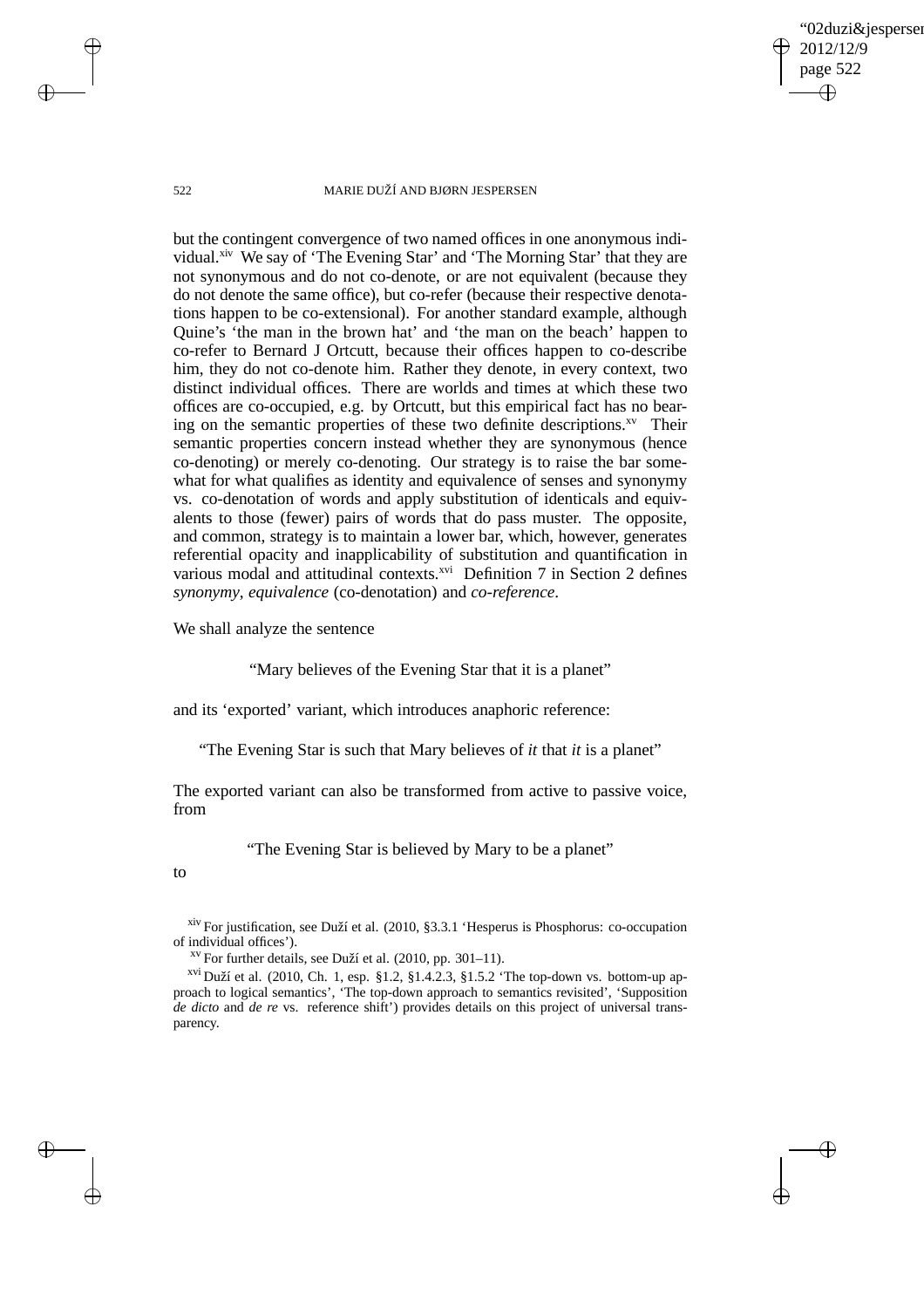"The Evening Star is such that *it* is believed by Mary to be a planet"

The strongest conclusion is that there is an *individual* such that Mary believes that that individual is a planet. This conclusion is forthcoming in two cases. The first case is factive attitudes: you cannot know that the pope is a German unless there is exactly one pope of whom it is true that he is a German. The second case is attitudes *de re*, including *belief* : you cannot believe of the pope that he is a Protestant unless there is exactly one pope of whom to believe that he is a Protestant.

Two other conclusions, one weaker than the other, can be inferred as well. The weaker of the two is that there is a hyperintension presenting an office such that the attributee believes that its occupant is a planet. The stronger of the two is that there is an office such that the attributee believes that its occupant is a planet. While hyperintensional attitudes *de dicto* and *de re* both validate these last two conclusions, the important difference is that attitudes *de re* validate, furthermore, the strongest conclusion that there is an individual of whom an attitude is being entertained. In our logic, if there is no individual of whom or which to have the relevant attitude *de re*, the proposition that the attributee believes, or knows, of the  $F$  that he/she/it is an G will be without truth-value (rather than false). Contrast this with the attribution of a belief *de dicto* that the F is a G, which will have a truth-value. When a *partial* function such as a possible-world proposition trades a world for a gap, we say that the hyperintension being used to present the proposition is *improper*. Definition 2 in Section 2 defines *proper* and *improper* hyperintensions.

### 2. *Theoretical Foundations*

 $\rightarrow$ 

 $\rightarrow$ 

✐

✐

The background theory we have implicitly presupposed so far is Tichý's Transparent Intensional Logic. What makes TIL suitable for the job of quantifying into hyperintensional contexts is that the theory construes the semantic properties of the sense and denotation relations of terms and expressions as remaining invariant across linguistic contexts and that its ramified type theory enables quantification up to any order. $x$ <sup>vii</sup>

02duzi&iespersen

2012/12/9 page 523

✐

✐

✐

xvii *Indexicals* being the only exception: while the sense of an indexical remains constant, its denotation trivially varies in keeping with its contextual embedding. See Duží et al. (2010, §3.4 'Pragmatically incomplete meanings').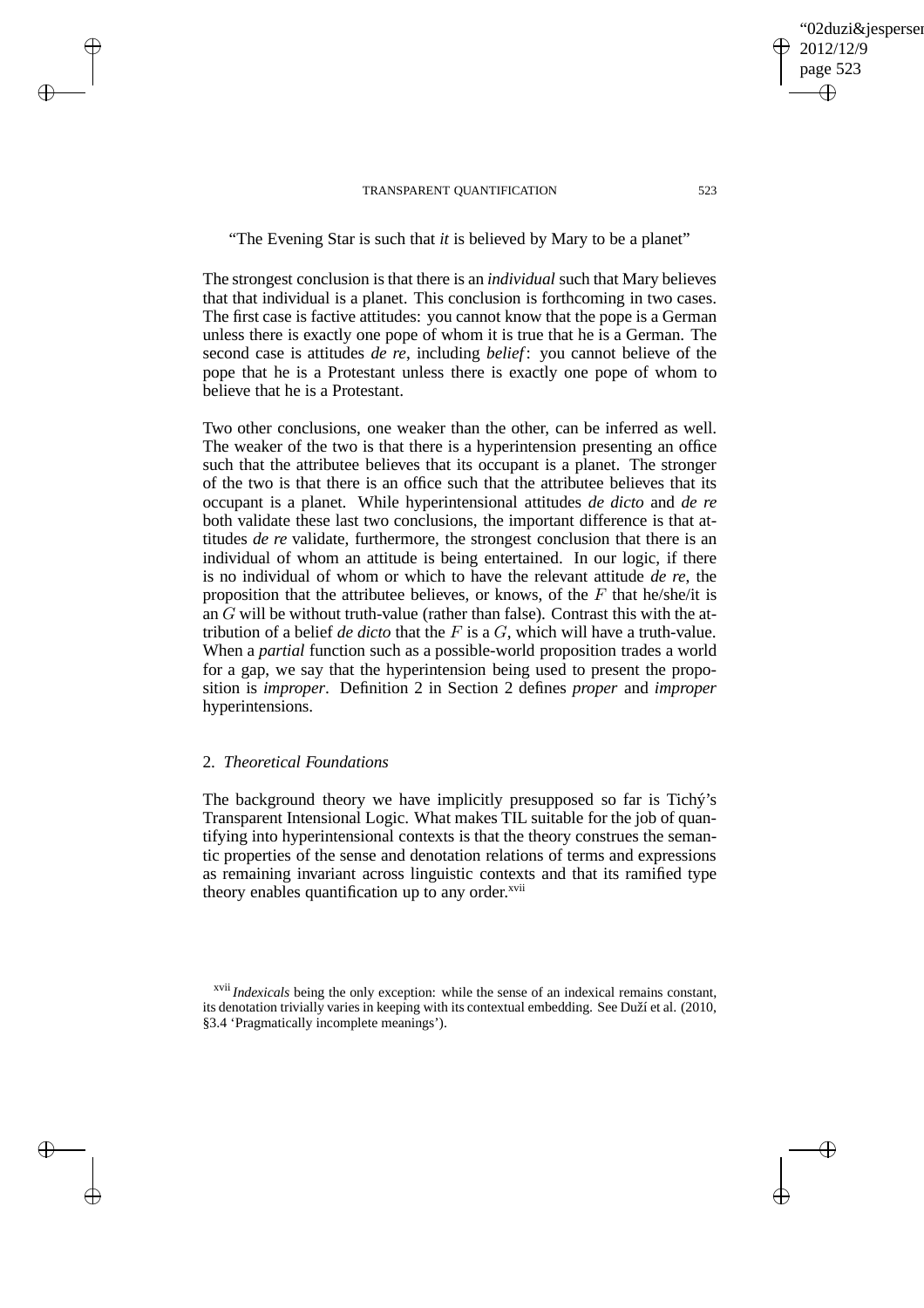*"02duzi&jespersen" 2012/12/9 page 524* ✐ ✐

✐

✐

#### 524 MARIE DUŽÍ AND BJØRN JESPERSEN

Formally, TIL is an extensional logic of hyperintensions based on the partial, typed  $\lambda$ -calculus enriched with a ramified type structure to accommodate hyperintensions. The syntax of TIL is the familiar one of the  $\lambda$ -calculus, with the addition of a hyperintension called Trivialization (symbolized by a superscripted nought). The semantics is a *procedural* (as opposed to denotational) one. Thus, functional application, in TIL, is not the result of applying a function to an argument, but instead the very *procedure* of applying function to argument; and functional abstraction, in TIL, is not the result of forming a function, but instead the very *procedure* of sorting two selections of entities into functional arguments and values, respectively. Furthermore, variables are not terms, but hyperintensions:  $x'$  denotes the atomic hyperproposition x that presents the value that an assignment function has accorded to  $x$  (relative to a type assignment and a sequence of variable/value pairs). The TIL concept of procedurally construed hyperintensions is *construction*. Thus, hyperintensional attitudes translate into *constructional attitudes* and hyperintensional contexts into *constructional contexts*. Of the six different kinds of constructions that their inductive definition enumerates, we shall need four altogether in order to quantify into hyperpropositional contexts *de re* and a fifth for the intensional ones.

The first three definitions below constitute the logical heart of TIL. The subsequent five definitions build upon those. Taken together, they make up the logical tools needed to pull off quantifying into hyperpropositional and possible-world propositional contexts *de dicto* and *de re*. These two variants of quantifying-in are importantly different, so we exhibit the former for illustration (the fourth and final analysis alluded to in Section 1). The definitions are as follows.

*Definition 1*: (types of order 1) *Let* B *be a* base*, where a base is a collection of pair-wise disjoint, non-empty sets. Then:*

- (i) *Every member of* B *is an elementary* type of order 1 over B*.*
- (ii) Let  $\alpha$ ,  $\beta_1, \ldots, \beta_m$  ( $m > 0$ ) *be types of order 1 over B. Then the collection*  $(\alpha \beta_1 \dots \beta_m)$  *of all m-ary partial mappings from*  $\beta_1 \times$ ...  $\times$   $\beta_m$  *into*  $\alpha$  *is a functional* type of order 1 over *B*.
- (iii) *Nothing is a* type of order 1 over B *unless it so follows from (i) and*  $(ii). \square$

*Remark*. For the purposes of natural-language analysis, we are currently assuming the following base of ground types, each of which is part of the ontological commitments of TIL:

 $\rightarrow$ 

 $\rightarrow$ 

✐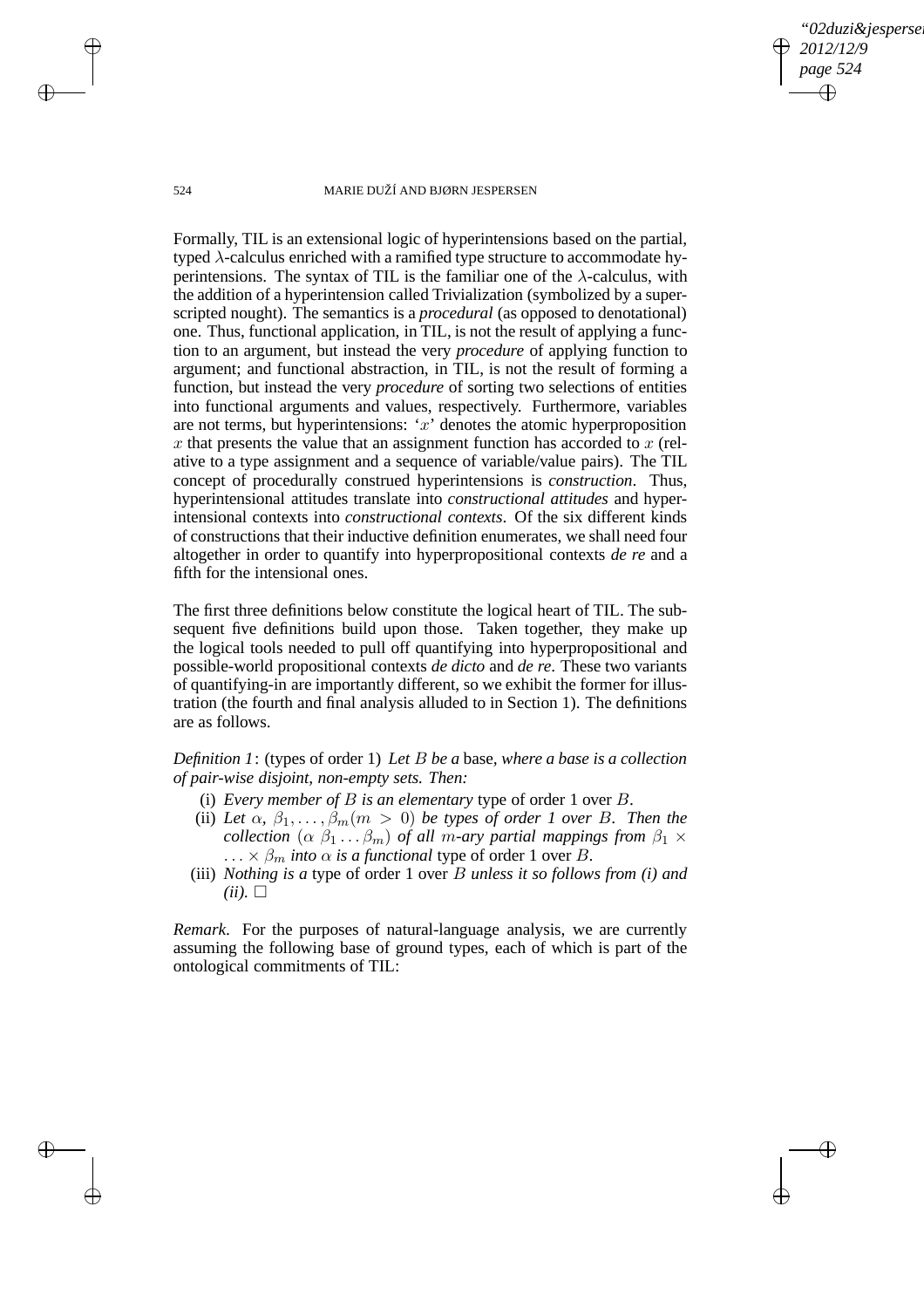- o: the set of truth-values  $\{T, F\}$ ;
- $\iota$ : the set of individuals (a constant universe of discourse);
- $\tau$ : the set of real numbers (doubling as temporal continuum);
- $\omega$ : the set of logically possible worlds (the logical space).

### *Definition 2*: (construction)

 $\rightarrow$ 

 $\rightarrow$ 

✐

✐

- (i) *The* variable x *is a* construction *that constructs an object* O *of the respective type dependently on a valuation* v*:* x v*-constructs* O*.*
- (ii) Trivialization*: Where* X *is an object whatsoever (an extension, an intension or a* construction),  $\partial X$  *is the* construction Trivialization. It *constructs* X *without any change in* X*.*
- (iii) *The* Composition  $[X Y_1 ... Y_m]$  *is the following* construction. If X *v*-constructs *a function* f *of type*  $(\alpha\beta_1 \dots \beta_m)$ *, and*  $Y_1, \dots, Y_m$  *v*construct *entities*  $B_1, \ldots, B_m$  *of types*  $\beta_1, \ldots, \beta_m$ *, respectively, then the* Composition  $[X \ Y_1 \dots Y_m]$  *v*-constructs *the value (an entity, if any, of type*  $\alpha$ *) of f on the tuple argument*  $\langle B_1, \ldots, B_m \rangle$ *. Otherwise the* Composition  $[X Y_1 ... Y_m]$  *does not v*-construct *anything and so is* v*-*improper*.*
- (iv) *The* Closure  $[\lambda x_1 \ldots x_m Y]$  *is the following* construction. Let  $x_1, x_2$ ,  $\dots, x_m$  be pair-wise distinct variables *v*-constructing entities of types  $\beta_1, \ldots, \beta_m$  and Y a construction *v*-constructing an  $\alpha$ -entity. Then  $[\lambda x_1 \dots x_m Y]$  *is the* construction  $\lambda$ -Closure *(or* Closure). It vconstructs *the following function* f *of the type*  $(\alpha\beta_1 \dots \beta_m)$ *. Let*  $v(B_1/x_1, \ldots, B_m/x_m)$  *be a valuation identical with* v *at least up to assigning objects*  $B_1/\beta_1, \ldots, B_m/\beta_m$  *to variables*  $x_1, \ldots, x_m$ . If *Y is*  $v(B_1/x_1, \ldots, B_m/x_m)$ -improper (see iii), then f is undefined *on*  $\langle B_1, \ldots, B_m \rangle$ *. Otherwise the value of* f *on*  $\langle B_1, \ldots, B_m \rangle$  *is the*  $\alpha$ -entity  $v(B_1/x_1, \ldots, B_m/x_m)$ -constructed by Y.
- (v) The Single Execution  ${}^{1}X$  *is the* construction *that either v*-*constructs the entity* v-constructed by X or, if X v-constructs nothing, is v*improper.*
- (vi) *The* Double Execution  ${}^2X$  *is the following* construction. Where X *is any entity, the* Double Execution <sup>2</sup>X *is* v*-*improper *(yielding nothing relative to* v*) if* X *is not itself a construction, or if* X *does not* v*-construct a construction, or if* X v*-constructs a* v*-improper construction. Otherwise, let* X v*-construct a construction* Y *and* Y v*construct an entity* Z: then  ${}^2X$  *v*-constructs Z.
- (vii) *Nothing is a* construction*, unless it so follows from (i) through (vi).*  $\Box$

*"02duzi&jespersen"*

*2012/12/9 page 525*

✐

✐

✐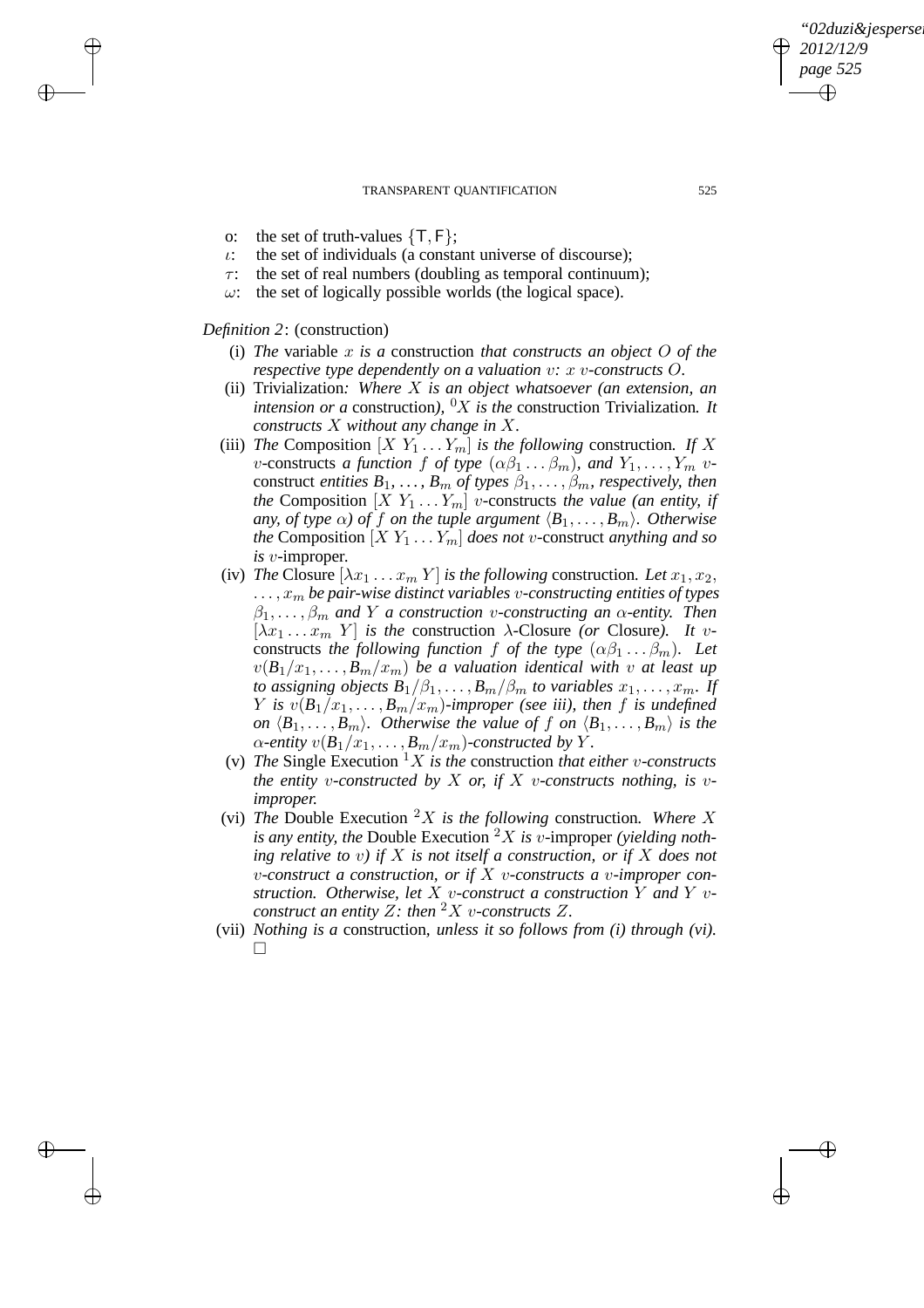"02duzi&jespersen" 2012/12/9 page 526 ✐ ✐

✐

✐

526 MARIE DUŽÍ AND BJØRN JESPERSEN

The definition of the ramified hierarchy of types decomposes into three parts. Firstly, simple types of order 1, which were already defined by Definition 1. Secondly, constructions of order *n*, and thirdly, types of order  $n + 1$ .

*Definition 3*: (ramified hierarchy of types)

T1 (types of order 1)*. See Definition 1.*

 $C_n$  (constructions of order *n*)

- (i) *Let* x *be a variable ranging over a type of order* n*. Then* x *is* a construction of order n over B*.*
- (ii) Let X be a member of a type of order n. Then  ${}^{0}X$ ,  ${}^{1}X$ ,  ${}^{2}X$  are constructions of order n over B*.*
- (iii) Let  $X, X_1, \ldots, X_m$  ( $m > 0$ ) *be constructions of order n over B*. *Then*  $[X X_1 ... X_m]$  *is a* construction of order *n* over *B*.
- (iv) Let  $x_1, \ldots, x_m, X(m > 0)$  be constructions of order n over B. Then  $[\lambda x_1 \dots x_m X]$  *is a* construction of order n over B.
- (v) *Nothing is a* construction of order n over B *unless it so follows from*  $C_n$  (*i*)–(*iv*).

 $T_{n+1}$  (types of order  $n + 1$ ). Let  $*_n$  be the collection of all constructions of *order* n *over* B*. Then*

- (i)  $*_n$  *and every type of order n are types of order*  $n + 1$ *.*
- (ii) *If*  $0 < m$  *and*  $\alpha, \beta_1, \ldots, \beta_m$  *are types of order*  $n + 1$  *over B, then*  $(\alpha \beta_1 \dots \beta_m)$  *(see T<sub>1</sub> ii)) is a type of order*  $n + 1$  *over B.*
- (iii) *Nothing is a type of order*  $n + 1$  over *B unless it so follows from (i) and (ii).*  $\Box$

Empirical languages incorporate an element of *contingency* that non-empirical ones lack. Empirical expressions denote *empirical conditions* that may or may not be satisfied at some empirical index of evaluation. Non-empirical languages have no need for an additional category of expressions for empirical conditions. We model these empirical conditions as *possible-world intensions*. Intensions are entities of type  $(\beta \omega)$ : mappings from possible worlds to an arbitrary type  $\beta$ . The type  $\beta$  is frequently the type of the *chronology* of  $\alpha$ -objects, i.e. a mapping of type  $(\alpha \tau)$ . Thus  $\alpha$ -intensions are frequently functions of type  $((\alpha \tau)\omega)$ , abbreviated as ' $\alpha_{\tau\omega}$ '. We shall typically say that an index of evaluation is a world/time pair  $\langle w, t \rangle$ . *Extensional entities* are entities of some type  $\alpha$  where  $\alpha \neq (\beta \omega)$  for any type  $\beta$ .

*Examples* of frequently used intensions are: *propositions* of type  $o_{\tau(\mu)}$ , *properties of individuals* of type  $(\omega)_{\tau\omega}$ , binary *relations-in-intension between individuals* of type  $(\alpha \iota)_{\tau \omega}$ *, individual offices* of type  $\iota_{\tau \omega}$ . As for individual offices, they are simply partial functions which, relative to a world/time pair  $\langle w, t \rangle$ , return at most one individual as value. The notion of office is

 $\rightarrow$ 

 $\rightarrow$ 

✐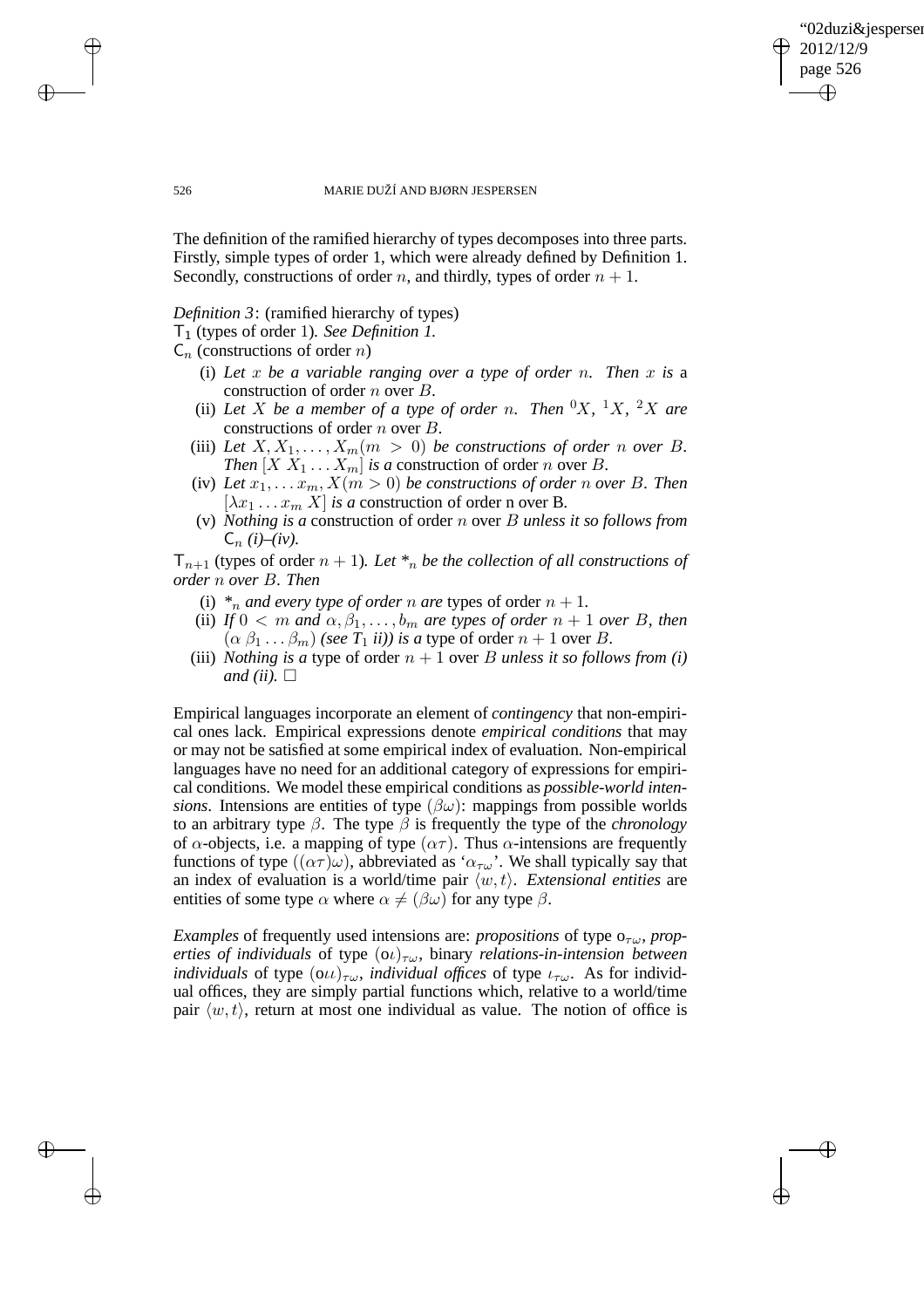$\rightarrow$ 

 $\rightarrow$ 

✐

✐

TRANSPARENT QUANTIFICATION 527

02duzi&iespersen

2012/12/9 page 527

✐

✐

✐

✐

broader than, say, social role, though social roles like *the pope* and *the King of France* were the original sources of inspiration. Given a  $\langle w, t \rangle$ , there is a function from *individual offices* to *individuals*. This function is neither a surjection, nor an injection, but a properly partial function, for some offices will go vacant. Given a  $\langle w, t \rangle$ , there is no function from *individuals* to *individual offices*, for some individual may occupy more than one office. Conversely, it is not given that each individual occupies at least one office. Importantly, the logical traffic does not flow from attributees (individuals) to individual offices, for not every attributee is guaranteed to occupy an office presenting a particular attributee.

Individual offices may be denoted by definite descriptions, but may just as well be denoted by proper names not reducible to definite descriptions. It depends on the linguistic quirks of a particular natural language in which manner a particular office is denoted. For instance, on our analysis of 'Hesperus', 'Phosphorus' these Latin/English names are better off naming two distinct offices (rather than the same individual), whereas 'Prague' is arguably a proper name for Prague, containing no descriptive material. (See Duží et al. (2010, §3.2 'Proper names'.))

Our *explicit intensionalization and temporalization* enables us to encode constructions of possible-world intensions, by means of terms for possibleworld variables and times, directly in the logical syntax.<sup>xviii</sup> Where w ranges over  $\omega$  and t over  $\tau$ , the following logical form (to be explained below) essentially characterizes the logical syntax of any empirical language:

$$
\lambda w \lambda t\, [\ldots w \ldots t \ldots]
$$

Logical objects like *truth-functions* and *quantifiers* are extensional: ∧ (conjunction),  $\vee$  (disjunction) and  $\supset$  (implication) are of type (ooo), and  $\neg$  (negation) of type (oo). *Quantifiers*  $\forall^{\alpha}$ ,  $\exists^{\alpha}$  are type-theoretically polymorphous, total functions of type  $(o(o\alpha))$ , for an arbitrary type  $\alpha$ , defined as follows. The *universal quantifier*  $\forall^{\alpha}$  is a function that associates a class A of  $\alpha$ elements with  $\overline{T}$  if A contains all elements of the type  $\alpha$ , otherwise with F. The *existential quantifier*  $\exists^{\alpha}$  is a function that associates a class A of  $\alpha$ -elements with T if A is a non-empty class, otherwise with F. Below all type indications will be provided outside the formulae in order not to clutter the notation. Furthermore, ' $X/\alpha$ ' means that an object X is (a member) of type  $\alpha$ . ' $X \rightarrow_{\alpha} \alpha$ ' means that the type of the object *valuation*-constructed by X is  $\alpha$ . We write ' $X \to \alpha$ ' if what is v-constructed does not depend on a

xviii See Duží et al. (2010, §2.4 'Explicit intensionalization and temporalization') or Jespersen (2005).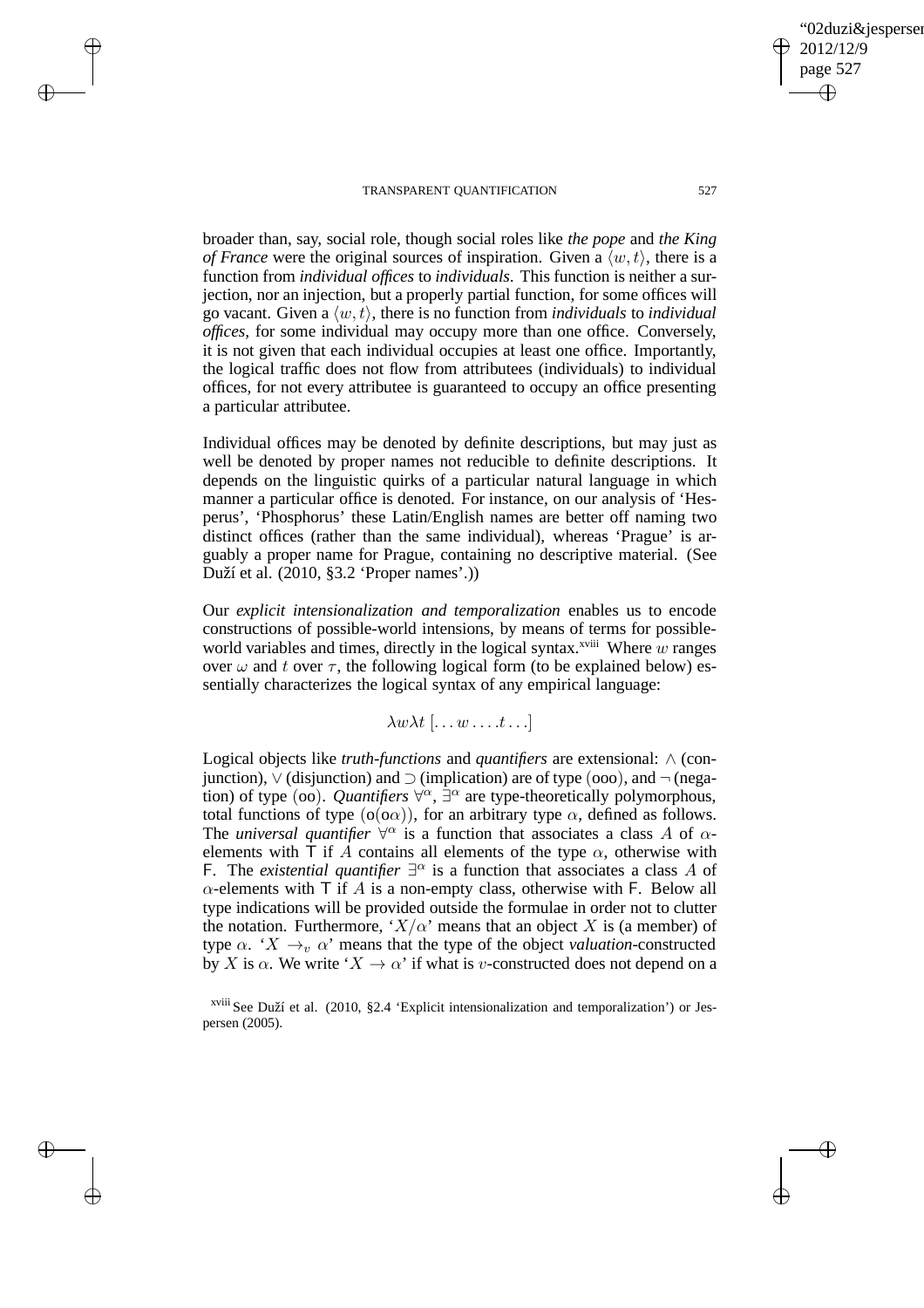✐

#### 528 MARIE DUŽÍ AND BJØRN JESPERSEN

valuation v. Throughout, it holds that the variables  $w \rightarrow_v \omega$  and  $t \rightarrow_v \tau$ . If  $C \rightarrow_v \alpha_{\tau\omega}$  then the frequently used Composition  $\left[ \left[ C \; w \right] t \right]$ , which is the intensional descent (a.k.a. extensionalization) of the  $\alpha$ -intension v-constructed by C, will be encoded as ' $C_{wt}$ '.

When assigning constructions to expressions as their context-invariant meanings, we use a particular *method of semantic analysis*. The method consists in three steps, which are (a) type-theoretical analysis, (b) synthesis, and (c) type-theoretical checking. For illustration, here is the analysis of the sentence

### "Mary believes that the Evening Star is a planet"

(a) The types of the objects that receive mention in the sentence are:  $Mary/t$ ; *Believe*\*/ $(\omega^*)_{\tau\omega}$ : a relation-in-intension of an individual (a doxastic agent) to a *propositional construction*; *Evening*  $Star/\iota_{\tau\omega}$ : an individual office; *Planet*/ $(0\nu)_{\tau\omega}$ : a property of individuals. *Hyperpropositional* belief, *Believe*\* (with asterisk) of type  $(\omega^*_{n})_{\tau\omega}$ , contrasts with *propositional* belief, *Believe* (without asterisk) of type  $(\omega \circ \tau_{\omega})_{\tau \omega}$ , which is how possible-world semantics (perhaps skipping the temporal parameter) types propositional attitudes.xix

(b) We combine constructions of the objects *ad* (a) in order to construct the proposition of type  $o_{\tau\omega}$  denoted by the sentence. Here is how. First, since a property of individuals is not a type-theoretically proper object to predicate of an individual office, we must first extensionalize both intensions:  $\left[\begin{array}{ccc} [^0Planet \; w] \; t \end{array}\right] \; \rightarrow_v \; (o\iota), \; \left[\begin{array}{ccc} [^0Evening\_Star \; w] \; t \end{array}\right] \; \rightarrow_v \; \iota, \; \text{or}$  $^{(0)}$ Planet<sub>wt</sub>' and  $^{(0)}$ Evening Star<sub>wt</sub>' for short. Now the Composition

 $\rightarrow$ 

 $\rightarrow$ 

✐

xix So the type-theoretic difference between *propositional* and *hyperpropositional* attitudes is the difference between  $(ou_{\tau\omega})_{\tau\omega}$  and  $(ou_{\tau n})_{\tau\omega}$ . One major philosophical difference is that the former are used to model *implicit* attitudes and the latter to model *explicit* attitudes, which translates into the logical difference between those attitudes that are *deductively closed* and those that are not. If a knows implicitly/propositionally that the Morning Star is a planet then  $a$  knows implicitly/explicitly every proposition entailed by the proposition that the Morning Star is a planet. Implicit knowledge notoriously leads to one form or other of logical omniscience (arguably *the* problem plaguing epistemic logic). If a knows\*, explicitly/hyperpropositionally, that the Morning Star is a planet then much less is entailed, depending on what sort of logical intelligence in the shape of command of rules of inference has been assigned to a. (See Duží et al. (2010, §5.1.5 'Epistemic closure and inferable knowledge') for the notion of *inferable* knowledge, which charts the amount of explicit knowledge  $\alpha$  would be able to harvest if  $\alpha$  were to apply his entire logical intelligence maximally to his existing stock of explicit knowledge.) In this paper our concern is not *why* hyperpropositional attitudes *de re* would or could or should be attributed to an agent, but rather how to obtain a particular conclusion from them.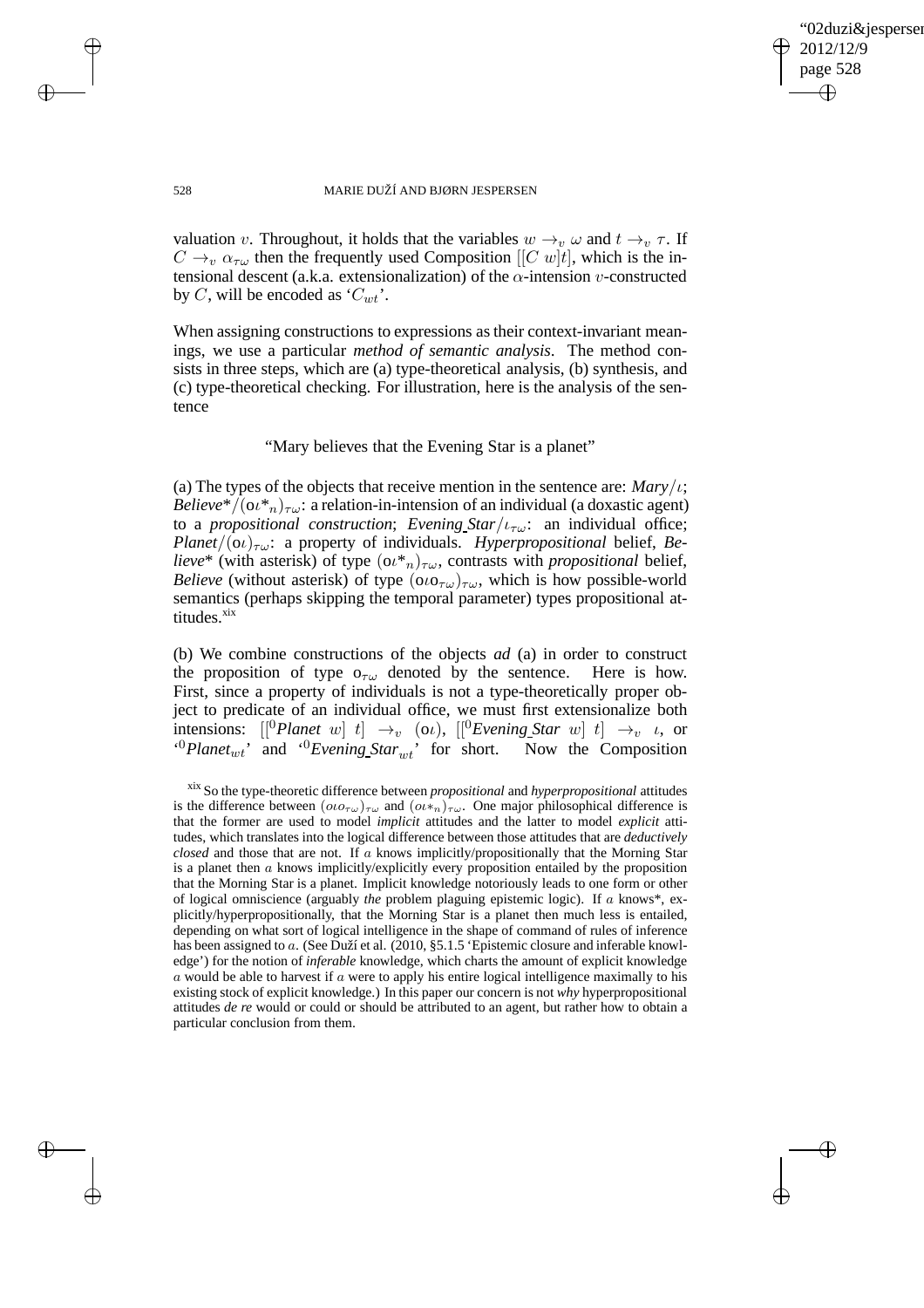$\rightarrow$ 

 $\rightarrow$ 

✐

✐

 $[{}^{0}$ *Planet<sub>wt</sub>*  ${}^{0}$ *Evening Star<sub>wt</sub>*] *v*-constructs T or F according as the individual that occupies the office of Evening Star at a given  $\langle w, t \rangle$ -pair of evaluation belongs to the class of planets at the same  $\langle w, t \rangle$ -pair.<sup>xx</sup> To obtain the proposition that the Evening Star is a planet we must abstract over the values of the variables  $w, t$ :

 $\lambda w \lambda t$ <sup>[0</sup>*Planet<sub>wt</sub>* <sup>0</sup>*Evening\_Star<sub>wt</sub>*]

This is the predication of the property of being a planet of the occupant of the office of Evening Star.

Since an empirical hyperpropositional attitude is always a relation to a construction constructing a possible-world proposition, we model Mary's act of believing as the Composition

$$
[^0Belive^*{}_{wt}~^0Mary~^0[\lambda w\lambda t~[^0Planet_{wt}~^0Evening\_Star_{wt}]]]
$$

In other words, the nested Closure constructing the proposition that the Evening Star is a planet must be Trivialized, as *per* <sup>0</sup>[λwλt<sup>[0</sup>Planet<sub>wt</sub> <sup>0</sup>Evening *Star<sub>wt</sub>*]]. This Composition constructs  $\top$  or  $\vdash$ , according as Mary believes\* at  $\langle w, t \rangle$  that the Evening Star is a planet. Yet what is denoted by the sentence does not depend on contingent facts like Mary's being related or not to a particular hyperproposition. Thus we must again abstract over the values of  $w, t$  in order to construct the proposition denoted by the sentence (cf. explicit intensionalization and temporalization):

 $\lambda w \lambda t$ <sup>[0</sup>Believe\*<sub>wt</sub><sup>0</sup>Mary<sup>0</sup>[ $\lambda w \lambda t$ <sup>[0</sup>Planet<sub>wt</sub><sup>0</sup>Evening\_Star<sub>wt</sub>]]]

(c) We check whether the particular constituents of the above Closure are combined in compliance with the type-theoretical rules. To this end we draw a type-theoretical tree. In the interest of economy, we omit the steps of checking extensionalizations like  $[{}^{0}$ *Planet*  $w] \rightarrow_{v} ((\alpha)\tau)$  and  $[{}^{0}$ *Planet*  $w]$ *t*]  $\rightarrow_v$  (o*ι*). Thus we directly draw <sup>0</sup>*Planet<sub>wt</sub>*  $\rightarrow_v$  (o*ι*). Moreover, instead of two steps of intensionalization, e.g.  $\lambda t$  [<sup>0</sup>*Planet<sub>wt</sub>* <sup>0</sup>*Evening Star<sub>wt</sub>*]  $\rightarrow_v$ (o $\tau$ ) and  $\lambda w \lambda t$  <sup>[0</sup>*Planet<sub>wt</sub>* <sup>0</sup>*Evening\_Star<sub>wt</sub>]*  $\rightarrow$  ((o $\tau$ ) $\omega$ ), we will directly draw  $\lambda w \lambda t$  [<sup>0</sup> *Planet<sub>wt</sub>* <sup>0</sup> *Evening Star<sub>wt</sub>*]  $\rightarrow$  0<sub> $\tau \omega$ </sub>. The type-theoretically annotated tree is depicted by Figure 1.

xx See Duží et al. (2010, §2.4.2 'Predication as functional application') for details.

'02duzi&jespersen'

2012/12/9 page 529

✐

✐

✐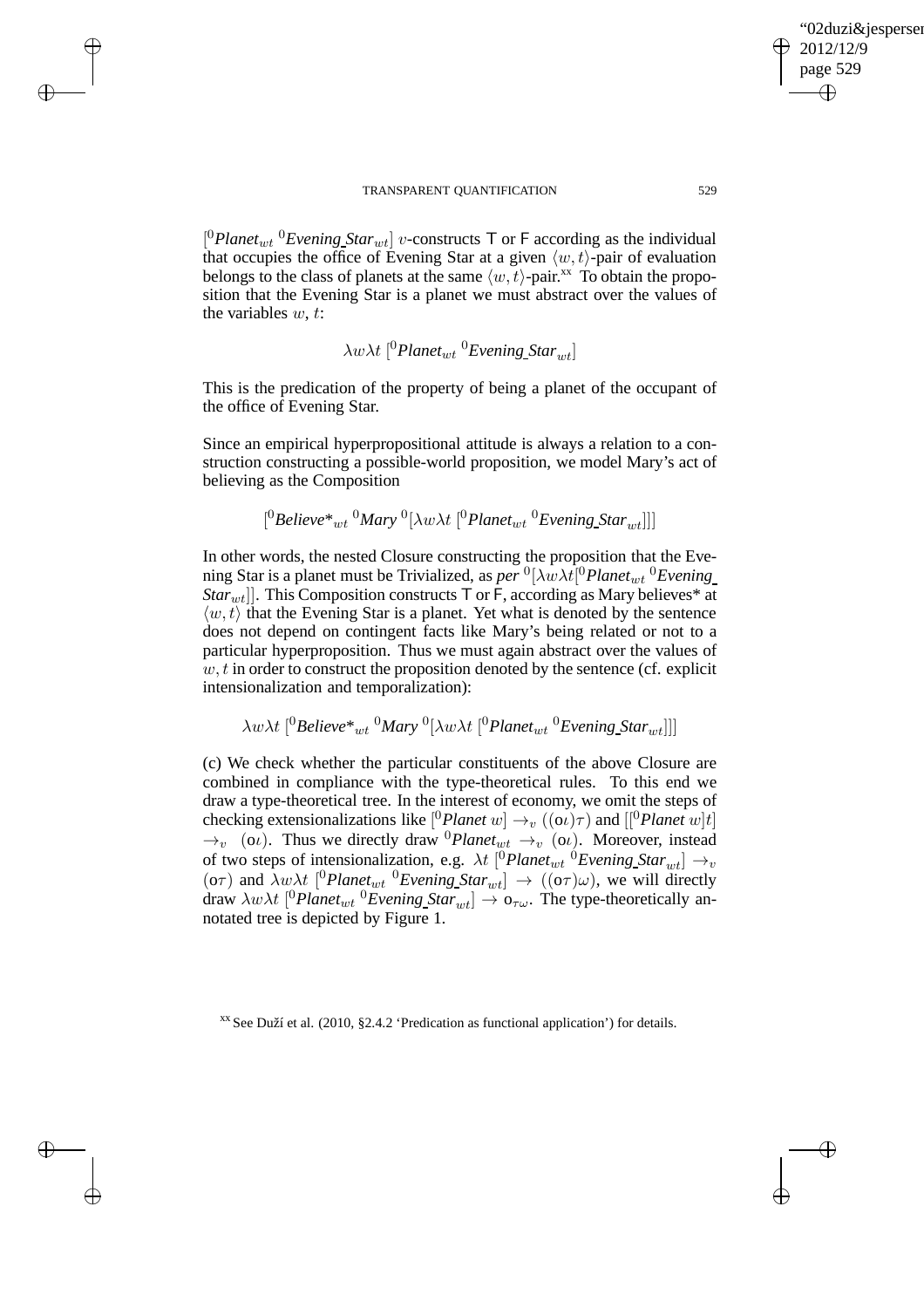✐

### 530 MARIE DUŽÍ AND BJØRN JESPERSEN



Figure 1. Type-theoretical tree

The above example illustrates also the difference between a *sub-construction simpliciter* and a *constituent sub-construction*, i.e. between a sub-construction which is *mentioned* as a functional argument, thereby displaying itself, and a sub-construction which is *used* to construct an object different from the sub-construction. The former case constitutes a hyperintensional context, the latter an extensional/intensional context. In our example the sub-construction that is mentioned within the whole analysis is the Closure  $[\lambda w \lambda t]$ <sup>0</sup>Planet<sub>wt</sub><sup>0</sup>Evening Star<sub>wt</sub>]]. This is so because this hyperproposition is the second argument of the function  $Believe^*_{wt}$ , the first argument being *Mary*. The hyperproposition is mentioned by the constituent  ${}^{0}[\lambda w \lambda t]$ <sup>0</sup>*Planet<sub>wt</sub>* <sup>0</sup>*Evening\_Star<sub>wt</sub>*]], and thus the mentioned Closure and all its sub-constructions occur hyperintensionally.

Figure 2 illustrates using/mentioning entities at the three different levels.

 $\rightarrow$ 

 $\rightarrow$ 

✐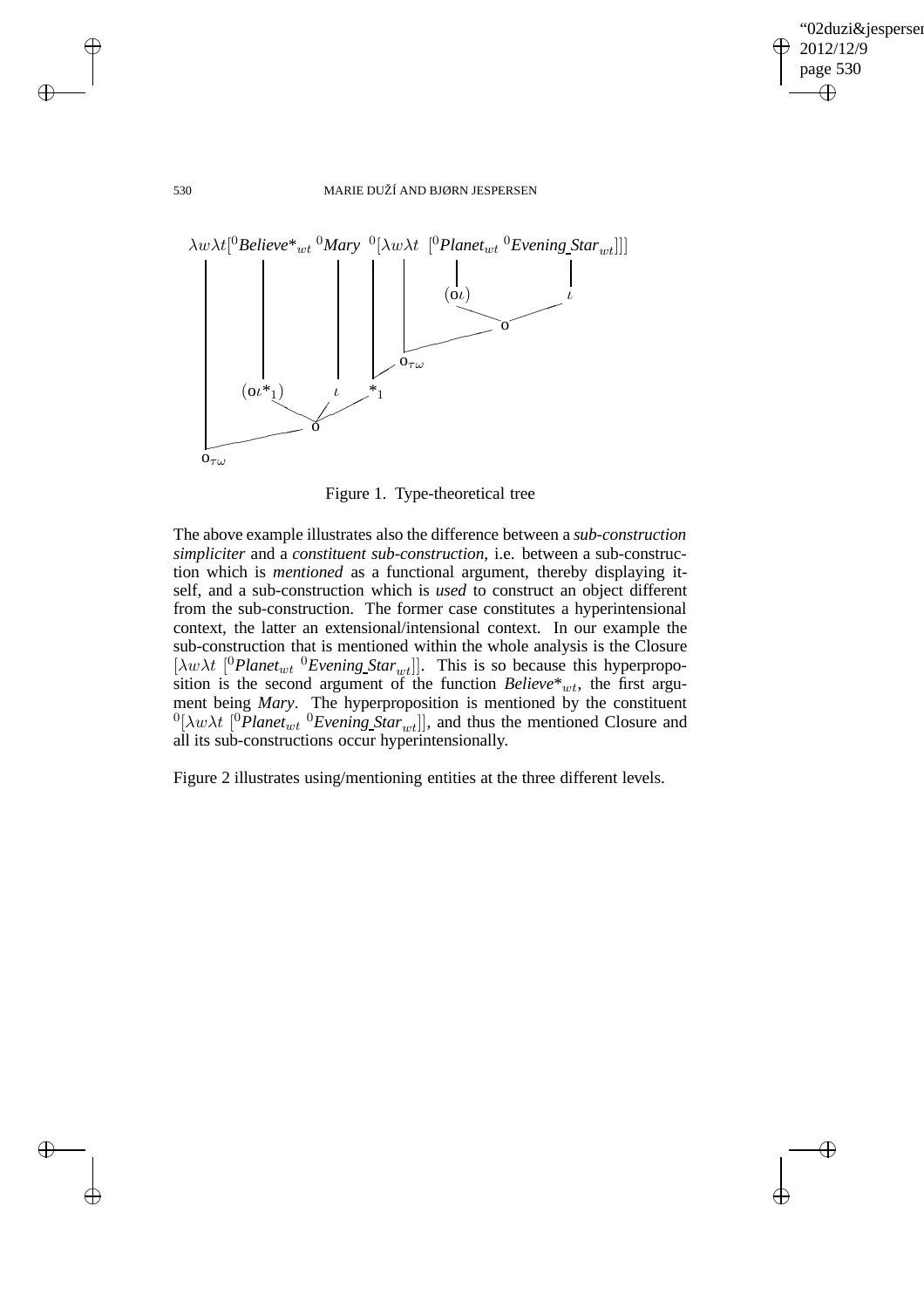

 $\rightarrow$ 

 $\rightarrow$ 

✐

✐

*"02duzi&jespersen"*

*2012/12/9 page 531*

✐

✐

✐

✐

Figure 2. Using/mentioning entities

The three kinds of context are defined in Duží et al. (2010, §2.6). Here we need only the definition of the distinction between using and mentioning constructions:

*Definition 4*: (construction mentioned vs. used as a constituent) *Let* C *be a construction and* D *a sub-construction of* C*.*

- (i) If D is identical to C (i.e.,  ${}^0C = {}^0D$ ) then the occurrence of D is used as a constituent *of* C*.*
- (ii) *If* C *is identical to*  $[X_1 \ X_2 \dots X_m]$  *and D is identical to one of the constructions*  $X_1, X_2, \ldots, X_m$ *, then the occurrence of* D *is* used as a constituent *of* C*.*
- (iii) *If* C is identical to  $[\lambda x_1 \ldots x_m]$  *X* and *D* is identical to *X*, then the *occurrence of* D *is* used as a constituent *of* C*.*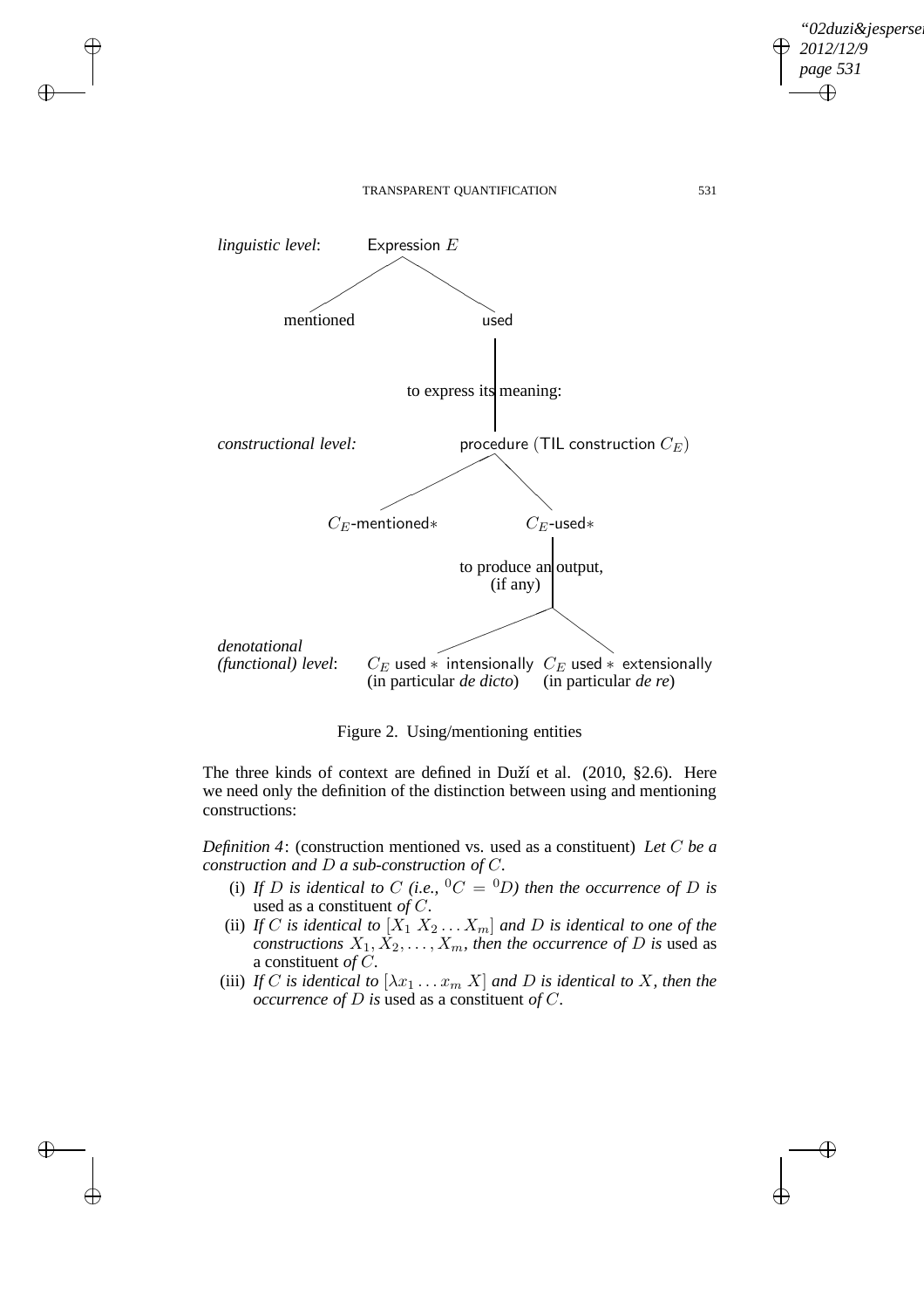### 02duzi&iespersen 2012/12/9 page 532 ✐ ✐

✐

✐

#### 532 MARIE DUŽÍ AND BJØRN JESPERSEN

- (iv) *If* C *is identical to*  ${}^1X$  *and D is identical to X, then the occurrence of* D *is* used as a constituent *of* C*.*
- (v) If C is identical to <sup>2</sup>X and D is identical to X, or <sup>0</sup>D occurs as a *constituent of* X *and this occurrence of* D *occurs as a constituent of* Y v*-constructed by* X*, then the occurrence of* D *is* used as a constituent *of* C*.*
- (vi) *If an occurrence of* D *is* used as a constituent *of an occurrence of* C ′ *and this occurrence of* C ′ *is* used as a constituent *of* C*, then the occurrence of* D *is* used as a constituent *of* C*.*
- (vii) *If an occurrence of a sub-construction* D *of* C *is not* used as a constituent *of* C *then the occurrence of* D *is* mentioned *in* C*.*
- (viii) *No occurrence of a sub-construction* D *of* C *is* used/mentioned *in* C *unless it so follows from (i)–(vii).*  $\square$

*Remark*. In theory, a construction may be mentioned by another kind of construction than Trivialization; but in this paper we limit ourselves to Trivialization. Thus the Trivialization  ${}^0[\lambda w \lambda t \, [{}^0$ Planet<sub>wt</sub>  ${}^0$ Evening Star<sub>wt</sub>]] men*tions* the Closure  $[\lambda w \lambda t \int^0$  *Planet<sub>wt</sub>*  $^0$  *Evening*  $Star_{wt}$ ] and all the constituents of this Closure.<sup>xxi</sup>

Traditionally, the validity of quantifying-in has been fielded as a logical criterion for distinguishing (i) extensional/ transparent/'relational' (Quine) contexts from (ii) non-extensional/opaque/'notional' (Quine) contexts. The idea is that extensional (etc.) contexts are those that validate quantifying-in. And conversely, if a context resists quantifying-in, it is deemed to be in violation of one or more of the laws of extensional logic and as eluding full logical analysis. What we are saying is that also intensional and hyperintensional contexts may be quantified into, but that the feasibility of doing so presupposes that it be done within an extensional logic of hyperintensional contexts. Deploying a non-extensional logic of hyperintensions in order to quantify into hyperintensional contexts would, indeed, be a non-starter, generating opacity and thereby making hyperintensional attitude contexts logically intractable: it would be left logically lawless which terms (or meanings, as we would have it) could be substituted for which ones inside an attitude report. However, whether one accepts quantifying into (hyper-) intensional contexts or wants to restrict quantification to extensional contexts, like "Mary is happy", the logical question still remains which sort of context validates which sort of quantifying-in. Tichý issues in (1986, p. 256; 2004, p. 654) a warning against inter-defining the notion of extensional context and the validity of the rules of substitution of co-referring terms and existential

 $\rightarrow$ 

 $\rightarrow$ 

✐

xxi The use/mention distinction normally applies only to *words*; in TIL it applies also to the *meanings* of words (i.e., constructions). See Duží et al. (2010, §2.6 'Three kinds of context').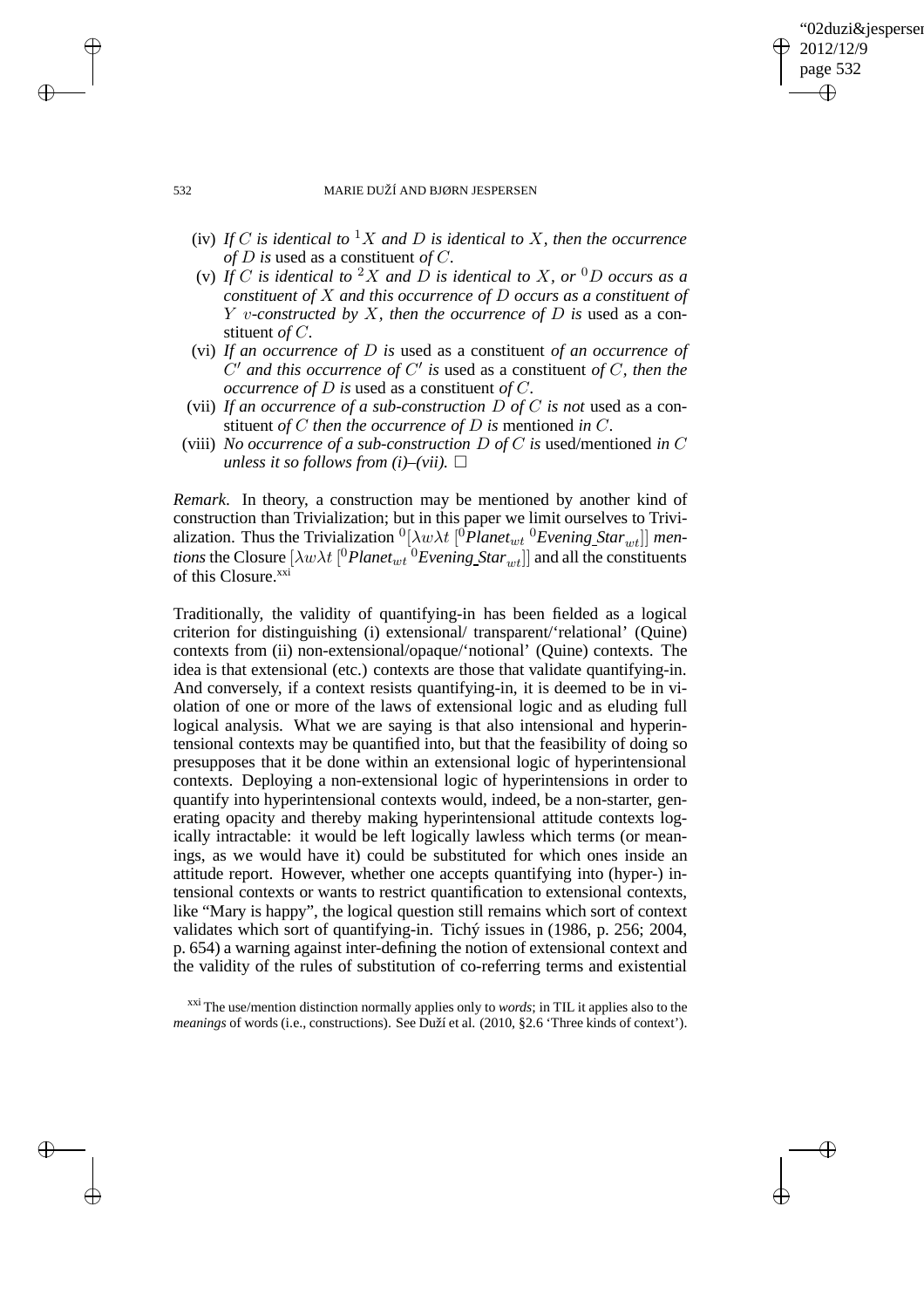generalization on pain of circularity (where TIL and Quine agree on the use of 'co-referential'):

- *Q*: When is a context extensional?
- *A*: A context is extensional if it validates (i) the rule of substitution of co-referential terms and (ii) the rule of existential generalization.
- *Q*: And when are (i), (ii) valid?

 $\rightarrow$ 

 $\rightarrow$ 

✐

✐

*A*: Those two rules are valid when applied to extensional contexts.

We steer clear of the circle by defining extensionality for (i) *hyperintensions* presenting functions, for (ii) *functions* (including possible-world intensions), and for (iii) *functional values*. These three levels are squared off with three kinds of context:

- (i′ ) *hyperintensional contexts*, in which a hyperintension is not *used* to present an object, but is itself *mentioned* as functional argument (though a hyperintension of one order higher needs to be used to mention this lower-order construction);
- (ii′ ) *intensional contexts*, in which a hyperintension is *used* to present a function without presenting a particular value of the function (moreover, the hyperintension does not occur within another hyperintensional context):
- (iii′ ) *extensional contexts*, in which a hyperintension is *used* to produce a particular value of the function at a given argument (moreover, the hyperintension does not occur within another intensional or hyperintensional context).

The leading idea is that transparency in hyperintensional contexts requires identity of senses (hence pairs of synonymous words), while transparency in intensional contexts requires only equivalence of senses (hence pairs of co-denoting words).

If a construction  $C$  occurs mentioned in  $D$ , then all its sub-constructions (including C) occur *hyperintensionally* in D. Moreover, all the variables occurring within such a *hyperintensional context* are <sup>0</sup>bound. Thus in TIL we have two ways of binding variables:  $\lambda$ -binding (as in any  $\lambda$ -calculus) and  $<sup>0</sup>$ binding (which is unique to TIL). The latter is dominant over the former,</sup> because a higher-order context is dominant over a lower-order one. Thus we define:

*Definition 5*: (free and bound variables) *Let* C *be a construction with at least one occurrence of a variable* ζ*.*

(i) *Let*  $C$  *be*  $\zeta$ *. Then the* occurrence of  $\zeta$  *in*  $C$  *is* free.

*"02duzi&jespersen"*

*2012/12/9 page 533*

✐

✐

✐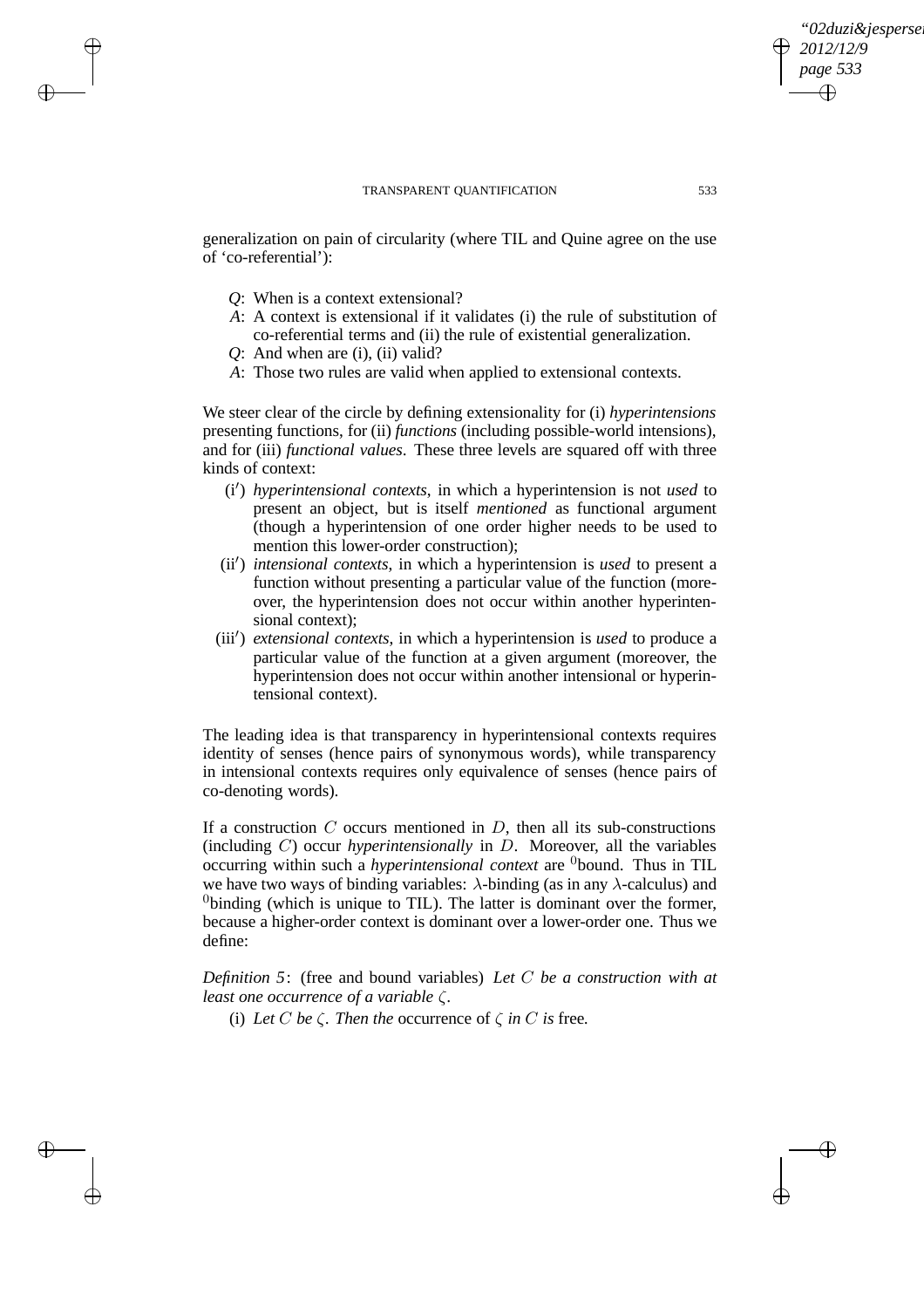### '02duzi&iespersen 2012/12/9 page 534 ✐ ✐

✐

✐

#### 534 MARIE DUŽÍ AND BJØRN JESPERSEN

- (ii) *Let* C *be* <sup>0</sup>X. Then every occurrence of  $\zeta$  *in* C *is* <sup>0</sup>bound *('Trivialization-bound').*
- (iii) Let C be  $[\lambda x_1 \ldots x_n Y]$ . Any occurrence of  $\zeta$  *in* Y *that is one of*  $x_i, 1 \leq i \leq n$ , is  $\lambda$ -bound *in* C *unless it is* <sup>0</sup>bound in Y. Any occurrence of  $\zeta$  in Y *that is neither* <sup>0</sup>bound *nor*  $\lambda$ -bound *in* Y *is* free *in* C*.*
- (iv) Let C be  $[X \ X_1 \dots X_n]$ . Any occurrence of  $\zeta$  that is free, <sup>0</sup>bound,  $\lambda$ -bound *in one of*  $X, X_1, \ldots, X_n$  *is, respectively, free, <sup>0</sup>bound,*  $\lambda$ bound in C*.*
- (v) *Let* C *be* <sup>1</sup>X. Then any occurrence of  $\zeta$  *that is* free, <sup>0</sup>bound,  $\lambda$ -bound *in X is, respectively,* free, <sup>0</sup>bound,  $\lambda$ -bound in *C*.
- (vi) Let C be <sup>2</sup>X. Then any occurrence of  $\zeta$  *that is* free,  $\lambda$ -bound *in a constituent of* C *is, respectively,* free*,* λ*-*bound in C*. If an occurrence of*  $\zeta$  *is* <sup>0</sup>bound *in a constituent* <sup>0</sup>*D of C and this occurrence of D is a constituent of* X′ v*-constructed by* X*, then if the occurrence of* ζ *is free,* λ*-bound in* D *it is* free*,* λ*-*bound in C*. Otherwise, any other occurrence of*  $\zeta$  *in*  $C$  *is* <sup>0</sup> bound *in*  $C$ *.*
- (vii) *An* occurrence *of*  $\zeta$  *is* free,  $\lambda$ -bound, <sup>0</sup>bound *in C only due to* (*i*)–(*vi*).

*A construction with at least one occurrence of a free variable is an open construction. A construction without any free variables is a closed construction.*  $\Box$ 

The next notion we need to define is that of *synonymy*. Our notion of synonymy is defined in virtue of *procedural isomorphism*. Only procedurally isomorphic constructions, to the exclusion of merely equivalent ones, are substitutable *salva veritate* in hyperintensional contexts. The term 'procedural isomorphism' is a nod to Carnap's *intensional isomorphism* and Church's *synonymous isomorphism*. Church's Alternatives (0) and (1) leave room for additional Alternatives in between. One would be Alternative  $(1/2)$ , another Alternative (3/4). The former includes  $\alpha$ - and  $\eta$ -conversion while the latter adds a restricted form of  $\beta$ -conversion.<sup>xxii</sup> If we must choose, we would prefer Alternative (3/4) to soak up those differences between  $\beta$ transformations that lack natural-language counterparts. The exact calibration of procedural isomorphism is less pressing here. What is important is that we should have a formal theory of synonymy and that, since we decide to include some form of  $\beta$ -conversion in the mix, we should have a means to block instances of invalid  $\beta$ -conversion.

One reason for excluding unrestricted beta-conversion is the well-known fact that  $\beta$ -conversion is not an equivalent transformation in logics boasting

 $\rightarrow$ 

 $\rightarrow$ 

✐

<sup>&</sup>lt;sup>xxii</sup> For Alternative  $(1/2)$ , see Jespersen (2010).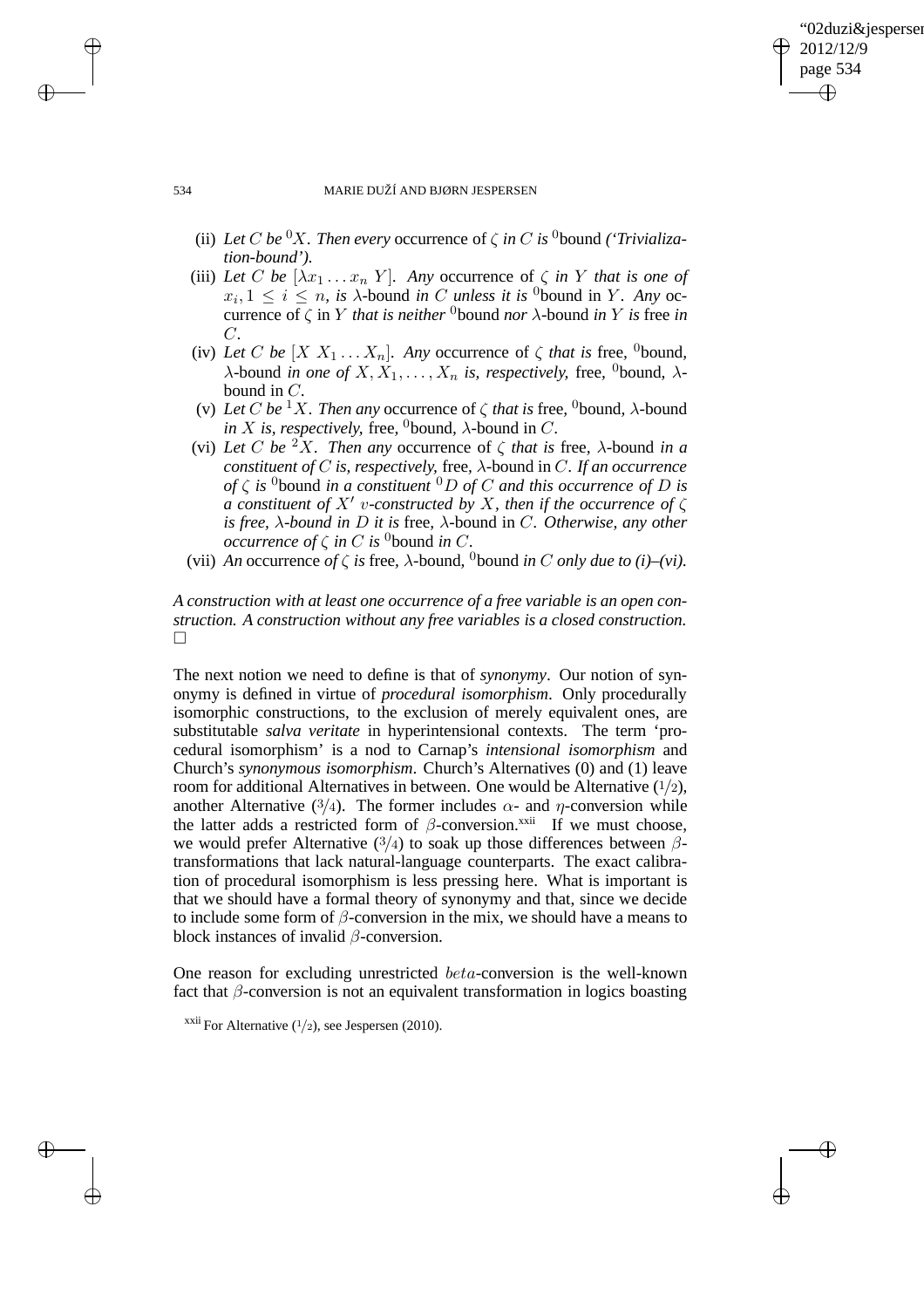partial functions, such as TIL. Another reason is that occasionally even  $\beta$ equivalent constructions have different natural-language counterparts; witness the difference between attitude reports *de dicto* vs. *de re*. Thus, the difference between "a believes that  $b$  is happy" and " $b$  is believed by  $a$  to be happy" is just the difference between  $\beta$ -equivalent meanings. The former (*de dicto*) receives the possible-world analysis

 $\lambda w \lambda t$ <sup>[0</sup>*Believe<sub>wt</sub> a*  $\lambda w \lambda t$ <sup>[0</sup>*Happy<sub>wt</sub> b*]]

while the latter (*de re*) receives the possible-world analysis

 $\lambda w \lambda t \, [\lambda x[^0]$ Believe<sub>wt</sub> a  $\lambda w \lambda t \, [^0$ Happy<sub>wt</sub> x]]b]

Types:  $Happy/(\omega)_{\tau\omega}$ ;  $x \to_v \iota$ ;  $a, b \to \iota$ .

 $\rightarrow$ 

 $\rightarrow$ 

✐

✐

Note that attitudes *de dicto* and *de re* are in general *not* equivalent. The following two sentences denote different propositions:

> "a believes that the pope is happy"; "The pope is believed by  $\alpha$  to be happy"

Their propositional analyses are  $(Pope/t_{\tau\omega})$ :

 $\lambda w \lambda t$ <sup>[0</sup>Believe<sub>wt</sub> a  $\lambda w \lambda t$ <sup>[0</sup>Happy<sub>wt</sub><sup>0</sup>Pope<sub>wt</sub>]];  $\lambda w \lambda t$  [ $\lambda x$ [<sup>0</sup>*Believe<sub>wt</sub> a*  $\lambda w \lambda t$  [<sup>0</sup>*Happy<sub>wt</sub> x*]]<sup>0</sup>*Pope<sub>wt</sub>*]

While the former Closure constructs a proposition that may well be *true* even when there is no pope (the papal office going vacant), the proposition constructed by the latter Closure will have a truth-value *gap* at such a world/time pair. This is because at such a world/time pair at which the office is vacant the Composition  ${}^{0}Pope_{wt}$  is v-improper. Due to compositionality, the whole Composition  $[\lambda x]^0$ *Believe<sub>wt</sub>* a  $\lambda w \lambda t$   $[{}^0$ *Happy<sub>wt</sub>*  $x]$  ${}^0$ *Pope<sub>wt</sub>*] comes out *v*improper and so does not  $v$ -construct what it is typed to construct, namely a truth-value.

The *restricted* version of *equivalent* β-conversion we have in mind consists in substituting free variables for  $\lambda$ -bound variables of the same type, and will be called  $\beta_r$ -*conversion*. For instance, we see little reason to differentiate semantically or logically between "b is believed by a to be happy" and "b

'02duzi&iespersen

2012/12/9 page 535

✐

✐

✐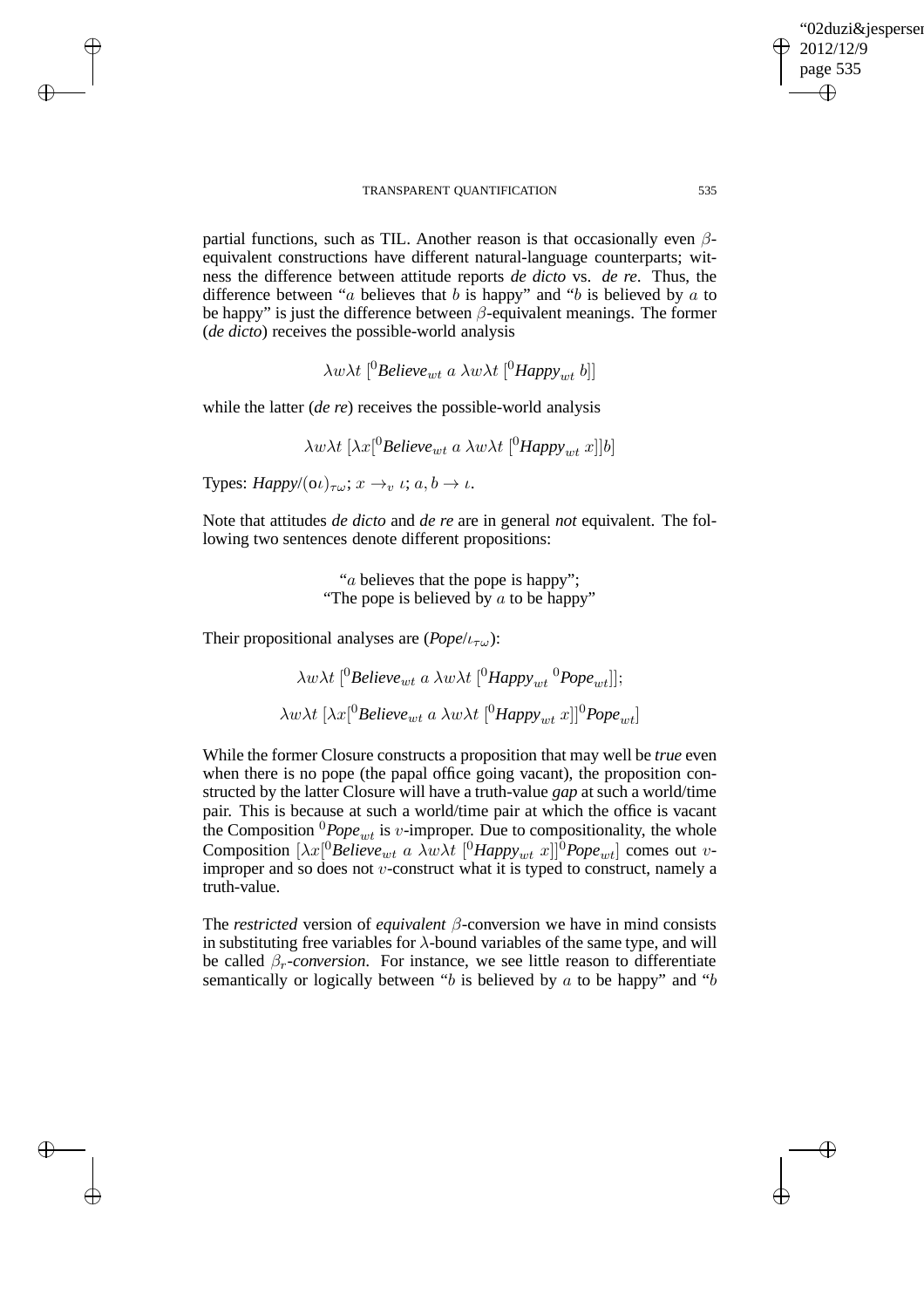✐

#### 536 MARIE DUŽÍ AND BJØRN JESPERSEN

has the property of being believed by  $\alpha$  to be happy".<sup>xxiii</sup> The latter sentence expresses

$$
\lambda w \lambda t \, [\lambda w' \lambda t' \lambda x]^0 \text{Believe}_{w't'} \, a \, \lambda w \lambda t \, [^0 \text{Happ} \text{y}_{wt} \, x]]_{wt} \, b]
$$

This is merely a  $\beta_r$ -expanded form of

$$
\lambda w \lambda t
$$
 [ $\lambda x$ [<sup>0</sup>*Believe<sub>wt</sub>* a  $\lambda w \lambda t$  [<sup>0</sup>*Happy<sub>wt</sub>* x]] b]

Thus we define:

*Definition 6*: (procedurally isomorphic constructions: (A3/4)) *Let* C*,* D *be constructions.* Then C, D are  $\alpha$ -equivalent *iff they differ at most by deploying different* λ*-bound variables.* C*,* D *are* η*-*equivalent *iff one arises from the other by η-reduction or η-expansion. C, D are*  $\beta_r$ *-equivalent iff one arises from the other by*  $\beta_r$ -reduction or  $\beta_r$ -expansion. C, D are procedurally isomorphic, denoted <sup>0</sup>C  $\approx$  <sup>0</sup>D',  $\approx/(o*,*,*)$ , iff there are closed  $\textit{constraints}~C_1,\ldots,C_m,m\geq 1\textit{, such that } {}^0C = {}^0C_1, {}^0D = {}^0C_m,$  and all  $C_i, C_{i+1}$ ( $1 \leq i < m$ ) are either  $\alpha$ -,  $\eta$ - or  $\beta_r$ -equivalent.  $\Box$ 

*Remark*. The four constructions <sup>0</sup>Prime,  $\lambda x$ <sup>[0</sup>Prime x],  $\lambda y$ <sup>[0</sup>Prime y],  $\lambda z$ [ $\lambda x$  $[{}^{0}P$ *rime*  $x[z]$  are procedurally isomorphic, while  $\lambda x[[{}^{0}Card \lambda y[{}^{0}Divide y x]]$  $=$   $^{0}$ 2] is only equivalent to them; it constructs the set of primes, to be sure, but does so in a non-isomorphic manner. (*Types*:  $x, y, z \rightarrow \nu$ , the type of natural numbers; *Card*/( $\nu$ ( $\sigma$  $\nu$ )): the number of elements of a final set of natural numbers; *Divide*/( $\sigma \nu \nu$ ): the relation of x being divisible by y.)

*Remark*. Given a set of procedurally isomorphic constructions, we privilege the element that is in *normal form* to serve as a representative of the set. That element is the simplest one in the set and is defined as the alphabetically first, non-η-reducible construction. Thus, of the four constructions mentioned in

 $\rightarrow$ 

 $\rightarrow$ 

✐

xxiii This is not to say we see no reason at all not to differentiate. For instance, if the believer is a self-assured nominalist then he may protest that while he does believe that  $a$  is happy he does not believe that  $a$  has any properties. Or it could be argued that one thing is to believe that  $\alpha$  is happy and another is to believe that  $\alpha$  has the property of being happy, because the latter at least appears to presuppose that the believer have the additional conceptual resources to master the notion of *property*. Furthermore, Soames (2010, Ch. 2) takes issue with Frege's claim, in 'Über Begriff und Gegenstand', that "das Prädikat 'fallend unter den Begriff *Mensch*' [dasselbe bedeutet wie] 'ein Mensch"'. This would namely mean that "Jesus ist ein Mensch" and "Jesus fällt unter den Begriff *Mensch*" would express the same Thought, i.e. be synonymous, i.e. share the same logical structure, which is hardly true of these two sentences. Further research is required. See Duží et al. (2010) and also Duží and Jespersen (2012) for discussion.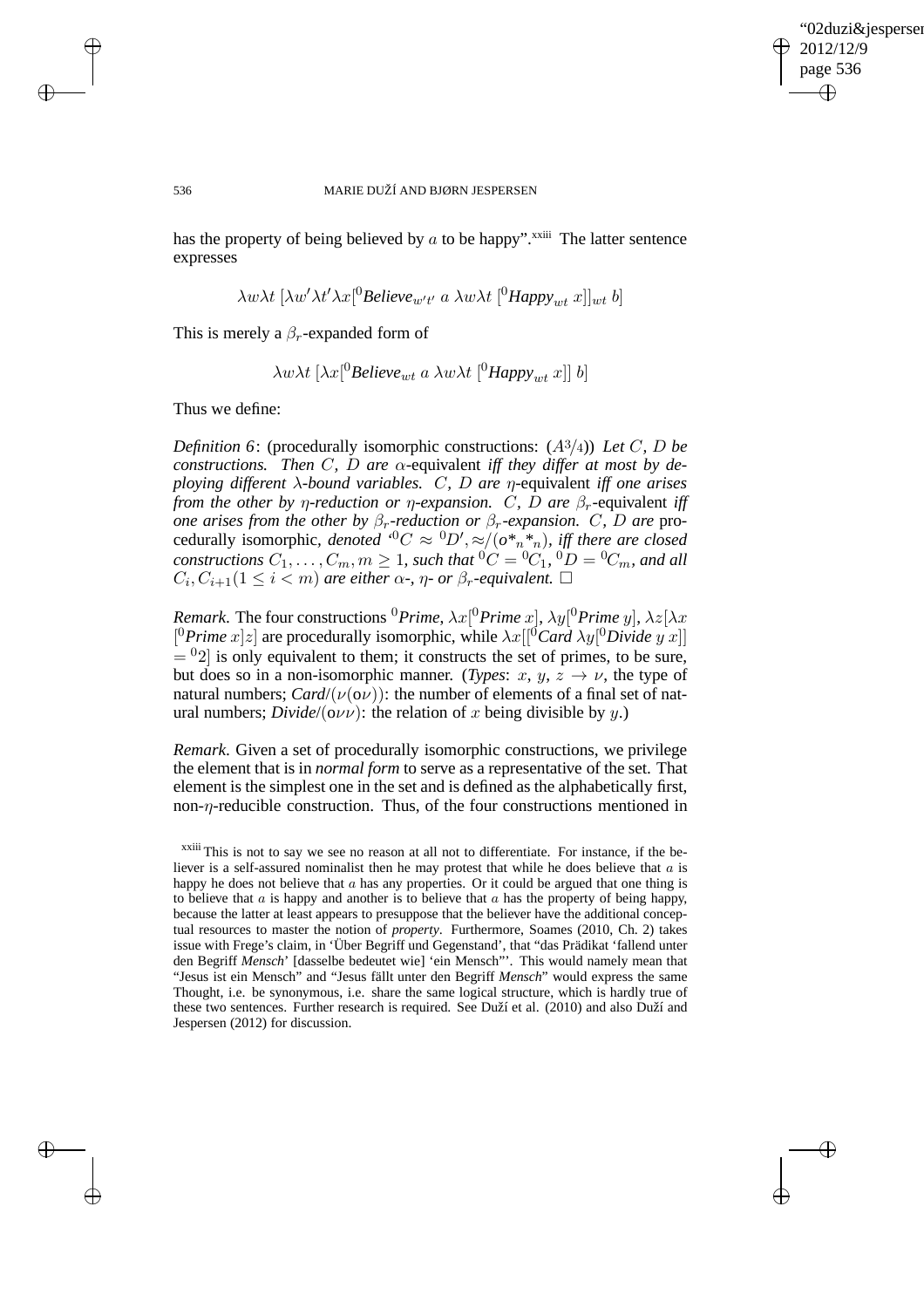$\rightarrow$ 

 $\rightarrow$ 

✐

✐

the previous Remark, <sup>0</sup>*Prime* is the one in normal form. See Duží et al. (2010, §2.2.1 'Concepts and synonymy', esp. p. 155). When in this paper we speak of *the* construction of something we intend a construction in normal form.

Since merely co-referential expressions can be substituted *salva veritate* only in extensional contexts, merely co-denotational or equivalent expressions in intensional and extensional contexts, and synonymous expressions in all contexts, we define:

*Definition 7*: (synonymous, equivalent and co-referential expressions) *Expressions*  $E_1$  *and*  $E_2$  *are* synonymous *if their meanings are procedurally isomorphic. Expressions*  $E_1$  *and*  $E_2$  *are* equivalent *(or* co-denoting*) if their meanings* v*-construct one and the same object for every valuation* v*. Finally, empirical expressions*  $E_1$  *and*  $E_2$  *are* co-referential *if their meanings construct intensions whose values are the same at the*  $\langle w, t \rangle$  *of evaluation.*  $\Box$ 

To summarize, the relevant tenets of TIL are these five:

- 1. (*hyperintensional syntax*) its syntax explicitly mentions hyperintensions;
- 2. (*anti-contextualism*) a non-indexical term's sense and denotation remain constant for *all* contexts;
- 3. (*mention versus use*) what is context-sensitive is whether a hyperintension occurs *mentioned* or *used* in a given context: if mentioned, it itself is operated on; if used, what it yields is operated on;
- 4. (*ramified type hierarchy*) the ramified type hierarchy enables higherorder hyperintensions to present lower-order hyperintensions (which in turn enables quantifying into hyperintensional contexts of any order);
- 5. (*mode of presentation*) it displays in logical terms how n-order constructions construct  $n-1$ -order constructions and first-order objects, by defining the various ways in which various constructions construct objects of various types.

Our neo-Fregean semantic schema, which applies to all contexts, is this:

02duzi&iespersen

2012/12/9 page 537

✐

✐

✐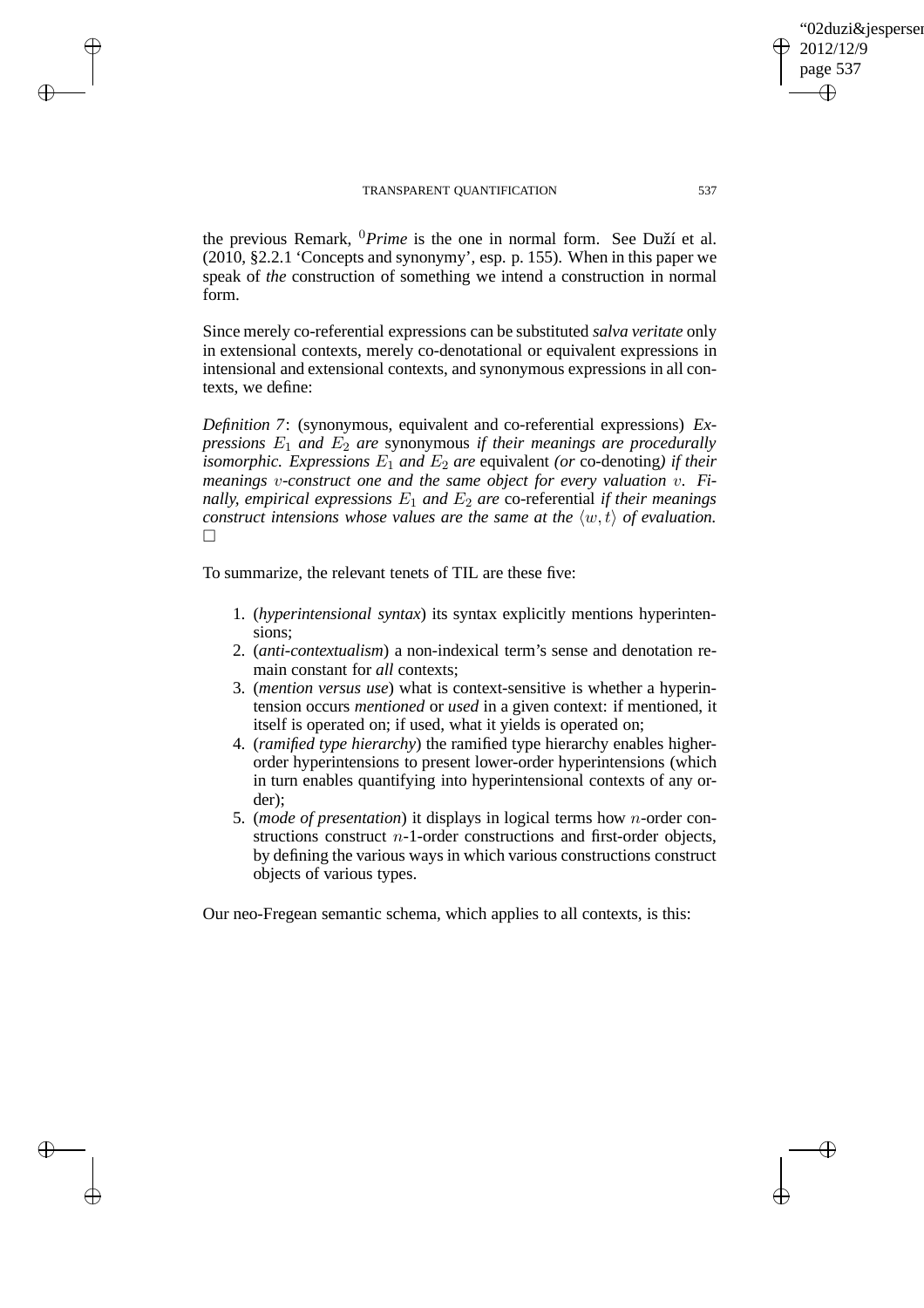✐

#### 538 MARIE DUŽÍ AND BJØRN JESPERSEN



Figure 3. Semantic schema

The most important relation in this schema is between an expression and its meaning (a construction). We can investigate *a priori* what (if anything) a construction constructs and what is entailed by it. Once a construction is explicitly given as a result of logical analysis, the entity (if any) it constructs is already implicitly given, whereas it requires inquiry *a posteriori* to establish the reference of an empirical term at a given world/time pair. As a limiting case, the logical analysis may reveal that the construction fails to construct anything because it is improper. And if the construction is not improper, the denotation can be either a first-order object (i.e. a non-construction) or a lower-order construction. Intensional constructions (constructions of objects of type  $(\beta \omega)$  are always proper, since they always construct an intension (including degenerate ones, which return no value at all or always the same value). In linguistic terms, every word whose sense is an intensional construction has a denotation, but will lack a reference at some or all  $\langle w, t \rangle$  pairs, in case its denotation (a partial function) fails to return a value. This applies to, *inter alia*, 'The pope', 'The Morning Star' and 'The Evening Star'.

### 3. *Hyperintensional and Intensional Attitudes* de dicto *and* de re

We begin by explaining how we understand the distinction between attitudes *de dicto* and *de re*. The philosophical difference between attitudes *de dicto* and *de re* is pivoted on an *inversion of perspective*: an attribution *de dicto* reproduces the attributee's perspective; an attribution *de re*, the attributer's. Let  $F/\iota_{\tau\omega}$  be an office and  $G/(\omega)_{\tau\omega}$  a property. Consider then the sentence

"a believes that the F is a  $G$ "

Let a's belief be an intensional attitude; *Believe*/( $\omega_0$ <sub>*τω*</sub>)<sub>*τω*</sub>. The meaning of the definite description 'the F' occurs with supposition *de dicto*. The reason is this: a is related to the *whole* proposition that the F is a G. Hence

 $\rightarrow$ 

 $\rightarrow$ 

✐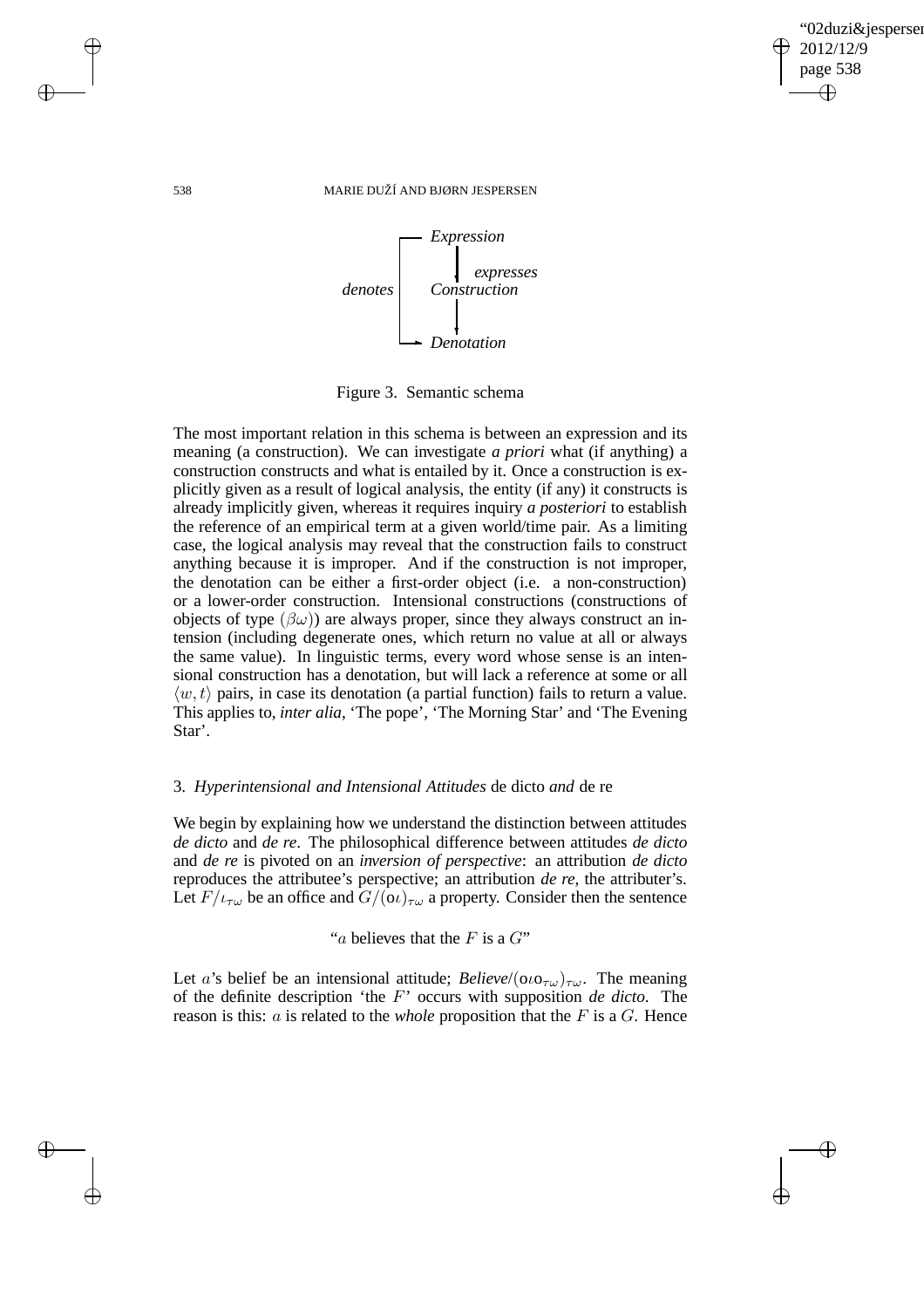$\rightarrow$ 

 $\rightarrow$ 

✐

✐

a's attitude depends not only on the actual and current truth-value of this proposition but on all its values. Consequently, a's attitude concerns also the entire office  $F$  and not only its actual and current value. Even if there is no such value,  $a$  may well believe that the  $F$  is a  $G$ . The analysis of the sentence is this Closure:

$$
\lambda w \lambda t \, [{}^0\text{Believe}_{wt} \, a \, [\lambda w^* \lambda t^* [{}^0\text{G}_{w^*t^*} \, {}^0\text{F}_{w^*t^*}]]]
$$

*Remark*. \*-superscripted letters for w, t variables represent the attributee's perspective, while those without superscript represent the attributer's. In the interest of full generality, throughout the rest of this paper we will use  $a \rightarrow \iota$ as an arbitrary construction of an individual agent. Derivatively,  $a'$  will be an arbitrary name for an arbitrary individual.)

In case a's belief is a hyperintensional attitude, *Believe*\*/ $(\omega^*)_{\tau\omega}$ , then a is related to a hyperproposition, i.e. a propositional construction, and the sentence encodes this construction:

$$
\lambda w \lambda t \, [{}^0\text{Believe}^*{}_{wt} \, a \, {}^0[\lambda w^* \lambda t^* [{}^0\text{G}_{w^*t^*} \, {}^0\text{F}_{w^*t^*}]]]
$$

As before,  $a$ 's attitude does not concern only the value of 'the  $F$ ' in the actual world at the present moment. Now the hyperproposition  $[\lambda w^* \lambda t^*]^{0} G_{w^*t^*}$  ${}^{0}F_{w^{*}t^{*}}$ ] is itself the object of a's belief. Regardless of whether there is a value of the office  $F$ , the whole office has a role to play, as it is embedded within the attributee's perspective  $\langle w^*, t^* \rangle$ .

One worry, though, that one may have concerning attitudes *de dicto*, both intensional and hyperintensional, is the following. Constructions (usually Trivializations) of individual offices occur as part of the hyperpropositions that either construct a possible-world proposition or are themselves constructed to figure as complements of attitudes. Does this demand of the attributees that they possess a notion of individual office? The worry is that this may be asking too much, as it would require attributees to have conceptual resources they may actually, and reasonably, lack. Our position is this. If an attributee lacks any concept of intensions in their personal conceptual repertoire then indeed no attribution of an intension-involving attitude is an option. Such an attribution would fail to respect the attributee's perspective, whatever alternative perspective that might happen to be, as the attribution "02duzi&jespersen"

2012/12/9 page 539

✐

✐

✐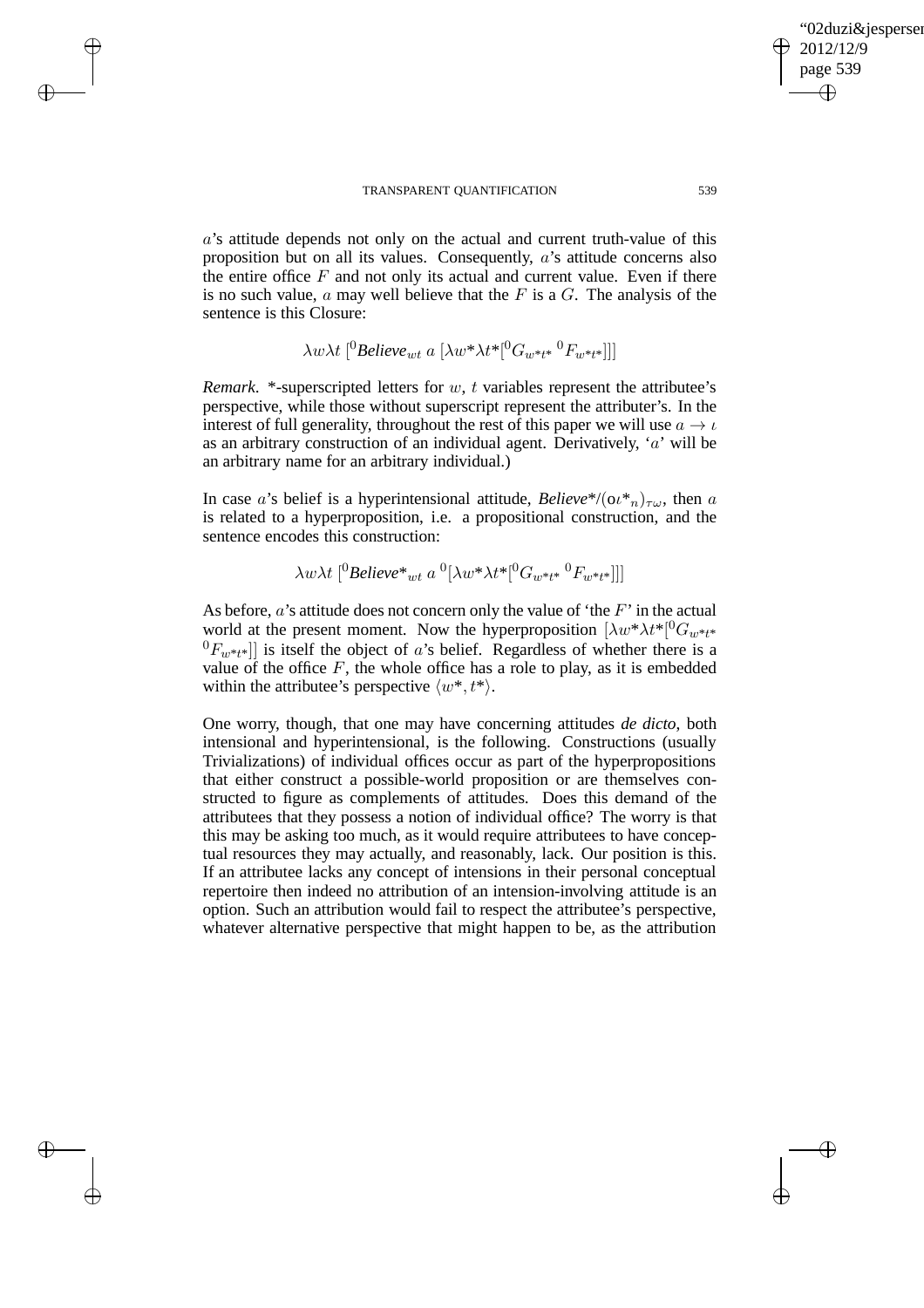✐

#### 540 MARIE DUŽÍ AND BJØRN JESPERSEN

would 'hyper-intellectualize' the attributee's actual attitude.<sup>xxiv</sup> To have intensions in one's personal conceptual repertoire means comprehending the intensional character of some entity, e.g. the Evening Star. Its intensional character amounts in essence to the fact that it is not the numerically same individual that is the Evening Star in all possible empirical circumstances (all pairs of worlds and times), whenever a celestial body happens to be the Evening Star. But suppose the designated attributee uses 'The Evening Star' as a name for the *individual* Venus, because Venus is the actual Evening Star, while the designated attributer uses 'The Evening Star' as a name for the *individual office* of Evening Star. Then the consequence, relative to our framework, is that attributer and attributee speak at cross purposes, 'The Evening Star' being an instance of homonymy. The designated attributer is, therefore, not in a position to make a faithful attribution of an attitude *de dicto* to the designated attributee. Our framework observes the constraint that attributer and attributee must find themselves within the same *conceptual system* (see Duží et al. (2010, §2.2.3 'Conceptual system'). This involves according the same logical character to the Evening Star, be it as an individual or as an individual office, hence according the same semantic character to 'The Evening Star', as a name for an individual and a name for an individual office, respectively.

The situation is completely different with attitudes *de re*. To explain the nature of the attitude clearly, we use the passive form:

### "The  $F$  is believed by  $a$  to be a  $G$ "

Now the attributer uses the office  $F$  as a pointer to a particular individual. The attributer might just as well have used any other office also occupied by that individual to single out the individual. For the proposition denoted by the sentence to be true, there must be a specific individual to whom  $a$  is related by believing that this individual has the property of being a  $G$ . This does not, however, mean that  $a$  is aware of the fact that this individual occupies the office F. There are namely two *independent* questions: "*Who* holds the office F" and "*What* does a think of that individual?" The attributer, not the attributee, needs to make the connection between office and occupant.

Now for the analysis of hyperpropositional attitudes *de re*. As above, let *Believe*\*/ $(\omega^*)_{\tau\omega}$  be a relation-in-intension of an individual agent a to a

 $\rightarrow$ 

 $\rightarrow$ 

✐

xxiv We are indebted to a referee for the apt phrase 'hyper-intellectualize' and for urging us to clarify our stance on the topic under what circumstances attributees must possess a notion of individual office.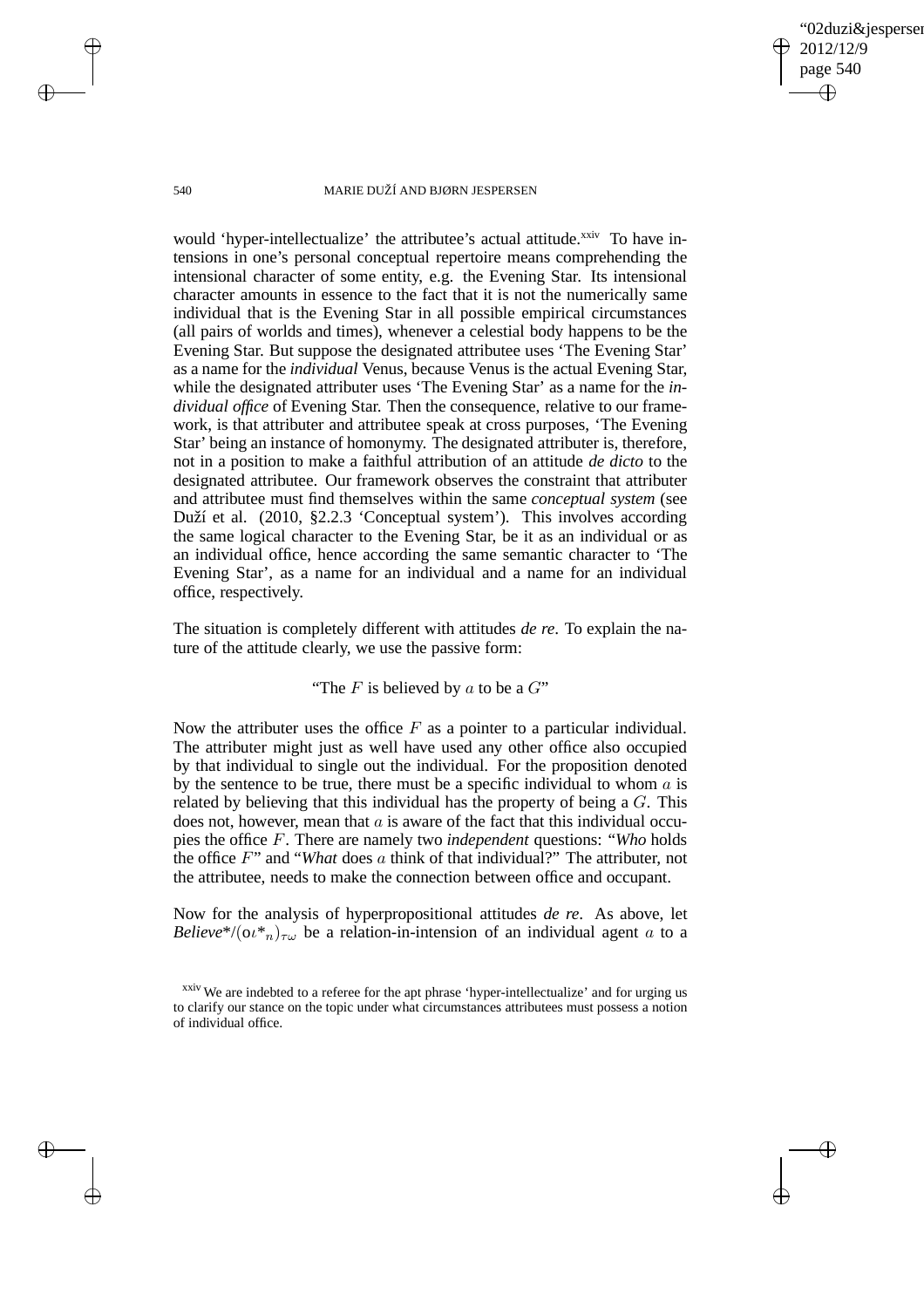$\rightarrow$ 

 $\rightarrow$ 

✐

✐

hyperproposition. Then the active variant of a hyperpropositional attitude *de re* is this:

# "a believes\* of the F that *it* is a G"

The embedded clause "*it* is a  $G$ " contains the anaphoric reference 'it' to its antecedent 'the  $F'$ <sup>xxv</sup>. The meaning of this clause is an *open* construction with a free variable  $it \rightarrow_v \iota$ :  $\lambda w \lambda t$  [<sup>0</sup> $G_{wt}$  *it*]. Recall that our assignment of constructions to expressions as their meaning is context-*in*variant. Hence the meaning of this clause is the same in all contexts, whether extensional, intensional or hyperintensional.

Its meaning is any construction procedurally isomorphic with  $\lambda w \lambda t$  [ ${}^{0}G_{wt}$  *it*], e.g.  $\lambda w^* \lambda t^*$  [<sup>0</sup> $G_{w^*t^*}$  *it*]. The latter is an  $\alpha$ -equivalent variant of the former with superscripted variables  $w^*, t^*$ , in order to represent the attributee's perspective. The attributer wants to express the fact that the individual who is the value of *it* is the holder of  $F$ . If  $F$  goes vacant, then there is no such holder and the proposition denoted by the sentence has a truth-value gap. On the other hand, if there is a holder of F, we must *pre-process* the Closure  $\lambda w \lambda t$  [<sup>0</sup> $G_{wt}$  *it*] in such a way that we substitute a construction of the holder of F (if any) for the variable *it* in the Closure. To this end we apply a *substitution technique* using the function Sub. Sub is of the polymorphous type  $(*n^*n^*n^*n)$  and operates on constructions in the following way. Let  $X, Y$ , Z be constructions of order n. Then  $Sub$  is a mapping which, when applied to  $\langle X, Y, Z \rangle$ , returns the construction that is the result of correctly substituting  $X$  for  $Y$  in  $Z$ . A correct substitution is one that does not make any variable occurring free in  $X$  bound in the resulting construction (no 'collision'). For illustration, the Composition  $[{}^0Sub \; {}^{00}1 \; {}^0x \; {}^0[{}^0z \; x \; {}^00]$  constructs the result of substituting <sup>0</sup>1 for x into  $[0 > x 0]$ , which is the Composition  $[0 > 01 \ 0]$ . Therefore, the Composition  $[0 S u b \ 001 \ 0 x \ 0[0 > x \ 00]]$  is equivalent to  $\binom{0}{0}$  or  $\binom{0}{0}$ , both constructing the Composition  $\binom{0}{0}$  or  $\binom{0}{0}$  that constructs T.

Another polymorphous function we need when applying this substitution method is  $Tr/(*_n \alpha)$  defined as follows.<sup>xxvi</sup> Let  $\alpha$  be a type of order n, o an object of type  $\alpha$ . Then  $Tr$  is a function which, when applied to  $o$ , returns the Trivialization of o. There is an essential difference between the *construction* Trivialization and the *function* Tr. For instance, whereas the Trivialization

<sup>xxvi</sup> Tichý introduces Sub in (1988, p. 75) and T r in (*ibid.*, p. 68), where T r is typed to take natural numbers to their respective Trivialization.  $Tr$  is easily generalized as a polymorphous function, however.

02duzi&iespersen

2012/12/9 page 541

✐

✐

✐

xxv For our method of the analysis of sentences with anaphoric references, see Duží et al. (2010, §5.3 'Quantifying in').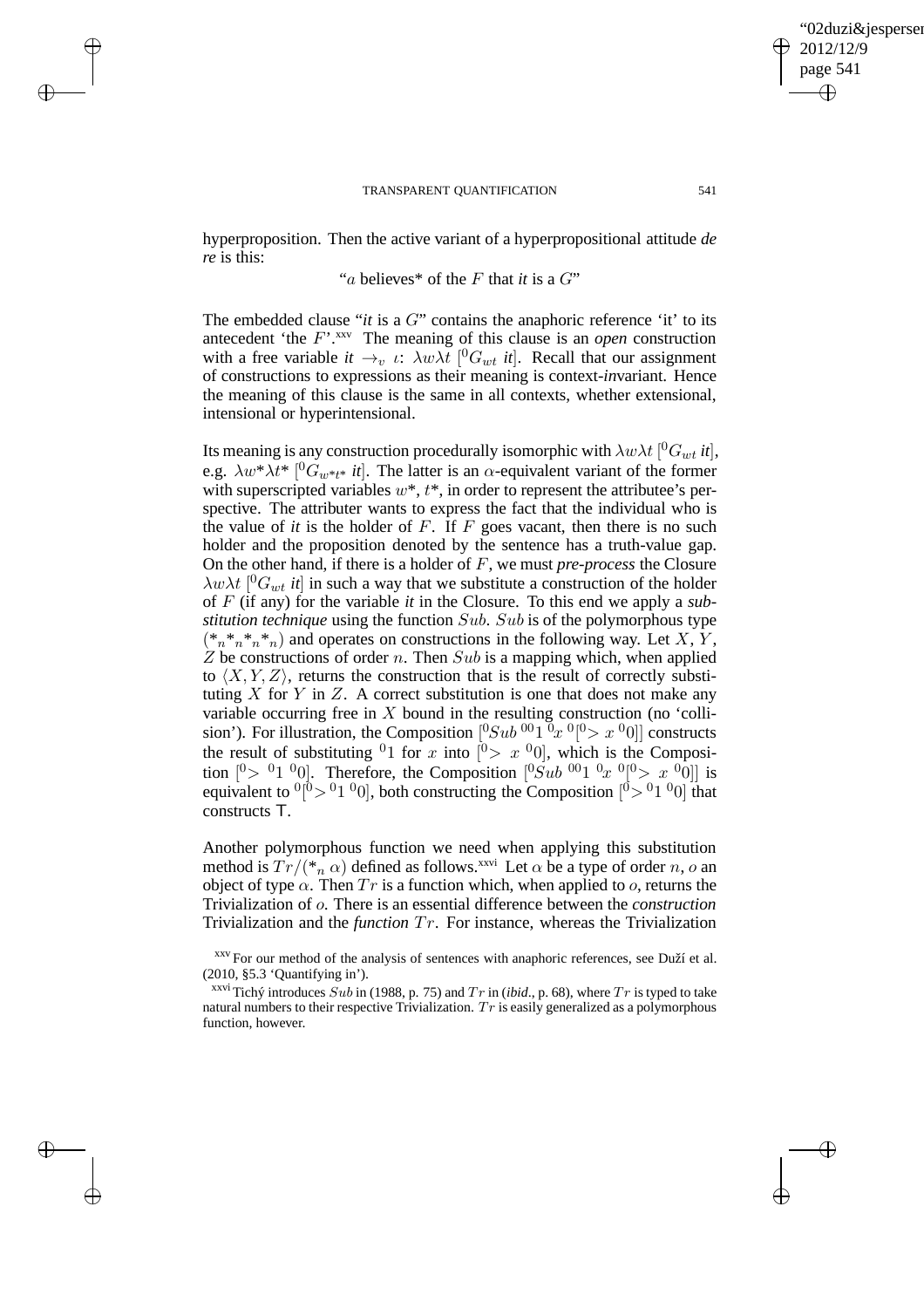✐

#### 542 MARIE DUŽÍ AND BJØRN JESPERSEN

<sup>0</sup>3 constructs the number 3, the Composition  $[{}^{0}Tr {}^{0}3]$  constructs the Trivialization <sup>0</sup>3. Whereas the Trivialization  $0x$  <sup>0</sup>binds the variable x and constructs just x, the variable x is free in the Composition  $[{}^{0}Tr\ x]$ , which v-constructs the Trivialization of the number that v assigns to x. Thus,  $[{}^{0}Tr\ x]\ v(2/x)$ constructs the construction  $0$ <sup>2</sup>. To illustrate the application of Sub and Tr, consider the schematic Composition  $[{}^0Sub$   $[{}^0Tr$   ${}^0A_{wt}]$   ${}^0y$   ${}^0[...y...]$ , where  $A/\iota_{\tau\omega}; y \to_{v} \iota; b/\iota$ . This Composition either *v*-constructs the Composition  $[\dots \, 0_b \dots]$ , in case  $\,0A_{wt}$  v-constructs b, or is v-improper, in case  ${}^{\bar{0}}A_{wt}$  is v-improper, the individual role A going vacant at  $\langle w, t \rangle$ . In order to obtain the product of the substitution result, if any, we must execute the resulting Composition. To this end we apply *Double Execution*:  $^{2}[^{0}Sub\, [^{0}Tr\, ^{0}A_{wt}]\, ^{0}y\, ^{0}[ \dots y \dots]].$ 

In our case we need to substitute the Trivialization of the individual  $v$ constructed by  ${}^{0}F_{wt}$  for the variable *it* into the Closure  $\lambda w^* \lambda t^*$  [ ${}^{0}G_{w^*t^*}$  *it*]. Thus we get

$$
[^0Sub\; [^0Tr\; ^0F_{wt}]\; ^0it\; ^0[\lambda w^*\lambda t^*\; [^0G_{w^*t^*}\; it]]]
$$

If  ${}^{0}F_{wt}$  is v-improper (i.e., F is vacant at  $\langle w, t \rangle$ ), then due to compositionality (cf. Definition 2. iii), the whole Composition is v-improper. Let  ${}^{0}F_{wt}$ v-construct the individual b. Then the result of the substitution is the *Closure*  $[\lambda w^* \lambda t^*$   $[{}^0G_{w^*t^*}$   ${}^0b$ ]. Since we analyze *hyperpropositional attitude*, the agent  $a$  is related to this very Closure. Hence the analysis of " $a$  believes" of the F that *it* is a G" is this Closure:

$$
\lambda w \lambda t\ [^0Believe^*{}_{wt} \ a\ [^0Sub\ [^0Tr\ ^0F_{wt}]\ ^0it\ ^0[\lambda w^*\lambda t^*\ [^0G_{w^*t^*}\ ^it]]]]
$$

The truth-value of this proposition at a given  $\langle w, t \rangle$ -pair of evaluation depends on the holder of the office at  $\langle w, t \rangle$ ; it is irrelevant who occupies it at worlds/times other than  $\langle w, t \rangle$ . We say that the meaning of 'the F', i.e. <sup>0</sup>F, occurs with *de re* supposition here. In this case *the two de re principles* are valid. They are (i) the principle of *existential presupposition* and (ii) the principle of *substitution of co-referential* expressions. It is not only entailed but also *presupposed* that the F *exists*, which means that the office F is occupied at a given  $\langle w, t \rangle$ . For, if the office goes vacant then for the same reason also the negated sentence "a does *not* believe\* of the F that *it* is a G" denotes a proposition with a truth-value gap. Hence, in order that the denoted proposition have *any* truth-value, the office F must be occupied.

As for the substitution principle, if the office succeeds in picking out an individual b, then we can validly infer that b is believed\* by a to be a  $G$ .

 $\rightarrow$ 

 $\rightarrow$ 

✐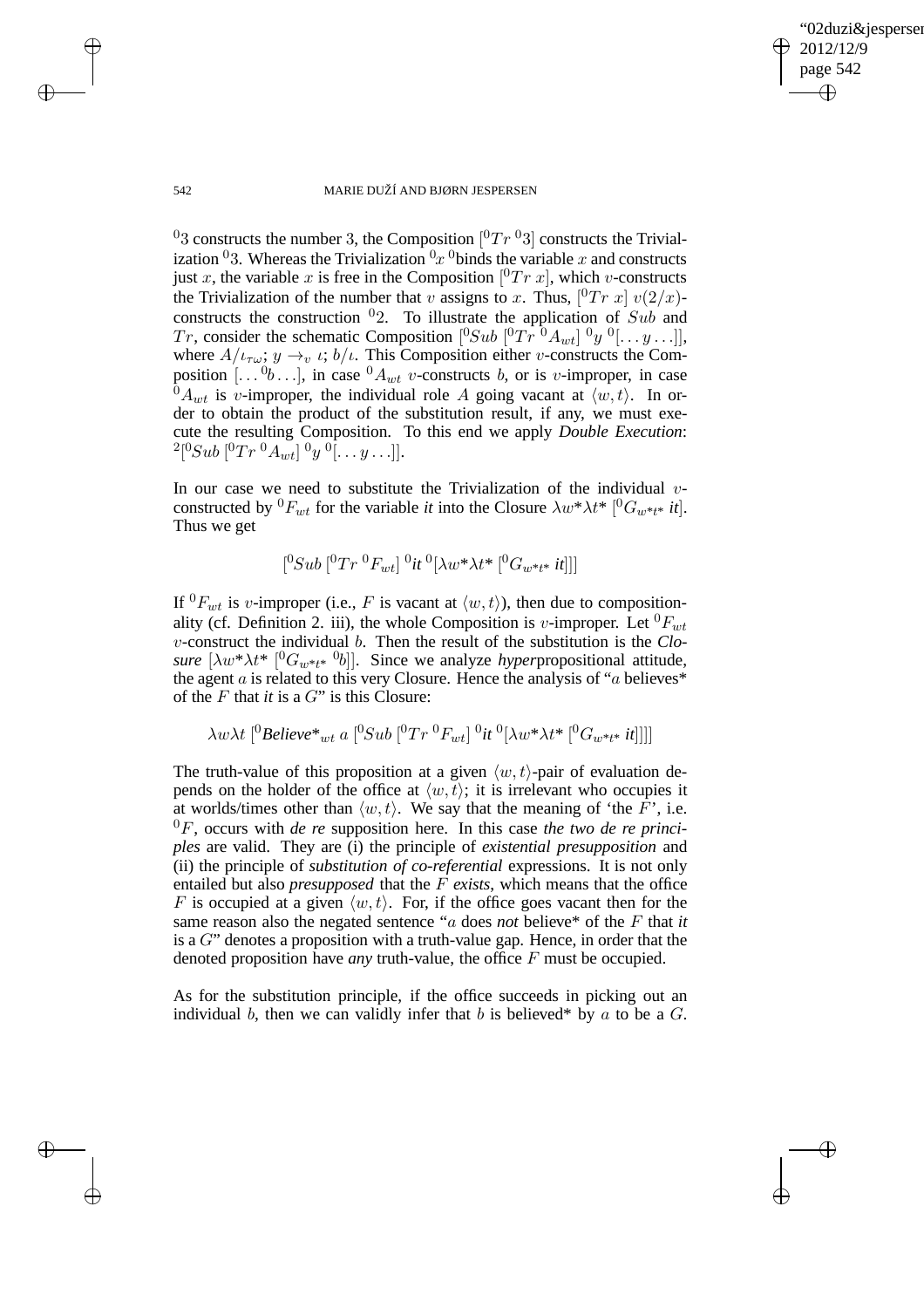$\rightarrow$ 

 $\rightarrow$ 

✐

✐

And if this individual happens to occupy another office  $H/_{t\tau\omega}$ , then we can validly infer that the  $H$  is believed\* to be a  $G$ . We have got the following *valid* argument, based on the principle of predication *de re*, which is derived from the principle of substitution of co-referential terms:

$$
\frac{\lambda w \lambda t}{{^0}Believe^*_{wt}} a [{^0}Sub [{^0}Tr {}^0F_{wt}] {}^0it {}^0[\lambda w^* \lambda t^* [{^0}G_{w^*t^*} it]]]]
$$
  

$$
\frac{\lambda w \lambda t}{{^0}Believe^*_{wt}} a [{^0}Sub [{^0}Tr {}^0H_{wt}] {}^0it {}^0[\lambda w^* \lambda t^* [{^0}G_{w^*t^*} it]]]]
$$

The rationale informing the principle of predication *de re* is that if two offices are co-occupied at  $\langle w, t \rangle$  then what, at  $\langle w, t \rangle$ , is predicated of the occupant of one office is *eo ipso* what is predicated, at  $\langle w, t \rangle$ , of the occupant of the other office.<sup>xxvii</sup>

The *passive* variant of the hyperpropositional attitude *de re* is phrased in this manner:

"The F is believed\* by a to be a  $G$ "

The property of being believed\* by a to be a  $G$  is ascribed to the holder of  $F$ (if any). In order to construct that property, we must again apply the substitution technique. The reason is this. The seemingly straightforward construction of the property — the Closure  $\lambda w \lambda t\,\lambda x [^0Belive^*{}_{wt}$  a  $^0[\lambda w^* \lambda t^* \, [^0G_{w^*t^*}$  $||x||$  is *not* correct. The variable x occurs within the scope of a Trivialization in the Closure  $[\lambda w^* \lambda t^* [^0G_{w^*t^*} x]]$ , because a is related to the *construction* of a proposition rather than the proposition so constructed. Hence x occurs  $\delta$  bound, which amounts to being hyperintensionally mentioned by the Trivialization, and so  $x$  is not amenable to a direct logical operation like  $\lambda$ -binding. As already mentioned, <sup>0</sup>binding, which raises a context to the hyperintensional level, is dominant over  $\lambda$ -binding, which creates a lower-level intensional context. The substitution technique yields the correct construction of the property:

$$
\lambda w \lambda t\ [\lambda x [^0B \textit{elieve}^*{}_{wt} \ a\ [^0\textit{Sub}\ [^0Tr\ x]\ ^0x\ ^0[\lambda w^* \lambda t^*\ [^0G_{w^*t^*}\ x]]]]]
$$

We now need to apply this property to the holder of  $F$ . Hence, we extensionalize the property (by  $\beta_r$ -reduction of the above Closure) and Compose the

xxvii See Duží et al. (2010, p. 123), the *rule of substitution of v-congruent constructions* (*ibid*., p. 124) and the *extensional rule of substitution* (*ibid*., p. 274).

"02duzi&jespersen"

2012/12/9 page 543

✐

✐

✐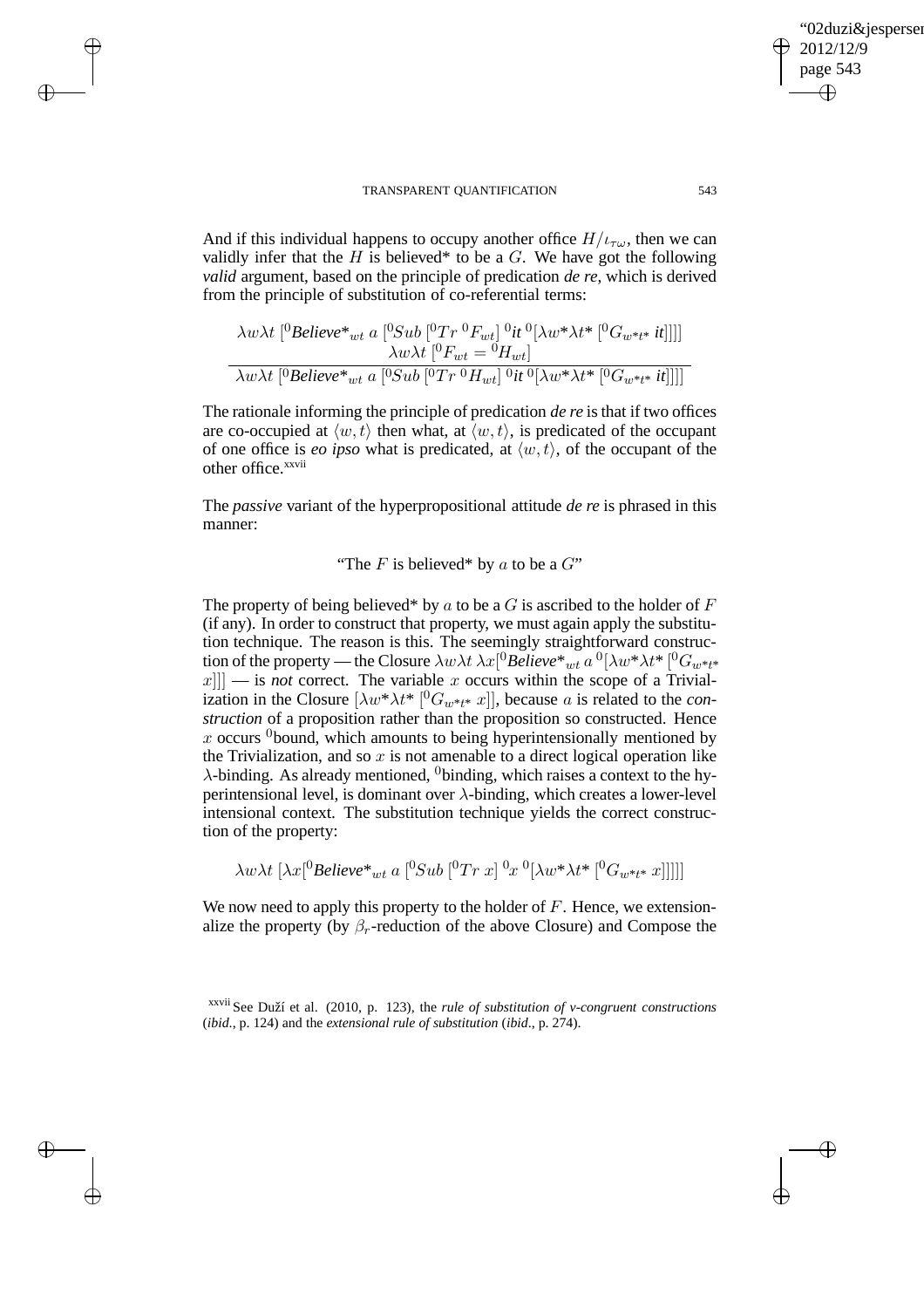✐

#### 544 MARIE DUŽÍ AND BJØRN JESPERSEN

 $\rightarrow$ 

 $\rightarrow$ 

✐

✐

result with  ${}^{0}F_{wt}$ . The resulting analysis of the passive *de re* variant becomes

$$
\lambda w \lambda t \, \left[ \lambda x [^{0}B \text{elieve}^*_{\hspace{2pt} wt} \, a \, [^{0}Sub \, [^{0}Tr \, x] \, ^0x \, ^0[\lambda w^* \lambda t^* \, [^{0}G_{w^*t^*} \, x]]]] \, ^0F_{wt} \right]
$$

Next we generalize the results to intensional attitudes *de re*. Let *Believe*/  $(0.00T_{\text{tot}})_{\text{tot}}$  be a propositional attitude, as above. The critical difference between intensional and hyperintensional attitudes *de re* consists in the presence or absence, respectively, of Double Execution. The analysis of the active form "a believes of the F that *it* is a G" is as above, with one difference. Let  ${}^{0}F_{wt}$  *v-construct* an individual *b*. Then the result of the Composition  $[^0Sub~[^0Tr~^0F_{wt}]~^0it~^0[\lambda w^*\lambda t^*~[^0G_{w^*t^*}~it]]]$  is the *Closure*  $\lambda w^*\lambda t^*~[^0G_{w^*t^*}$  $[0_b]$ . But this time a is related to the *proposition* constructed by this Closure. Thus we have to execute the Closure to obtain what it constructs. Enter Double Execution (boldfaced):

$$
\lambda w \lambda t\ [^0\text{Believe}_{wt}\ a\ ^2 [^0\text{Sub}\ [^0\text{Tr}\ ^0\text{F}_{wt}]\ ^0it\ ^0[\lambda w^*\lambda t^*\ [^0\text{G}_{w^*t^*}\ ^it t]]]]
$$

The passive variant could be analysed in the same way. Yet there is an easier solution, which does not apply the substitution method. In order to construct the property of being believed by  $a$  to be a  $G$ , we use this Closure:

$$
\lambda w \lambda t \lambda x \, [{}^0\text{Believe}_{wt} \, a \, [\lambda w^* \lambda t^* \, [{}^0\text{G}_{w^*t^*} \, x]]]
$$

We Compose this property construction (extensionalized with respect to the attributer's perspective) with  ${}^{0}F_{wt}$  and abstract again over the values of w, t in order to obtain a proposition. The resulting analysis is this:

$$
\lambda w \lambda t \, \left[ \lambda x \, \left[ \begin{matrix} 0 \\ \text{Believe}_{wt} \, a \, \left[ \lambda w^* \lambda t^* \, \left[ \begin{matrix} 0 \\ G_{w^*t^*} \, x \end{matrix} \right] \right] \right] \, \begin{matrix} 0 \\ F_{wt} \end{matrix} \right]
$$

When we compile them all, we have a hyperintensional and an intensional variant of attitudes *de dicto*, and a hyperintensional and an intensional variant of attitudes *de re* in their respective active and passive forms:

(*de dicto*) "a believes/believes\* that the F is a  $G$ "  $\lambda w \lambda t$ <sup>[0</sup>Believe<sub>wt</sub> a [ $\lambda w^* \lambda t^*$  [<sup>0</sup> $G_{w^*t^*}$ <sup>0</sup> $F_{w^*t^*}$ ]]]  $\lambda w \lambda t\ [^0B$ elieve $^*{}_{wt}$  a  $^0[\lambda w^*\lambda t^*\ [^0G_{w^*t^*}~^0F_{w^*t^*}]]]$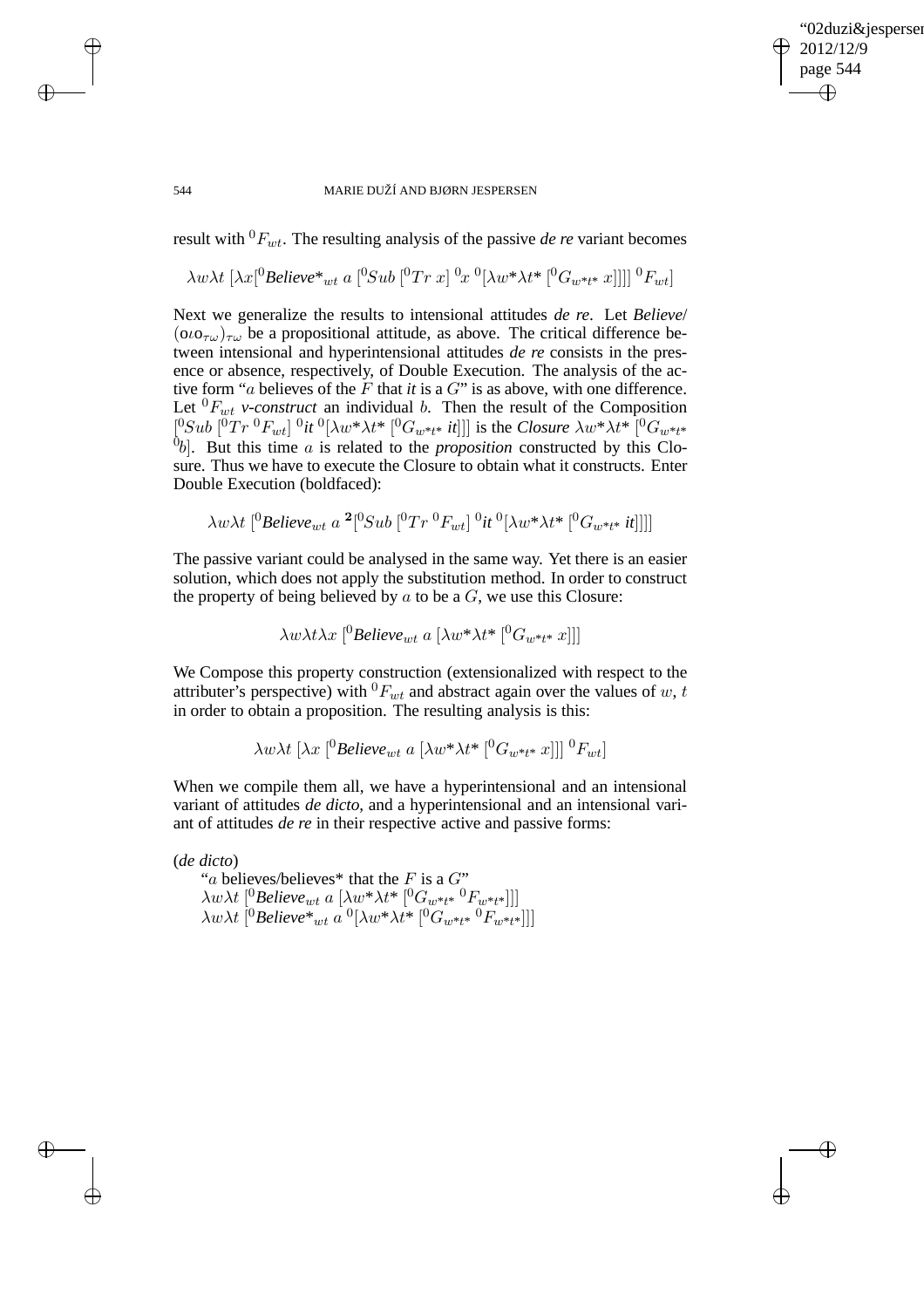$\rightarrow$ 

 $\rightarrow$ 

✐

✐

"a believes/believes\* of the  $F$  that it is a  $G$ "  $\lambda w \lambda t\ [^0Believe_{wt}\ a\ ^2 [^0Sub\ [^0Tr\ ^0F_{wt}]\ ^0it\ ^0[\lambda w^*\lambda t^*\ [^0G_{w^*t^*}\ ^{in}]]]]$  $\lambda w \lambda t\ [^0B$ elieve $^*_{wt}$  a  $[^0Sub\ [^0Tr\ ^0F_{wt}] \ ^0it\ ^0[\lambda w^*\lambda t^*\ [^0G_{w^*t^*}\ ^{i}t]]]]$ 

(*de re passive*)

"The  $F$  is believed/believed\* by  $a$  to be an  $F$ "  $\lambda w \lambda t$  [ $\lambda x$  [<sup>0</sup>*Believe<sub>wt</sub> a* [ $\lambda w^* \lambda t^*$  [<sup>0</sup> $G_{w^*t^*}$  x]]] <sup>0</sup> $F_{wt}$ ]  $\lambda w \lambda t\, [\lambda x\, [^0B$ elieve $^*_{wt}$  a  $[^0Sub\, [^0Tr\, x]\, ^0x\, ^0[\lambda w^*\lambda t^*\, [^0G_{w^*t^*}\, x]]]]\, ^0F_{wt} ]$ 

Let us take stock. Hyperpropositional attitudes *de re*, as we just described them, have a string of characteristic features that set them apart from their *de dicto* counterparts. First, they are attitudes *of* somebody or something. Second, they are parasitic on preceding attitudes, either another attitude *de re* or ultimately an attitude *de dicto*. Third, they occasion an *inversion of perspective*, from attributee's to attributer's. Fourth, they have an integral tension built into them: *qua* hyperintensional they reproduce the attributee's perspective; qua *de re* the individual objects about whom or which the attitudes are entertained are picked out from the attributer's perspective. Says Quine,

Spelling dissolves the syntax and lexicon of the content clause and blends it with that of the ascriber's language. So long as we rest with the unanalyzed quotational form, on the other hand, the inverted commas mark an opaque interface between two ontologies, two worlds: that of the man in the attitude, however benighted, and that of our responsible ascriber of the attitude. (1992, pp. 69–70.)

Transpose Quine's language-centric approach into our construction-centric one. Then explicit intensionalization and temporalization is what enables us to keep separate the two 'worlds' or 'ontologies' that Quine alludes to; namely, the perspective of the attributee and that of the attributer. One set of  $\lambda$ -bound w, t variables represents the attributer's perspective and another set the attributee's. The inversion of perspective explains why the following argument, sporting an attitude *de re* in the first premise as well as in the conclusion, is *valid* and its *de dicto* counterpart is invalid:

- (1) The Evening Star is believed by  $\alpha$  to be a planet
- (2) The Evening Star  $=$  the Morning Star
- (3) The Morning Star is believed by  $\alpha$  to be a planet

'02duzi&jespersen'

2012/12/9 page 545

✐

✐

✐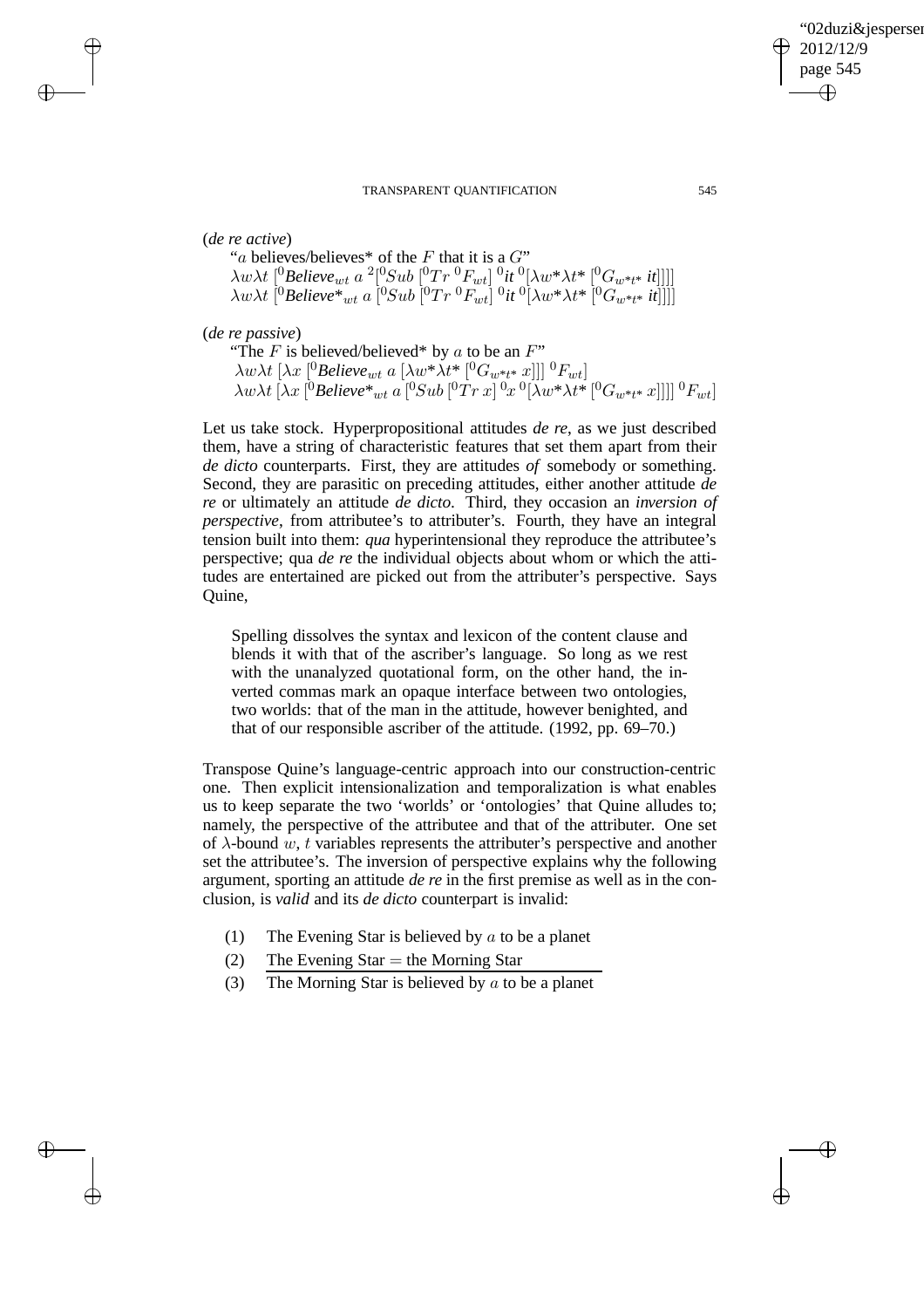02duzi&iespersen 2012/12/9 page 546 ✐ ✐

✐

✐

#### 546 MARIE DUŽÍ AND BJØRN JESPERSEN

The rationale is that the respective meanings of 'The Evening Star' and 'The Morning Star' occur *de re*: the respective occupants of the offices, which are individuals, are picked out rather than the respective offices, which are mappings. The first premise means that, at the index of evaluation, the occupant of the office of Evening Star has the property of being believed by  $a$  to be a planet. The second premise means that, at the same index, the two offices of Evening Star and Morning Star are co-occupied. The conclusion means that, at the same index, the occupant of the office of Morning Star has the property of being believed by  $\alpha$  to be a planet. (1) and (3) are two different truth-*conditions* (possible-world propositions), for sure, but for any dual index at which (2) is true, (1) and (3) will share the same truth-*value*. It is immaterial to the validity of the argument whether  $a$ 's belief be intensional or hyperintensional.

By contrast, this argument is *invalid*:

- $(1')$ ) a believes that the Evening Star is a planet
- $(2')$ The Evening Star  $=$  the Morning Star
- $(3')$ ) a believes that the Morning Star is a planet

The premises are too weak to sustain the conclusion, whether  $a$ 's belief be intensional or hyperintensional. In (1′ ) the sense of 'The Morning Star' occurs *de dicto*, in (2) *de re*, and in (3<sup>'</sup>) *de dicto* again.<sup>xxviii</sup> It is irrelevant that the two offices happen to be co-extensional when what is wanted is that they should be co-intensional. But, on the other hand, if there were but one office and not two then the argument would come out trivially valid, because the conclusion would simply be a rephrasing of the first premise. The invalidity of the existing argument feeds on the classical confusion of function and functional value (or concept and instance, to use another vernacular).

Hence as soon as (1) is true, the two principles unique to contexts *de re* kick in. The validity of substituting terms that co-refer has been illustrated by the first valid argument. The principle of *existential presupposition*, that the

 $\rightarrow$ 

 $\rightarrow$ 

✐

xxviii There is a structural analogy with *Partee's* puzzle of 90◦ F rising: the temperature is 90<sup>°</sup>F; the temperature is rising ∴90<sup>°</sup>F is rising. What just went wrong? A temperature is a magnitude (a number-in-intension, like *the number of the planets*), hence a mapping, while  $90^\circ$ F is one of its values (a number). In the first premise 'the temperature' occurs *de re* because a particular value of the function is identified. In the second premise 'the temperature' occurs *de dicto* because the mapping is the subject of predication. So where the conclusion, with its predicate 'is rising', demands a reference to a mapping, Partee's puzzle has a reference to a functional value. Hence the fallacy. See Duží et al. (2010, pp. 124–125).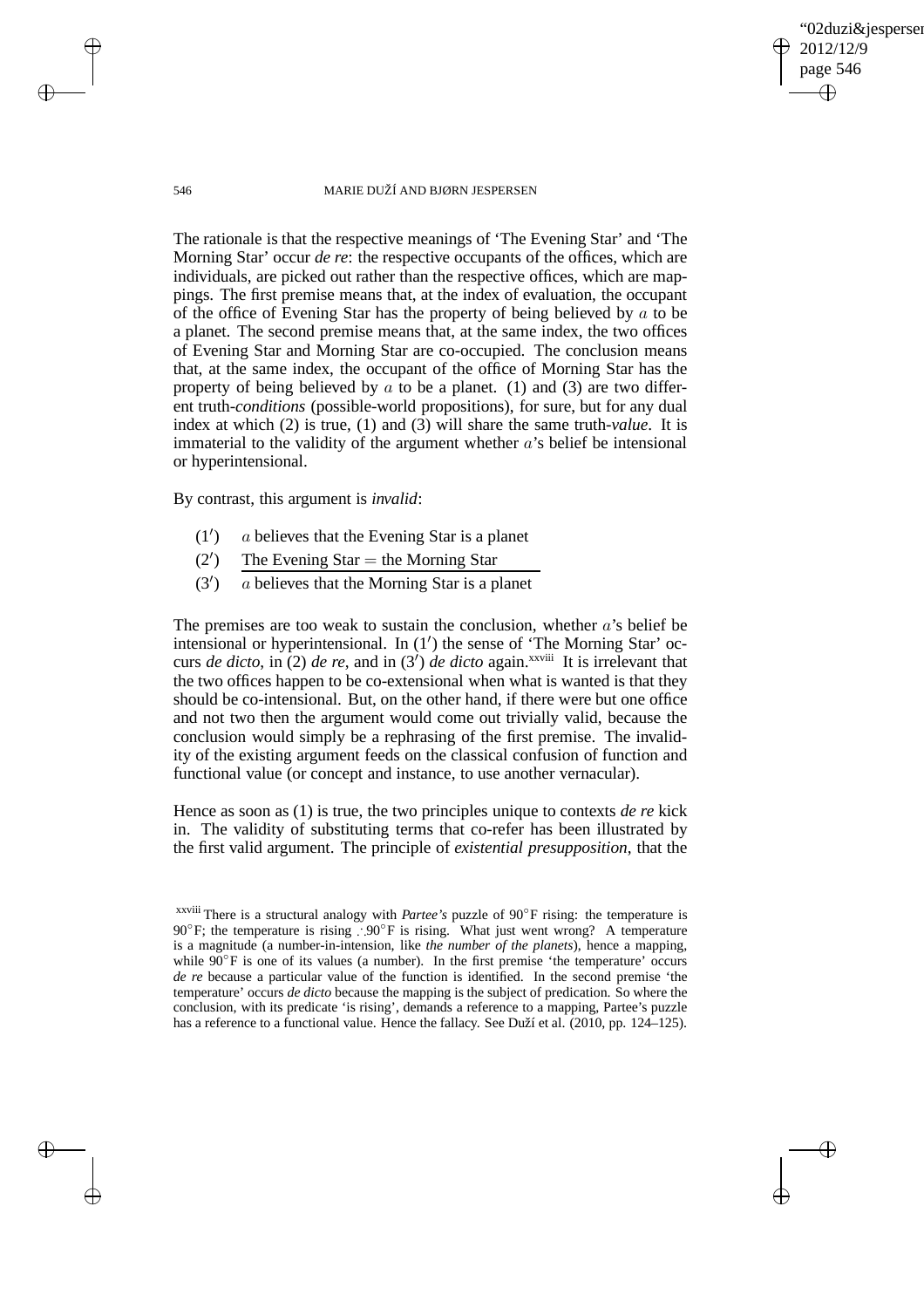relevant office(s) must be occupied, yields this *valid* argument when applied to  $(1)$ :

- (1) The Evening Star is believed by  $a$  to be a planet
- (4) The Evening Star exists

 $\rightarrow$ 

 $\rightarrow$ 

✐

✐

On the other hand, the following argument is *invalid*:

- $(1')$ ) a believes that the Evening Star is a planet
- $(4')$ ) The Evening Star exists

In the *de dicto* case a may well believe that the Evening Star is a planet even if there is no Evening Star, the office going vacant. This is so, because this office now receives mention within  $a$ 's perspective, in the intensional/hyperintensional context of what is believed by a.

# 4. *Rules for Quantifying into Hyperpropositional and Propositional Contexts* de re

The technical challenge of untying an  $x$  occurring mentioned in the context  $\delta$ [...  $x$ ...] and  $\exists$ -binding it requires three non-standard devices. The first is *Trivialization*. The second is  $\hat{S}ub$ . The third is  $Tr$ . We say that Trivialization is *used* to *mention* other constructions (cf. Definition 4 and the subsequent Remark). The point of mentioning a construction is to make it, rather than what it presents, a functional argument. TIL interprets  $\delta$  as a binary relation-in-intension between an agent  $\alpha$  entertaining an attitude and a construction in its capacity as attitude relatum. Relations, in turn, are construed as functions, such that  $\delta$  is typed as a function from worlds to a function from times to a function from agents and hyperpropositions to truth-values: given a world/time pair, it is either true or false that a particular agent has a particular attitude to a particular hyperproposition. In order for the relevant construction to figure as the second argument of the relevant attitude relation, it itself needs to be mentioned. If a given (first-order) hyperproposition is not mentioned but used, the resulting relatum is a possible-world proposition, thus reinstalling the logic of attitudes known from modal logic. A hyperpropositional attitude context is one in which the second argument of the attitude relation is a propositional *construction*.

In Duží and Jespersen (submitted) *the rule for quantifying into hyperpropositional attitudes de dicto* is the following. Let the types be:  $Att^* \rightarrow$ 

✐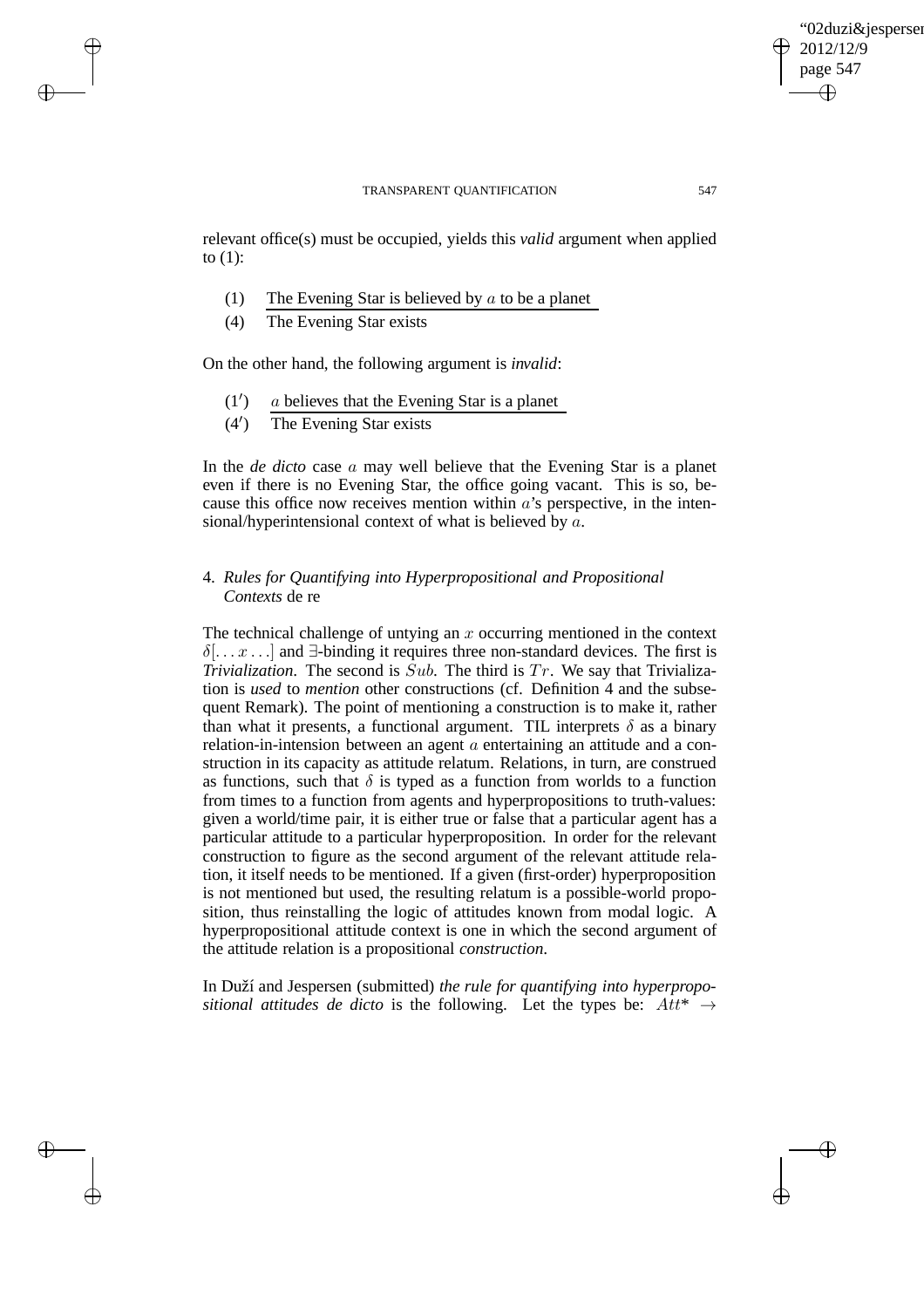✐

#### 548 MARIE DUŽÍ AND BJØRN JESPERSEN

 $(0\ell^*_{n})_{\tau\omega}$ : an arbitrary construction of a hyperpropositional attitude relation;  $a \to \iota$ ;  $C(X)/\mathbb{F}_n \to_{v} \mathfrak{o}_{\tau \omega}$ : a propositional construction with a constituent  $X/\gamma_n \to_v \alpha$ ;  $c/\gamma_{n+1} \to_v \gamma_n$ ;  ${}^2c/\gamma_{n+2} \to_v \alpha$ ;  $\exists \gamma/(\sigma(\sigma \gamma_n))$ . Then the rule is this:

 $[Att^*_{wt} a^0 C(X)]$ [<sup>0</sup>∃\* $\lambda c$  [ $Att^*_{wt}$  a [<sup>0</sup>Sub c <sup>0</sup>X <sup>0</sup>C(X)]]]

*Proof.* The Composition  $[{}^{0}Sub\; c\; {}^{0}X \; {}^{0}C(X)]\; v(X/c)$ -constructs the construction  $C(X)$ . Hence at any  $\langle w, t \rangle$  at which  $[Att^*_{wt} a^0 C(X)]$  v-constructs T the class v-constructed by  $\lambda c$   $[Att^*_{wt}$  a  $[{}^0Sub \, c \, {}^0X$   ${}^0C(X)]$  is non-empty and the conclusion  $[{}^{0}\exists^*\lambda c\; [Att^*_{wt} a\; [{}^{0}Sub\; c\; {}^{0}X\; {}^{0}C(X)]]]$  v-constructs T as well.  $\square$ 

*Remark*. Contrast  $[Att^*_{wt}$  a <sup>0</sup>[<sup>0</sup>Sub c <sup>0</sup>X<sup>0</sup>C(X)]] with  $[Att^*_{wt}$  a [<sup>0</sup>Sub c <sup>0</sup>X  ${}^{0}C(X)$ ]. The latter constructs a truth-value that depends on whether the agent has the attitude Att\* to the *result* of executing a substitution. The former also constructs a truth-value, but this time it depends on whether the agent is related by  $Att^{*'}$  to the very *procedure* of executing that substitution, i.e. the agent needs to become a practicing logician.  $Att^*{}'$  would have to change its type to  $(\alpha^*_{n+1})_{\tau\omega}$ , because the result of the Trivialization  ${}^{0} [{}^{0}Sub \ c \ {}^{0}X \ {}^{0}C(X)]$  is the Composition  $[{}^{0}Sub \ c \ {}^{0}X \ {}^{0}C(X)]$  that belongs at least to  $*_{{n+1}}$ , i.e. a construction of order  $n + 1$  that v-constructs a construction of order n.

Now the final analysis of the valid argument

a believes that the Evening Star is a planet

There is a construction of an individual office such that a believes that the occupant of that office is a planet

is as follows. Let  $ES \to \iota_{\tau\omega}$  be a construction of the office of Evening Star. Then the resulting analysis is this:

$$
\frac{\lambda w \lambda t \left[ \begin{subarray}{c} 0 \text{Believe}^*_{wt} a \end{subarray} \begin{subarray}{c} 0 \left[ \lambda w \lambda t \end{subarray} \begin{subarray}{c} 0 \text{Planet}_{wt} E S_{wt} \end{subarray} \right] \right]}{\lambda w \lambda t \left[ \begin{subarray}{c} 0 \text{Believe}^*_{wt} a \end{subarray} \begin{subarray}{c} 0 \text{Sub } c \end{subarray} \begin{subarray}{c} 0 \text{ES } 0 \left[ \lambda w \lambda t \end{subarray} \begin{subarray}{c} 0 \text{Planet}_{wt} E S_{wt} \right] \right] \right]}
$$

Quantifying into hyperpropositional attitudes *de dicto* requires but one rule. Not so with quantifying into hyperpropositional attitudes *de re*, which all come in an active and a passive variant. The twin arguments and their twin analyses are as follows.

 $\rightarrow$ 

 $\rightarrow$ 

✐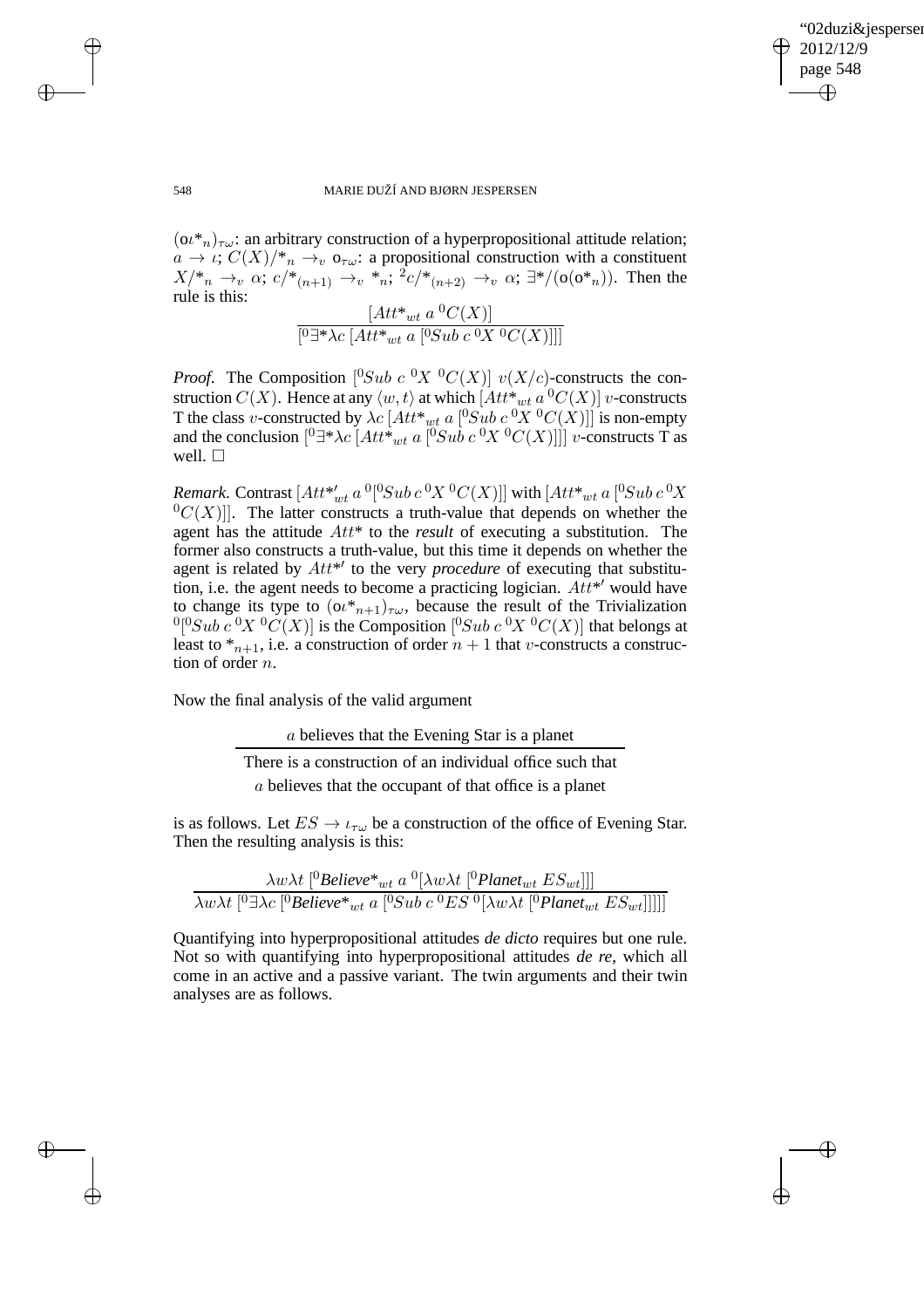✐

#### TRANSPARENT QUANTIFICATION 549

(*active*)

 $\rightarrow$ 

 $\rightarrow$ 

✐

✐

a believes\* of the F that *it* is a G

There is an individual of which a believes\* that it is a  $G$ 

 $\lambda w \lambda t\ [^0Believe^*_{\hspace{2mm} wt}$  a  $[^0Sub\ [^0Tr\ ^0F_{wt}]\ ^0it\ ^0[\lambda w^*\lambda t^*\ [^0G_{w^*t^*}\ ^{in}]]]]$  $\lambda w \lambda t$   $[{}^0 \exists \lambda y$   $[{}^0$ *Believe* ${}^*_{wt}$  *a*  $[{}^0 \hspace{-0.5mm} S u b$   ${}^0 \hspace{-0.5mm} T r$   $y]$   ${}^0$ *it*  ${}^0 \hspace{-0.5mm} [ \lambda w^* \lambda t^*$   $[{}^0 \hspace{-0.5mm} G_{w^* t^*}$  *it*]]]]]

(*passive*)

The  $F$  is believed\* by  $a$  to be an  $F$ 

There is an individual that is believed\* by  $a$  to be a  $G$ 

$$
\frac{\lambda w \lambda t \left[ \lambda x \left[ {}^{0}Believe^*_{wt} a \left[ {}^{0}Sub \left[ {}^{0}Tr \ x \right] {}^{0}x \ {}^{0}[\lambda w^* \lambda t^* \left[ {}^{0}G_{w^*t^*} x \right] \right] \right] \right] {}^{0}F_{wt}]}{\lambda w \lambda t \left[ {}^{0} \exists \lambda y \left[ {}^{0}Believe^*_{wt} a \left[ {}^{0}Sub \left[ {}^{0}Tr \ y \right] {}^{0}x \ {}^{0}[\lambda w^* \lambda t^* \left[ {}^{0}G_{w^*t^*} x \right] \right] \right] \right]}
$$

We are now in a position to formulate the corresponding *rules for quantifying into hyperpropositional attitudes de re.* Let the types be:  $Att^* \rightarrow$  $(\omega^*)_{\tau\omega}$ ;  $a \to \iota$ ;  $x, y, it \rightarrow_n \rightarrow_\iota \iota$ ;  $\exists/(\sigma(\omega))$ ;  $X/\iota_{\tau\omega}$  (an individual office);  $C(x)$ ,  $C(it) \rightarrow o_{\tau\omega}$  propositional constructions with at least one free occurrence of variables  $x$ ,  $it$ , respectively. Then the rules are:

(*active hyperintensional variant*)

 $[Att^*_{wt} a [^0Sub [^0Tr \ ^0X_{wt}] \ ^0it \ ^0C(it)]$  $[^{0}∃λy [Att*_{wt} a [^{0}Sub [^{0}Tr y] ^{0}it ^{0}C(it)]]]$ 

(*passive hyperintensional variant*)

 $[\lambda x \left[ Att^*_{wt} a \left[ {}^{0}Sub \left[ {}^{0}Tr \ x \right] {}^{0}x \ {}^{0}C(x) \right] \right] {}^{0}X_{wt}]$  $[{}^{0}\exists \lambda y \; [Att^*_{wt} \; a \; [{}^{0}\mathcal{S}ub \; [{}^{0}Tr \; y] \; {}^{0}x \; {}^{0}\mathcal{C}(x)]]]$ 

*Proof.* By the definition of Composition, if the antecedent v-constructs T, then it is v-proper, and so is  ${}^0X_{wt} \rightarrow_v \iota$ . Hence there is an individual occupying X at  $\langle w, t \rangle$ . Let this individual be  $b/\iota$ . Then: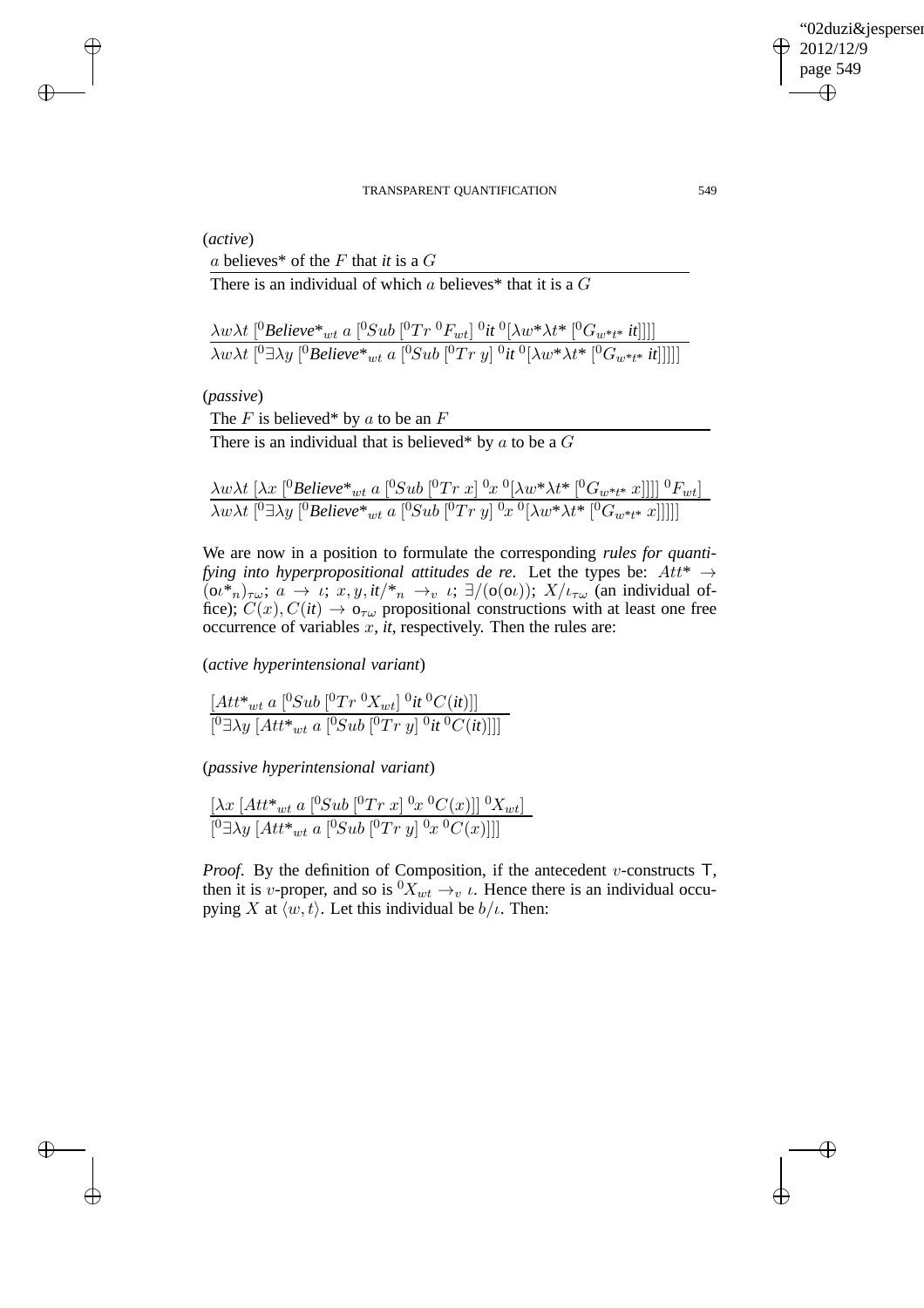✐

#### 550 MARIE DUŽÍ AND BJØRN JESPERSEN

(*active variant*)

1.  $[Att^*_{wt} a [^0Sub [^0Tr \ ^0X_{wt}] \ ^0it \ ^0C(it)]$   $\varnothing$ 2.  $[Att^*_{\ wt}\ a\ [^0Sub\ [^0Tr\ y]\ ^0$ 1,  $v(b/y)$ -constructs T 3.  $\lambda y$  [Att\* $_{wt}$  a [ $^0Sub$  [ $^0Tr$   $y$ ]  $^0$ *v*-constructs a non-empty class 4.  $[{}^0 \exists \lambda y\ [Att^*{}_{wt}$  a  $[{}^0 Sub\ [{}^0 Tr\ y] \ ^0 it \ ^0C (it)]]$  3, EG

(*passive variant*)

| 1. $[\lambda x] Att^*_{wt}$ a $[^0Sub \; ]^0Tr x] \; ^0x \; ^0C(x)$ $] \; ^0X_{wt}$ $] \varnothing$             |                           |
|-----------------------------------------------------------------------------------------------------------------|---------------------------|
| 2. $[Att^*_{wt} a [{}^0Sub [{}^0Tr {}^0X_{wt}] {}^0x {}^0C(x)]]$                                                | 1, $\beta$ -reduction     |
| 3. $[Att^*_{wt} a [^0Sub [^0Tr y] \ ^0x \ ^0C(x)]]$                                                             | 2, $v(b/y)$ -constructs T |
| 4. $\lambda y$ [Att* <sub>wt</sub> a [ <sup>0</sup> Sub [ <sup>0</sup> Tr y] <sup>0</sup> x <sup>0</sup> C(x)]] | $v$ -constructs a         |
|                                                                                                                 | non-empty class           |
| 5. $[{}^0 \exists \lambda y \; [Att^*_{wt} \; a \; [{}^0 Sub \; [{}^0 Tr \; y] \; {}^0 it \; {}^0C(it)]]$       | 4, EG                     |

Those are the twin rules for quantifying into *hyperpropositional* contexts *de re*. Notice that whereas in the *de dicto* case quantifying-in is technically complicated and, without auxiliary assumptions, we are guaranteed to infer only that there is a *construction* such that . . . , in the *de re* case quantifyingin is straightforward; moreover, we can infer that there is an *individual* such that . . .

The corresponding pair of rules for quantifying into *propositional* contexts *de re* can now be easily stated. Let  $Att \rightarrow (oo_{\tau\omega})_{\tau\omega}$  be a construction of a propositional attitudes *de re*; the other types as above. Then:

(*active intensional variant*)

$$
\frac{[Att_{wt} a^2[^0Sub [^0Tr \ ^0X_{wt}] \ ^0it \ ^0C(it)]]}{[^0\exists\lambda y\ [Att_{wt} a^2[^0Sub [^0Tr \ y] \ ^0it \ ^0C(it)]]]}
$$

(*passive intensional variant*)

$$
\frac{\left[\lambda x \left[ Att_{wt} a C(x) \right] {}^{0}X_{wt} \right]}{\left[ {}^{0}\exists \lambda y \left[ Att_{wt} a C(y) \right] \right]}
$$

*Proof*. By the definitions of Composition and Double Execution, if the antecedent v-constructs T, then it is v-proper, and so is  ${}^0X_{wt} \rightarrow_v \iota$ . Hence there is an individual occupying X at  $\langle w, t \rangle$ . Let this individual be  $b/\iota$ . Then:

 $\rightarrow$ 

 $\rightarrow$ 

✐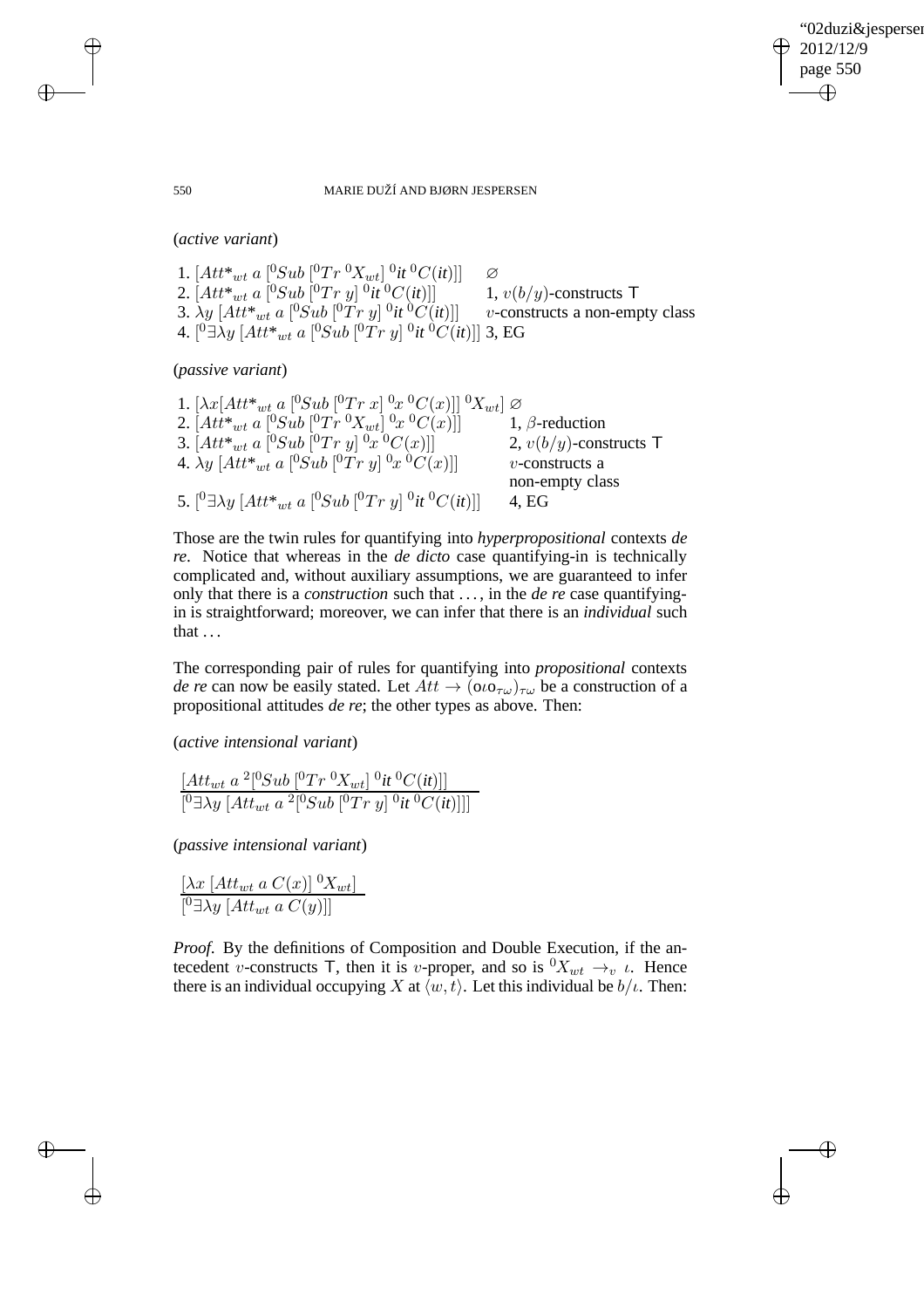(*active variant*)

 $\rightarrow$ 

 $\rightarrow$ 

✐

✐

1.  $[Att_{wt} a^2 [^0Sub [^0Tr \ ^0X_{wt}] \ ^0it \ ^0C(it)]$   $\varnothing$ 2.  $[Att_{wt} a^2 [^0Sub [^0Tr y] ^0it ^0C(it)]$  1,  $v(b/y)$ -constructs T 3.  $\lambda y$   $[Att_{wt} a^2[^0Sub [^0Tr y] ^0it ^0C(it)]$  v-constructs a non-empty class 4.  $[{}^{0}\exists\lambda y\, [Att_{wt}\,a\, {}^{2}[{}^{0}\!Sub\, [{}^{0}Tr\, y]\, {}^{0}it\, {}^{0}\!C(it)]]$  3, EG

(*passive variant*)

| 1. $[\lambda x \left[ Att_{wt} a C(x) \right] \, {}^0\!X_{wt}]$ | Ø                                 |
|-----------------------------------------------------------------|-----------------------------------|
| 2. [ $Att_{wt}$ a $C(^0X_{wt})$ ]                               | 1, $\beta$ -reduction             |
| 3. $[Att_{wt} a C(y)]$                                          | 2, $v(b/y)$ -constructs T         |
| 4. $\lambda y$ [ $Att_{wt}$ a $C(y)$ ]                          | $v$ -constructs a non-empty class |
| 5. $[{}^0 \exists \lambda y \; [Att_{wt} \; a \; C(y)]$         | 4. EG                             |

(*example of active variant*)

Mary believes of the Evening Star that it is a planet There is an individual such that Mary believes that it is a planet

$$
\frac{\lambda w \lambda t\ [^{0}B_{wt} \, ^0 \text{Mary} \, ^2 [^{0}Sub \, [^{0}Tr \, ^0 \text{Evening\_Star}_{wt} ] \, ^0 \text{it}\, ^0 [\lambda w \lambda t\ [^{0} \text{Planet}_{wt} \, \text{it}]]]]}{\lambda w \lambda t\ [^{0} \exists \lambda x\ [^{0}B_{wt} \, ^0 \text{Mary} \, ^2 [^{0} Sub \, [^{0}Tr \, x] \, ^0 \text{it}\, ^0 [\lambda w \lambda t\ [^{0} \text{Planet}_{wt} \, \text{it}]]]]}
$$

(*example of passive variant*)

The Evening Star is believed by Mary to be a planet There is an individual such that it is believed by Mary to be a planet

$$
\frac{\lambda w \lambda t \left[\lambda y \left[^0B_{wt} \,^0Mary \,\lambda w \lambda t \left[^0Planet_{wt} y\right]\right]^0 Evening Star_{wt}\right]}{\lambda w \lambda t \left[^0\exists \lambda z \left[^0B_{wt} \,^0Mary \,\lambda w \lambda t \left[^0Planet_{wt} z\right]\right]\right]}
$$

Types:  $B/(\omega \sigma_{\tau \omega})_{\tau \omega}$ ; Mary/*ι*; *Planet*/( $\omega$ )<sub> $\tau \omega$ </sub>; *Evening\_Star/ι*<sub>τω</sub>.

This completes our exposition of quantifying into hyperpropositional and possible-world propositional contexts *de re*.

## *Conclusion*

Above we presented and proved two rules for quantifying into hyperpropositional attitude contexts *de re* and two rules for quantifying into propositional

 $\oplus$ 

✐

"02duzi&jespersen"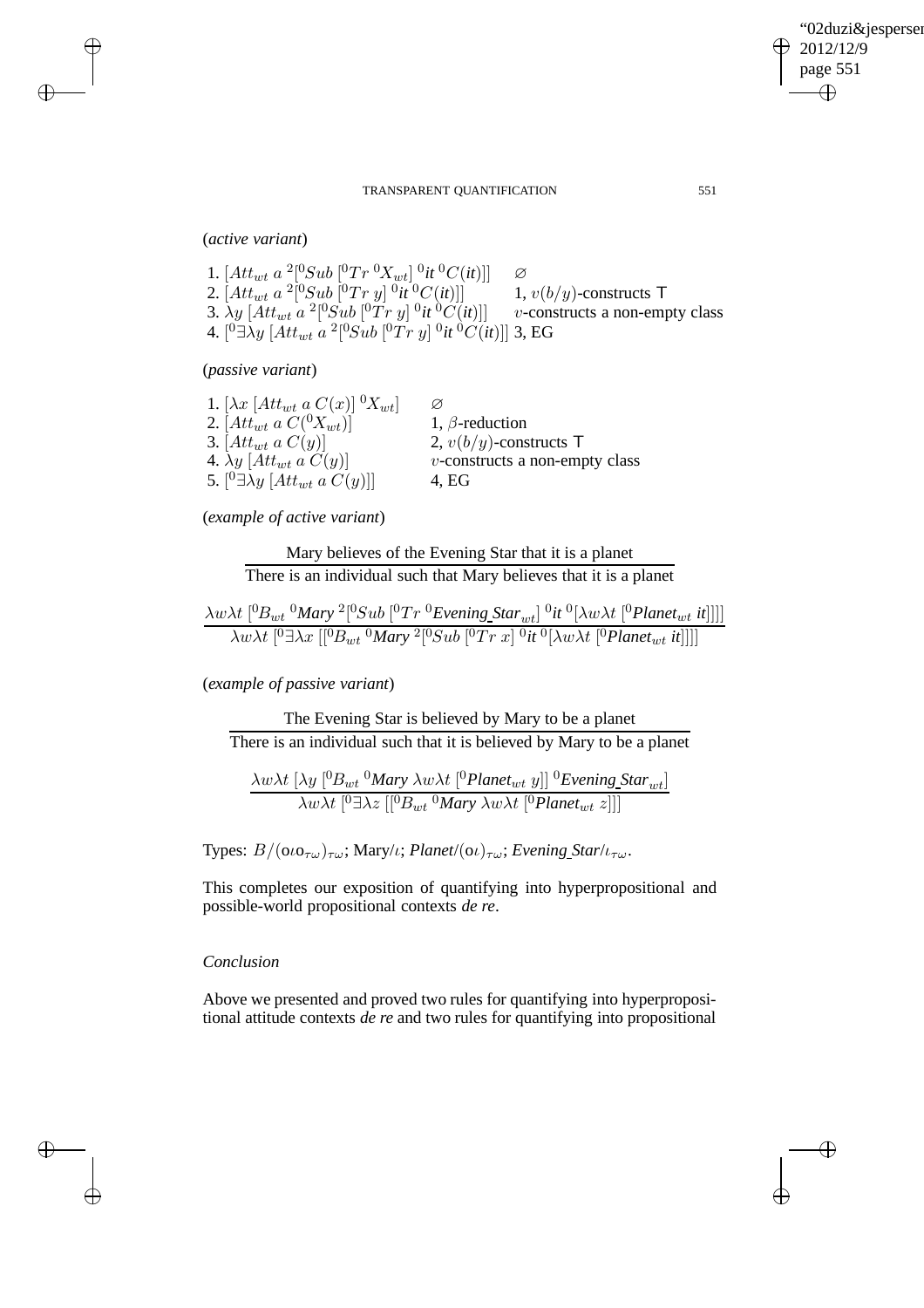02duzi&iespersen 2012/12/9 page 552 ✐ ✐

✐

✐

#### 552 MARIE DUŽÍ AND BJØRN JESPERSEN

attitude contexts *de re*. We also presented the rule for quantifying into hyperpropositional contexts *de dicto*, for comparison. Quantifying into hyperintensional contexts requires an extensional logic of hyperintensions in order to be executed in a principled manner. Quantifying into intensional contexts requires an extensional logic of intensions in order to be executed in a principled manner. Transparent Intensional Logic is one such theory. Much nontrivial footwork is required to lay out such a large-scale logical semantics. Once this is done, though, quantifying into hyperintensional and intensional contexts turns out to be as trivially valid as quantifying into non-attitudinal (and non-modal), or extensional, contexts. The difference with extensional contexts is only a matter of logical complexity. In order to relate an agent to a hyperproposition, the hyperproposition needs to occur mentioned in order to present itself rather than what it constructs, namely a proposition. The complication is that, since every constituent of a mentioned construction itself occurs mentioned, the quantifier cannot bind any variable occurring inside the mentioned context. The solution consists in pre-processing the mentioned construction by means of a substitution technique that makes variables amenable to binding. In this manner quantifying into hyperintensional contexts is rendered valid while at the same time observing compositionality and transparency. This marks an advance for philosophical logic in general and for hyperintensional logic in particular.

## ACKNOWLEDGEMENTS

This research was funded by Grant Agency of the Czech Republic Project #401/10/0792 *Temporal Aspects of Knowledge and Information*, as well as by Grant Agency of VSB-TU Ostrava Project #SP2011/56 *Knowledge-based Approach to Modelling, Simulation and Visualization of Software Processes*. Versions of the present paper were read by Bjørn Jespersen as invited talks at Seminario di logica e filosofia analitica, Università degli Studi di Padova, 29 June and 2 July 2010, and as a contributed talk at *LRR10*, Ghent, 20–22 September 2010. We are indebted to two anonymous referees for *Logique et Analyse* for helpful advice and to one in particular for insightful questions on individual offices that led us to clarify the notion further.

> Marie Duží: Department of Computer Science FEI VSB-Technical University Ostrava Czech Republic E-mail: marie.duzi@vsb.cz

 $\rightarrow$ 

 $\rightarrow$ 

✐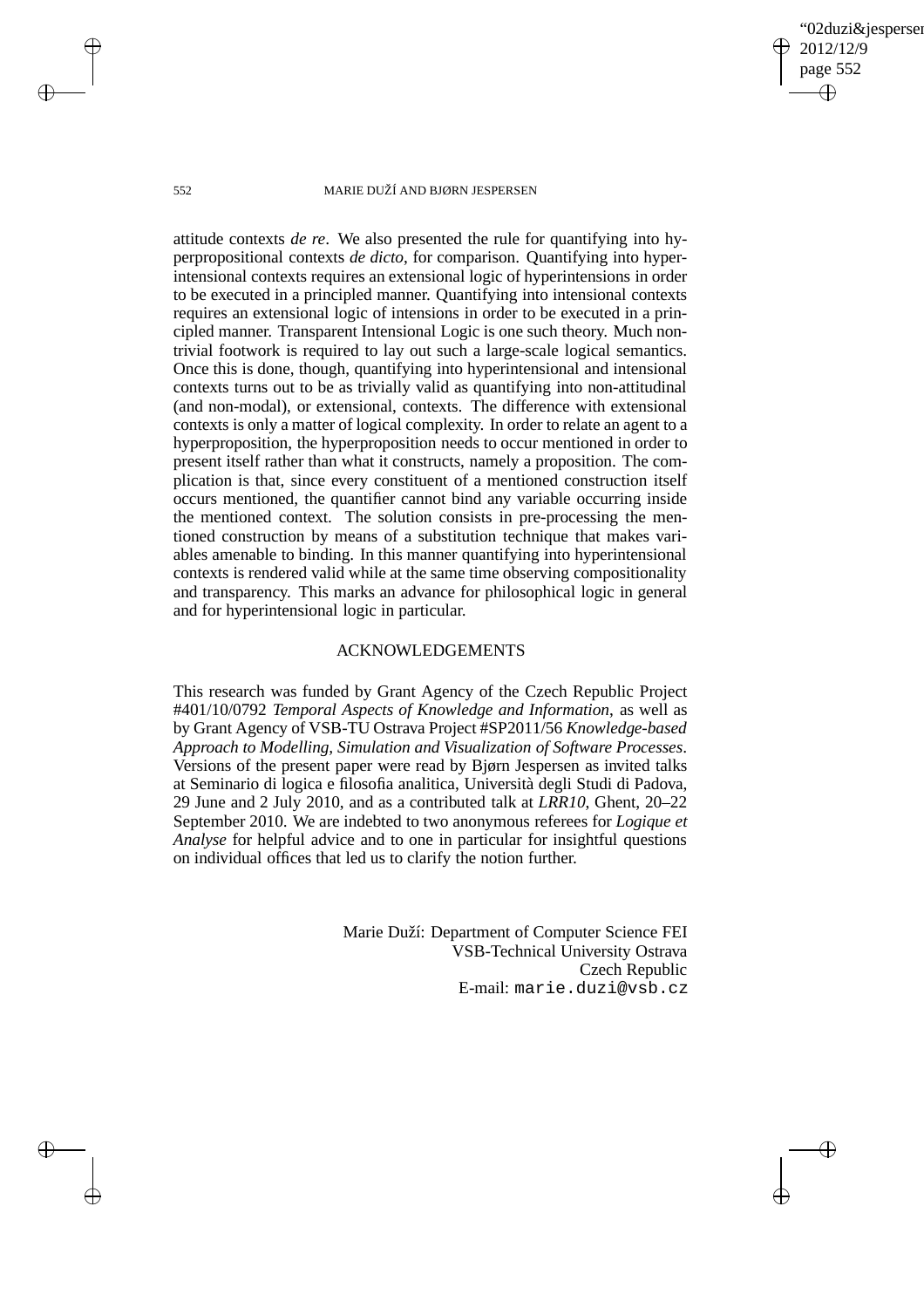$\rightarrow$ 

 $\rightarrow$ 

✐

✐

'02duzi&iespersen 2012/12/9 page 553 ✐ ✐

✐

✐

Bjørn Jespersen: Department of Philosophy Institute of Logic Czech Academy of Sciences Prague Department of Computer Science FEI VSB-Technical University Ostrava Czech Republic E-mail: bjornjespersen@gmail.com

### **REFERENCES**

Bealer, G. (1982), *Quality and Concept*, Oxford: Clarendon Press.

- Crawford, S. (2008), 'Quantifiers and propositional attitudes: Quine revisited', *Synthese*, vol. 160, pp. 75–96.
- Cresswell, M.J. (1975), 'Hyperintensional logic', *Studia Logica*, 34:25–38.
- Duží, M. (2000), 'Existential quantification into intentional contexts', in: *The Logica Yearbook 1999*, T. Childers (ed.), Prague: FILOSOFIA, Czech Academy of Sciences, pp. 258–72.
- Duží, M., Jespersen, B. (2012), 'Procedural isomorphism, analytic information, and β-conversion by value', to appear in *Logic Journal of the IGPL*, doi: 10.1093/jigpal/jzs044.
- Duží, M., Jespersen, B. (submitted), 'Transparent quantification into hyperpropositional contexts *de dicto*'.
- Duží, M., B. Jespersen and P. Materna (2010), *Procedural Semantics for Hyperintensional Logic. Foundations and Applications of Transparent Intensional Logic*, Berlin: Springer.
- Forbes, G. (1996), 'Substitutivity and the coherence of quantifying in', *The Philosophical Review*, 105:337–71.
- Forbes, G. (2000), 'Objectual attitudes', *Linguistics and Philosophy*, 23:141–83.

Hindley, J.R. and J.P. Seldin (1986), *Introduction to Combinators and* λ*-Calculus*, Cambridge: Cambridge University Press.

- Hookway, C. (1988), *Quine*, Stanford: Stanford University Press.
- Jespersen, B. (2005), 'Explicit intensionalization, anti-actualism, and how Smith's murderer might not have murdered Smith', *Dialectica*, vol. 59, pp. 285–314.
- Jespersen, B. (2010), 'Hyperintensions and procedural isomorphism: Alternative (1/2)', in: *The Analytical Way. Proceedings of the 6th European Congress of Analytic Philosophy*. T. Czarnecki, K. Kijania-Placek, O. Poller, J. Woleński (eds.), London: College Publications, pp. 299–320.